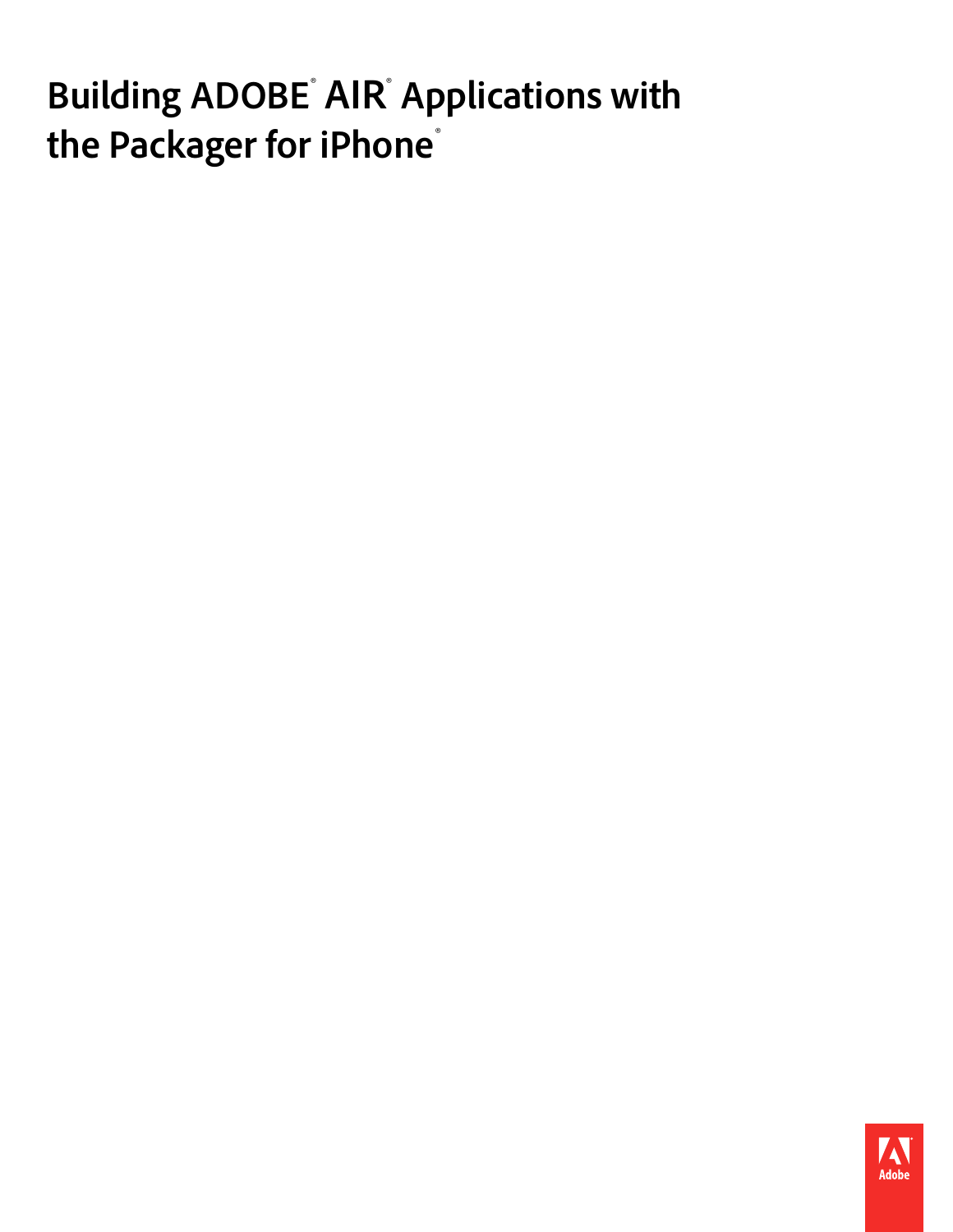### **Legal notices**

For legal notices, see [http://help.adobe.com/en\\_US/legalnotices/index.html.](http://help.adobe.com/en_US/legalnotices/index.html)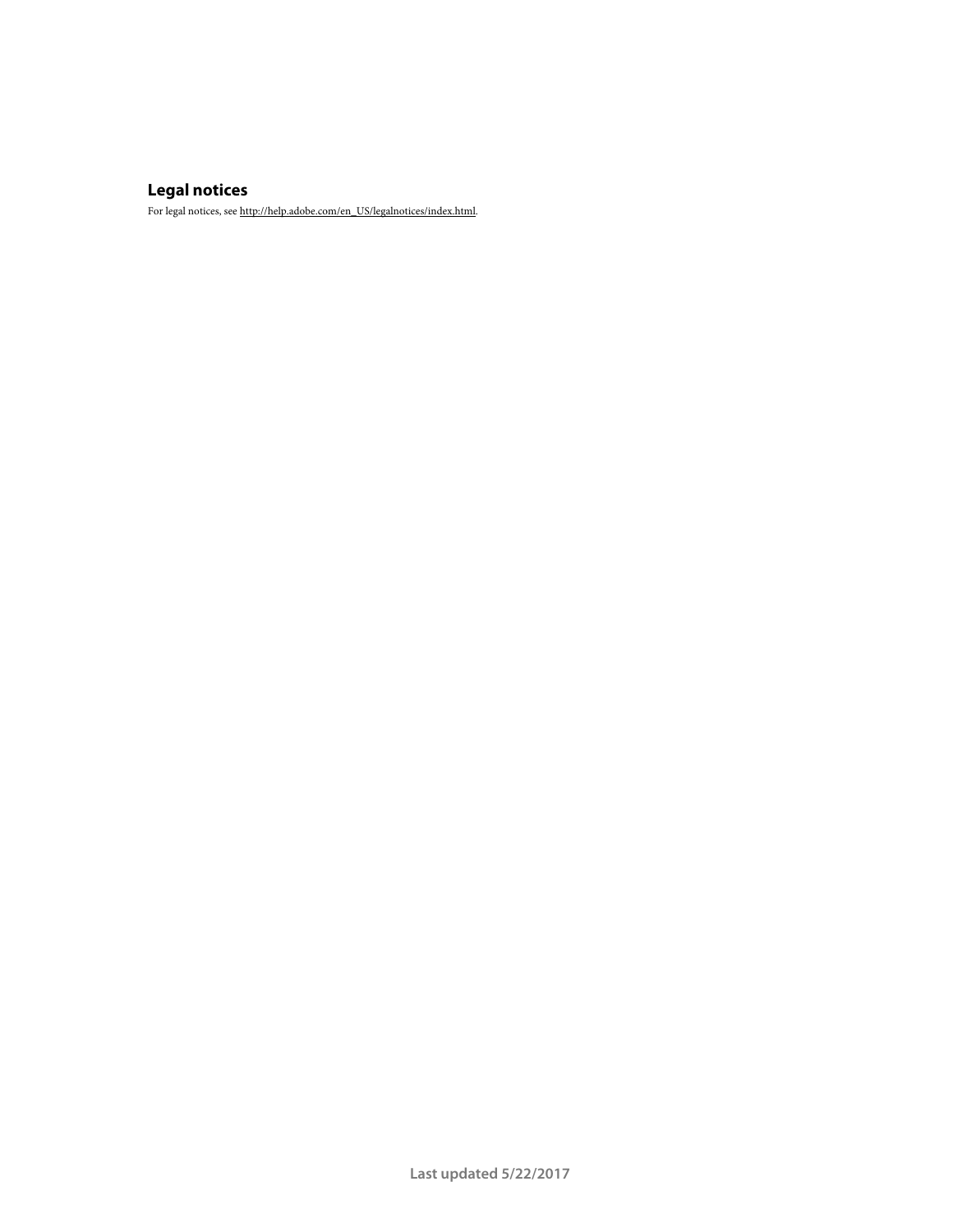# **Contents**

| Chapter 1: Getting started building AIR applications for the iPhone                                                                                                                                                            |
|--------------------------------------------------------------------------------------------------------------------------------------------------------------------------------------------------------------------------------|
|                                                                                                                                                                                                                                |
| Obtaining developer tools from Adobe (all accordination control and the control of the control of 4                                                                                                                            |
| Obtaining developer files from Apple (all accordination of the control of the state of the state of the state o                                                                                                                |
|                                                                                                                                                                                                                                |
| <b>Chapter 2: Compiling and debugging iPhone applications</b>                                                                                                                                                                  |
|                                                                                                                                                                                                                                |
|                                                                                                                                                                                                                                |
|                                                                                                                                                                                                                                |
| Installing an iPhone application (a) contained and contained and contained and increase and increase and increase $21$                                                                                                         |
|                                                                                                                                                                                                                                |
| Submitting your iPhone application to the App Store (and the content content content content and the 25                                                                                                                        |
| <b>Chapter 3: ActionScript 3.0 API support for mobile devices</b>                                                                                                                                                              |
| ActionScript 3.0 APIs unsupported on mobile devices (and contain accommodation contained and 26                                                                                                                                |
| ActionScript APIs specific to mobile AIR applications (a) match content content to the specific to mobile AIR applications (a) content content content and the specific to mobile AIR applications (a) and the set of the spec |
|                                                                                                                                                                                                                                |
| <b>Chapter 4: iPhone application design considerations</b>                                                                                                                                                                     |
|                                                                                                                                                                                                                                |
| Other ways to improve display object performance (educational content content content and 35                                                                                                                                   |
| $In formation density \label{thm:main} {\bf information density}$                                                                                                                                                              |
| Fonts and text input (1) in the continuum control of the control of the control of the control of the control of the control of the control of the control of the control of the control of the control of the control of the  |
| Saving application state (education contains) and a state of the state of the state of the state of the state o                                                                                                                |
| Screen orientation changes (and according contract and according to the state of the state of the state of the                                                                                                                 |

Hit targets [. . . . . . . . . . . . . . . . . . . . . . . . . . . . . . . . . . . . . . . . . . . . . . . . . . . . . . . . . . . . . . . . . . . . . . . . . . . . . . . . . . . . . . . . . . . . . . . . . . . . . . . . . . . . 37](#page-39-2) [Memory allocation . . . . . . . . . . . . . . . . . . . . . . . . . . . . . . . . . . . . . . . . . . . . . . . . . . . . . . . . . . . . . . . . . . . . . . . . . . . . . . . . . . . . . . . . . . . . . . . . . . . 38](#page-40-0) Drawing API [. . . . . . . . . . . . . . . . . . . . . . . . . . . . . . . . . . . . . . . . . . . . . . . . . . . . . . . . . . . . . . . . . . . . . . . . . . . . . . . . . . . . . . . . . . . . . . . . . . . . . . . . . . 38](#page-40-1) Event bubbling [. . . . . . . . . . . . . . . . . . . . . . . . . . . . . . . . . . . . . . . . . . . . . . . . . . . . . . . . . . . . . . . . . . . . . . . . . . . . . . . . . . . . . . . . . . . . . . . . . . . . . . . 38](#page-40-2) [Optimizing video performance . . . . . . . . . . . . . . . . . . . . . . . . . . . . . . . . . . . . . . . . . . . . . . . . . . . . . . . . . . . . . . . . . . . . . . . . . . . . . . . . . . . . . . . 38](#page-40-3) Flex and Flash components [. . . . . . . . . . . . . . . . . . . . . . . . . . . . . . . . . . . . . . . . . . . . . . . . . . . . . . . . . . . . . . . . . . . . . . . . . . . . . . . . . . . . . . . . . . . 39](#page-41-0) [Reducing application file size . . . . . . . . . . . . . . . . . . . . . . . . . . . . . . . . . . . . . . . . . . . . . . . . . . . . . . . . . . . . . . . . . . . . . . . . . . . . . . . . . . . . . . . . . 39](#page-41-1)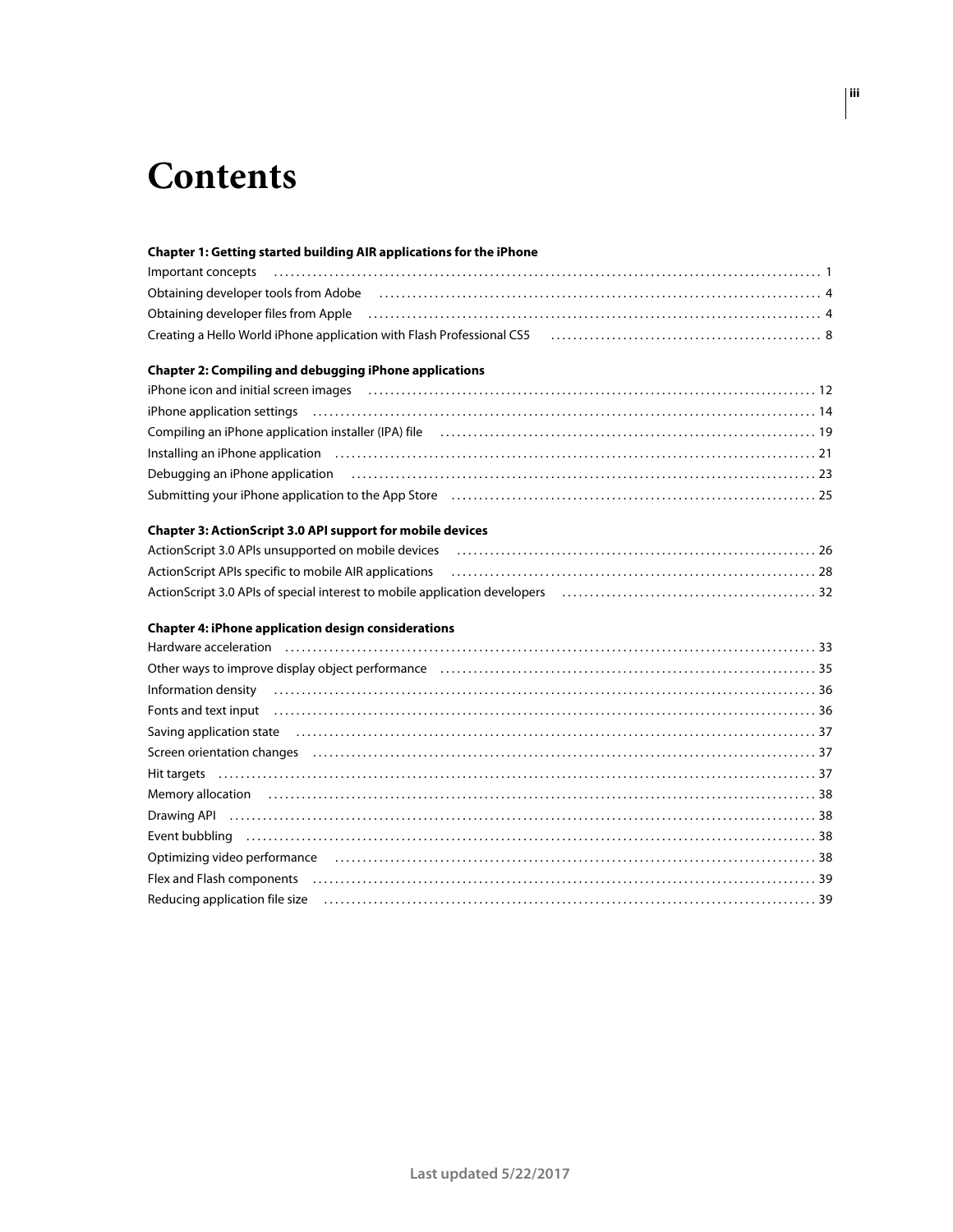# <span id="page-3-0"></span>**Chapter 1: Getting started building AIR applications for the iPhone**

You can use Adobe® Flash® Platform tools and ActionScript® 3.0 code to build Adobe® AIR® applications for the iPhone and iPod Touch. These applications are distributed, installed, and run just like other iPhone applications.

*Note: The remainder of this document refers to the iPhone and iPod touch together as simply "the iPhone."*

The Packager for iPhone® is included with Adobe® Flash® Professional CS5. The Packager for iPhone compiles ActionScript 3.0 bytecode into native iPhone application code. iPhone applications are distributed as iPhone application installer files (.ipa files), via the iTunes Store.

You can use Flash Professional CS5 or Adobe® Flash® Builder™ 4 to edit the source ActionScript 3.0 content for your application.

To develop iPhone applications, use Flash Professional CS5.

You also need to obtain iPhone developer certificates from Apple.

**Important:** Before developing iPhone applications, review information on designing applications for the iPhone. See ["iPhone application design considerations" on page](#page-35-2) 33. Also, learn about the developer files required to build an iPhone application. See ["Obtaining developer files from Apple" on page](#page-6-1) 4.

### <span id="page-3-1"></span>**Important concepts**

It is important to understand the concepts and workflow involved before developing an iPhone application using ActionScript 3.0.

#### <span id="page-3-2"></span>**Glossary**

The following terms are important to understand when building an iPhone application.

**iPhone Dev Center site** The Apple Computer website [\(http://developer.apple.com/iphone/\)](http://developer.apple.com/iphone/) where you can do the following:

- Apply to become an iPhone developer.
- Manage and create iPhone development certificates, provisioning profiles and app IDs (which are defined below).
- Submit applications for the App Store.

**iPhone development certificate** Used to identify a developer for the purpose of developing applications.

You obtain this file from Apple. You convert this certificate to a P12 certificate file to sign the iPhone application you create using ActionScript 3.0. See *P12 certificate file*.

You do not need an iPhone development certificate to simply debug and test Flash Professional CS5 applications on the development computer. However, you need a development certificate to install and test the application on an iPhone.

The development certificate is different from a distribution certificate, which you use to build a final version of your application. You obtain a distribution certificate from Apple when you build a final version of your application.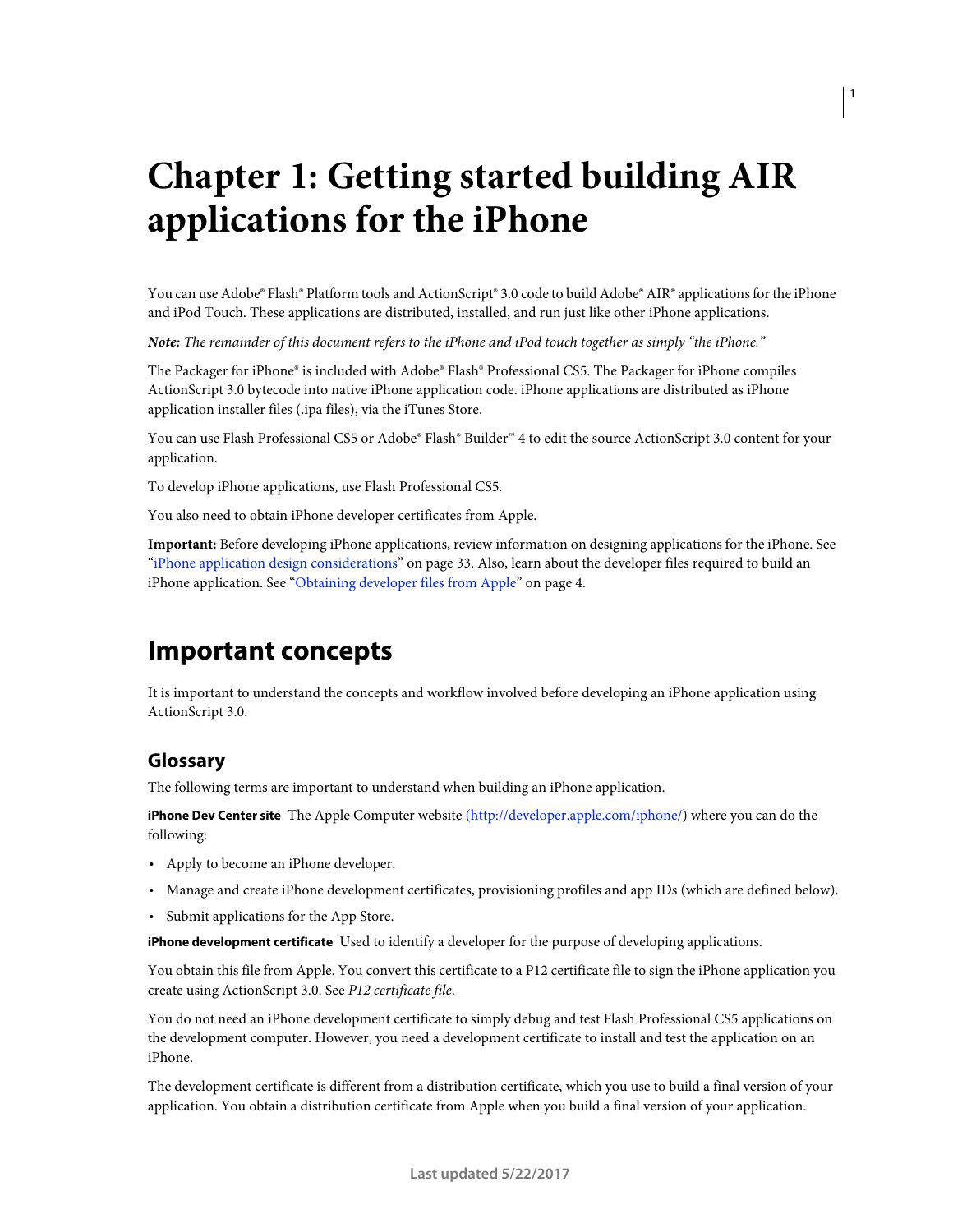**Certificate signing request** A file that contains personal information used to generate a development certificate. Also known as a CSR file.

**Provisioning profile** A file that lets you test or distribute an iPhone application. You obtain provisioning profile files from Apple. A provisioning profile is assigned to a specific development certificate, an application ID, and one or more device IDs. There are different types of provisioning profiles:

- **Development provisioning profile**—Used to install a test version of an application to the developer's iPhone.
- **Test provisioning profile**—Also known as an ad-hoc provisioning profile. Used to distribute a test version of the application to multiple users (and iPhone units). With this provisioning profile and the test application, users can test your application without it being submitted to the App Store. Note: you can also use a development provisioning profile to distribute test applications to multiple devices.
- **Distribution provisioning profile**—Used to build an iPhone application to submit your application to the App Store.

**App ID** A unique string that identifies an iPhone application (or multiple applications) from a specific developer. You create app IDs at the iPhone Dev Center site. Each provisioning profile has an associated app ID or app ID pattern. You use this app ID (or pattern) when developing an application. You use the app ID in the Flash Professional CS5 iPhone Settings dialog box (or in the application descriptor file).

App IDs at the iPhone Dev Center contain a bundle seed ID followed by a bundle identifier. The bundle seed ID is a string of characters, such as 5RM86Z4DJM, that Apple assigns to the App ID. The bundle identifier contains a reverse domain name string that you pick. The bundle identifier may end in an asterisk (\*), indicating a wildcard app ID. Examples are:

- 5RM86Z4DJM.com.example.helloWorld
- 96LPVWEASL.com.example.\* (a wildcard app ID)

There are two types of app ID at the iPhone Dev Center:

- Wildcard app IDs—At the iPhone Dev Center, these app IDs end in an asterisk (\*), such as 96LPVWEASL.com.myDomain.\* or 96LPVWEASL.\*. With a provisioning profile that uses this kind of app ID, you can generate test applications that use an app ID that matches the pattern. For the application's app ID, you can replace the asterisk with any string of valid characters. For example, if the iPhone Dev Center site specifies 96LPVWEASL.com.example.\* as the app ID, you can use com.example.foo or com.example.bar as the application's app ID.
- Specific app IDs—These define a unique app ID to use in an application. At the iPhone Dev Center, these app IDs do not end in an asterisk. An example is 96LPVWEASL.com.myDomain.myApp. With a provisioning profile that uses this kind of app ID, applications much match the app ID exactly. For example, if the iPhone Dev Center site specifies 96LPVWEASL.com.example.helloWorld as the app ID, you must use com.example.foo as the application's app ID.

When developing your application, you specify the app ID in the iPhone settings dialog box in Flash Professional CS5 or in the application descriptor file. For more details on app IDs, see the "Deployment tab" section of ["Setting iPhone](#page-16-1)  [application properties in Flash Professional CS5" on page](#page-16-1) 14 or see ["Setting iPhone application properties in the](#page-18-0)  [application descriptor file" on page](#page-18-0) 16.

**Important:** When specifying the app ID, disregard the bundle seed ID portion of the app ID. For example, if Apple lists your app ID as 96LPVWEASL.com.example.bob.myApp, disregard 96LPVWEASL—use com.example.bob.myApp as the app ID. If Apple lists your app ID as 5RM86Z4DJM.\*, disregard 5RM86Z4DJM—this is a wildcard app ID.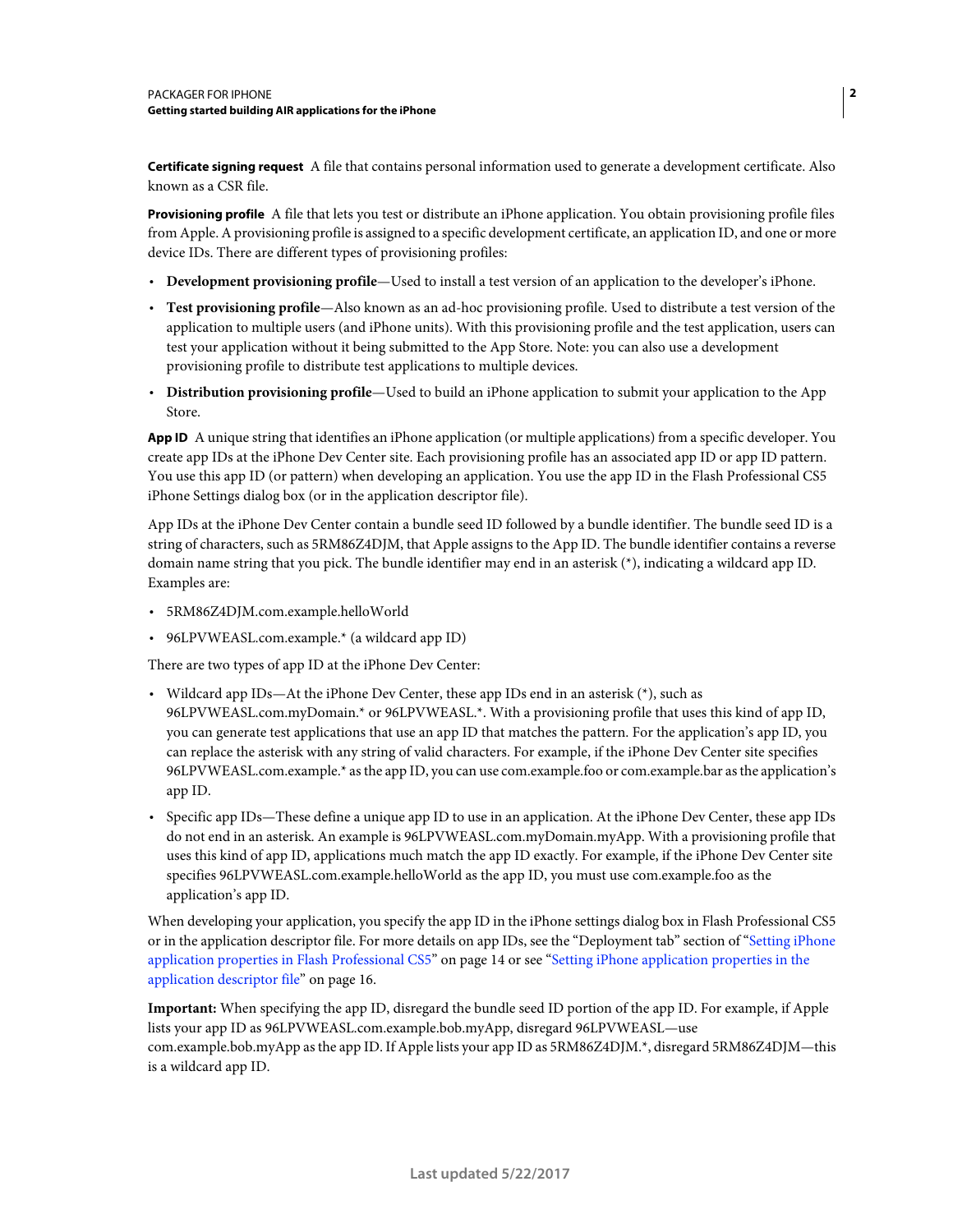You can find the app ID (or wildcard app ID pattern) associated with a provisioning profile at the iPhone Dev Center [\(http://developer.apple.com/iphone](http://developer.apple.com/iphone)). Go to the iPhone Developer Program Portal and then go to the Provisioning section.

**P12 certificate file** A P12 file (a file with a .p12 extension) is a type of certificate file (a Personal Information Exchange file). The Packager for iPhone uses this type of certificate to build an iPhone application. You convert the developer certificate you receive from Apple into this form of certificate.

**Unique Device ID** A unique code identifying a specific iPhone. Also known as a UDID or a device ID.

### **Overview of the development workflow**

When developing an application for the iPhone, you follow these steps:

- **1** Install Flash Professional CS5 from Adobe.
- **2** Install iTunes.
- **3** Obtain developer files from Apple. These files include the developer certificate and provisioning profiles. See ["Obtaining developer files from Apple" on page](#page-6-1) 4.
- **4** Convert the development certificate to a P12 certificate file. Flash CS5 requires the certificate to be a P12 certificate. See ["Obtaining developer files from Apple" on page](#page-6-1) 4.
- **5** Use iTunes to associate your provisioning profile with your iPhone.
- **6** Write the application in Flash Professional CS5.

It is important to understand the best practices for designing and optimizing code for an iPhone application. See ["iPhone application design considerations" on page](#page-35-2) 33.

Also, some ActionScript 3.0 APIs are limited or unsupported on the iPhone. See ["ActionScript 3.0 API support for](#page-28-2)  [mobile devices" on page](#page-28-2) 26.

You can also use Flash Builder 4.0 to edit the ActionScript 3.0 code for the application.

You can use Flash Professional CS5 to test your application on the development computer.

- **7** Create icon art and initial screen art for the application. Every iPhone application includes a set of icons that identify it to users. The iPhone displays the initial screen image as the program is loading. See ["iPhone icon and](#page-14-2)  [initial screen images" on page](#page-14-2) 12.
- **8** Edit the iPhone settings. These settings include the following:
	- The identity of the application (including the filename, the application name, the version number, and the app ID)
	- The location of the source icon art for the application
	- The P12 certificate and the provisioning profile assigned to the application
	- The initial aspect ratio of the application

In Flash Professional CS5, you can edit these settings in the iPhone Settings dialog box. For details, see ["Setting](#page-16-1)  [iPhone application properties in Flash Professional CS5" on page](#page-16-1) 14.

You can also edit these settings directly in the application descriptor file. For more information, see ["Setting iPhone](#page-18-0)  [application properties in the application descriptor file" on page](#page-18-0) 16.

**9** Compile the IPA file using the Packager for iPhone. See ["Compiling an iPhone application installer \(IPA\) file" on](#page-21-1)  [page](#page-21-1) 19.

**10** Install and test the application on your iPhone. Use iTunes to install the IPA file.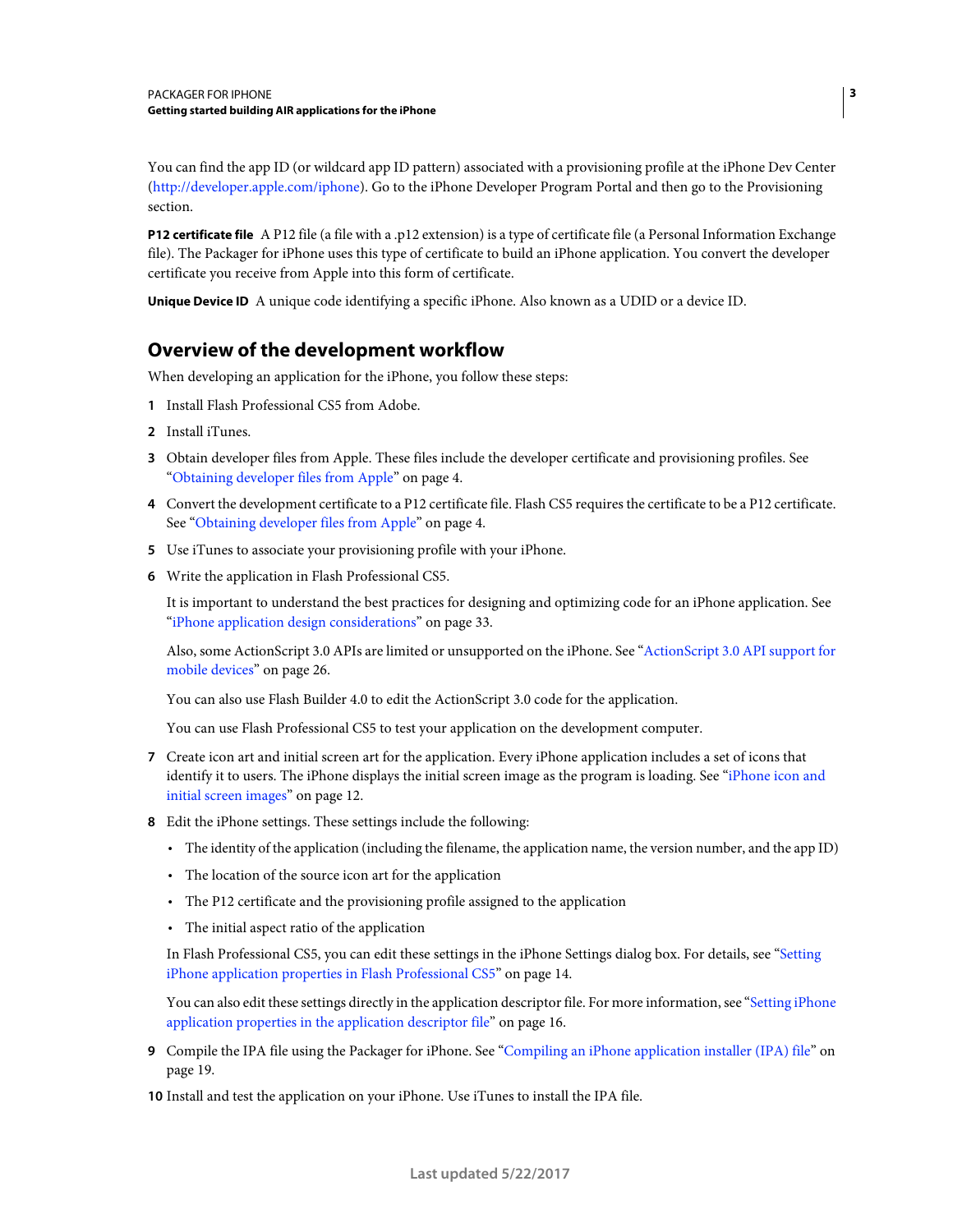For ad hoc distribution, repeat this general process, but use a test provisioning profile instead of a development provisioning profile. For the final distribution of the application, repeat this process using the distribution provisioning profile. (See the ["Glossary" on page](#page-3-2) 1 for information on the different types of provisioning profiles.)

When you have built a distribution version of your application, see the instructions in "Submitting your iPhone [application to the App Store" on page](#page-27-1) 25.

For a quick tutorial on building a basic iPhone application, see ["Creating a Hello World iPhone application with Flash](#page-10-0)  [Professional CS5" on page](#page-10-0) 8.

## <span id="page-6-0"></span>**Obtaining developer tools from Adobe**

To develop iPhone applications using ActionScript 3.0, you need Flash Professional CS5.

**Important:** You should update the version of the Packager for iPhone from the preview version that was included in Flash Professional CS5. In Flash Professional CS5, select Help > Updates.

You can also use Flash Builder 4 to edit ActionScript code. Flash Builder 4 is available at <http://www.adobe.com/products/flashbuilder/>.

### <span id="page-6-2"></span><span id="page-6-1"></span>**Obtaining developer files from Apple**

As in developing any application for the iPhone, you must first obtain iPhone developer files from Apple. You need to obtain an iPhone developer certificate and a mobile provisioning profile. You also need to obtain other provisioning profiles. See the ["Glossary" on page](#page-3-2) 1 for definitions of these files.

*Note: Obtaining these files is an important part of the application development process. Be sure to complete this process before developing your application. Obtaining developer files is not a simple process. Read these instructions and the instructions at theApple iPhone Dev Center site carefully.*

### **Obtaining and working with iPhone developer files**

You need to obtain an iPhone developer certificate and provisioning profiles from Apple. You also need to convert the certificate into a P12 certificate.

#### **Install iTunes**

You need iTunes to install your application on your iPhone. Also, you use iTunes to determine the device ID of your iPhone. You will need to know the device ID when applying for an iPhone developer certificate.

#### **Apply for an iPhone developer certificate and create a provisioning profile**

If you have not already done so, sign up to be a registered iPhone developer at the Apple iPhone Dev Center site [\(http://developer.apple.com/iphone/](http://developer.apple.com/iphone/)).

*Note: You do not need the iPhone SDK or XCode to develop AIR applications for the iPhone. You do need to be a registered iPhone developer. And you need to obtain a developer certificate and a provisioning profile.*

- **1** Log in to the iPhone Dev Center using your iPhone developer account ID.
- **2** At the iPhone Dev Center, apply for (and purchase) an iPhone developer certificate.

You will receive an e-mail message from Apple containing your iPhone Developer Program activation code.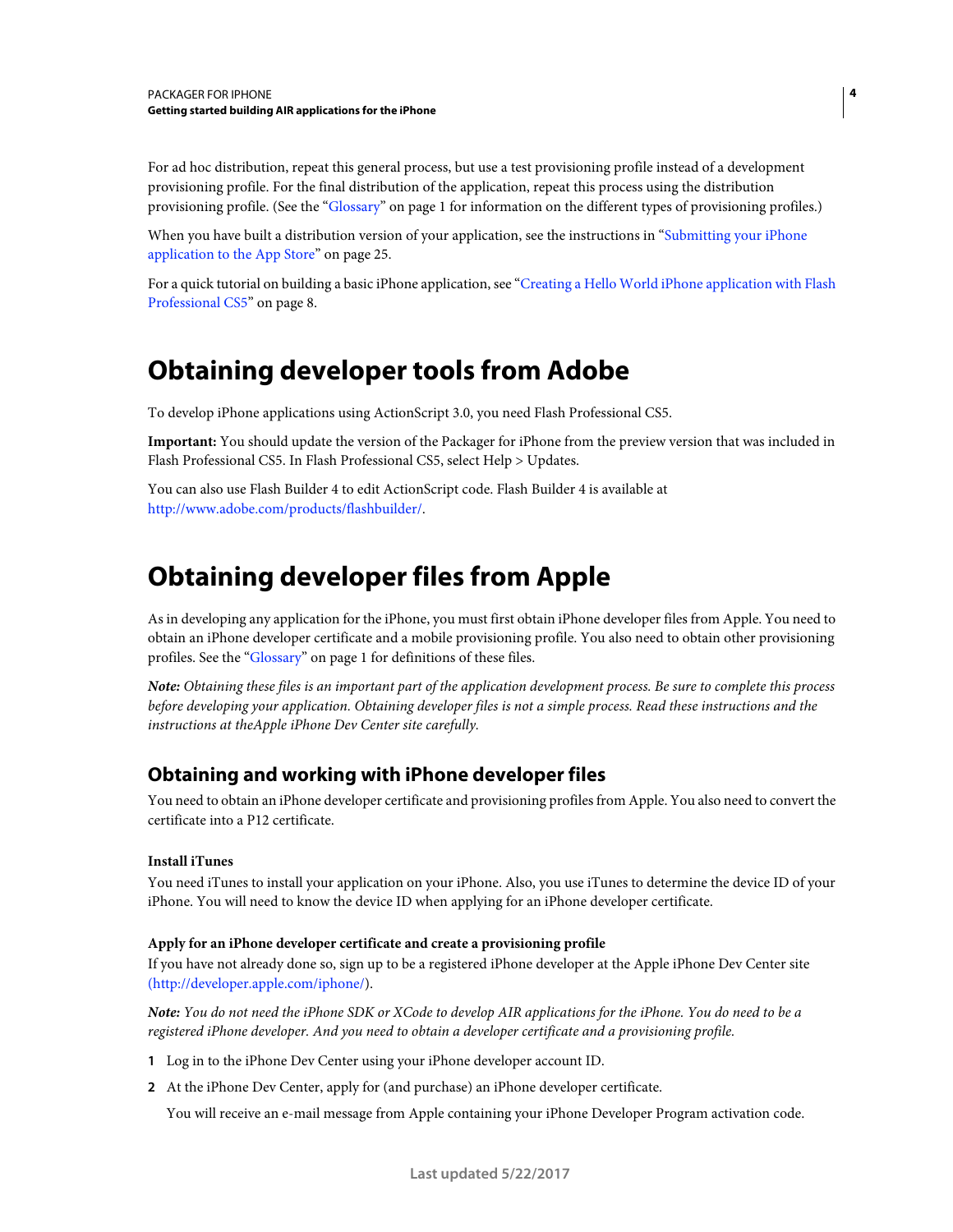- **3** Return to the iPhone Dev Center. Follow the instructions on activating your developer program (and enter your activation code when prompted).
- **4** When your activation code is accepted, go to the iPhone developer Program Portal section of the iPhone Dev Center.
- **5** Create a certificate signing request file. You will use this file to obtain a iPhone Development Certificate. For instructions, see ["Generating a certificate signing request" on page](#page-7-0) 5.
- **6** In the next step, you will be asked to provide the Device ID (or Unique Device ID) for your iPhone. You can obtain the UDID from iTunes:
	- **a** Connect your iPhone with a USB cable. Then, in iTunes, select the summary tab for the iPhone.
	- **b** Once you have downloaded the provisioning profile from the iPhone developer center site, add it to iTunes.
	- **c** Then click the Serial Number displayed. The UDID is now displayed. Click Command-C on Mac or Control-C on Windows to copy the UDID to the clipboard.
- **7** Create and install a provisioning profile and an iPhone development certificate.

Follow the instructions at the iPhone Dev Center. Look for instructions at the iPhone Developer Program Portal section. You may want to use the Development Provisioning Assistant to obtain your development certificate and create your provisioning profile.

Ignore steps involving XCode. You do not need to use XCode to develop iPhone applications using Flash Professional CS5.

**8** In iTunes, select File > Add To Library. Then select the provisioning profile file (which has mobileprovision as the filename extension). Then sync your iPhone with iTunes.

This lets you test the application associated with this provisioning profile on your iPhone.

To verify that a specific provisioning profile is added to iTunes, you can try to add it to the library. If iTunes asks for you to replace an existing provisioning profile, you can press the Cancel button. (The profile is already installed.) Also, you can check the provisioning profiles installed on your iPhone:

- **a** Open the Settings application on your iPhone.
- **b** Open the General category.
- **c** Tap Profiles. The Profiles page lists your installed provisioning profiles.
- **9** If you have not done so, download the iPhone development certificate file (a .cer file).

The Development Provisioning Assistant may have provided you with a link to download this file. You can also find the file at the Certificates section of the Provisioning Portal at the Apple iPhone Dev Center site [\(http://developer.apple.com/iphone/](http://developer.apple.com/iphone/)).

**10** Next, you will convert the iPhone developer certificate to a P12 file. For instructions, see ["Converting a developer](#page-8-0)  [certificate into a P12 file" on page](#page-8-0) 6.

You can now create a simple Hello World application. See ["Creating a Hello World iPhone application with Flash](#page-10-0)  [Professional CS5" on page](#page-10-0) 8.

#### <span id="page-7-0"></span>**Generating a certificate signing request**

To obtain a developer certificate, you generate a certificate signing request file, which you submit at the Apple iPhone Dev Center site.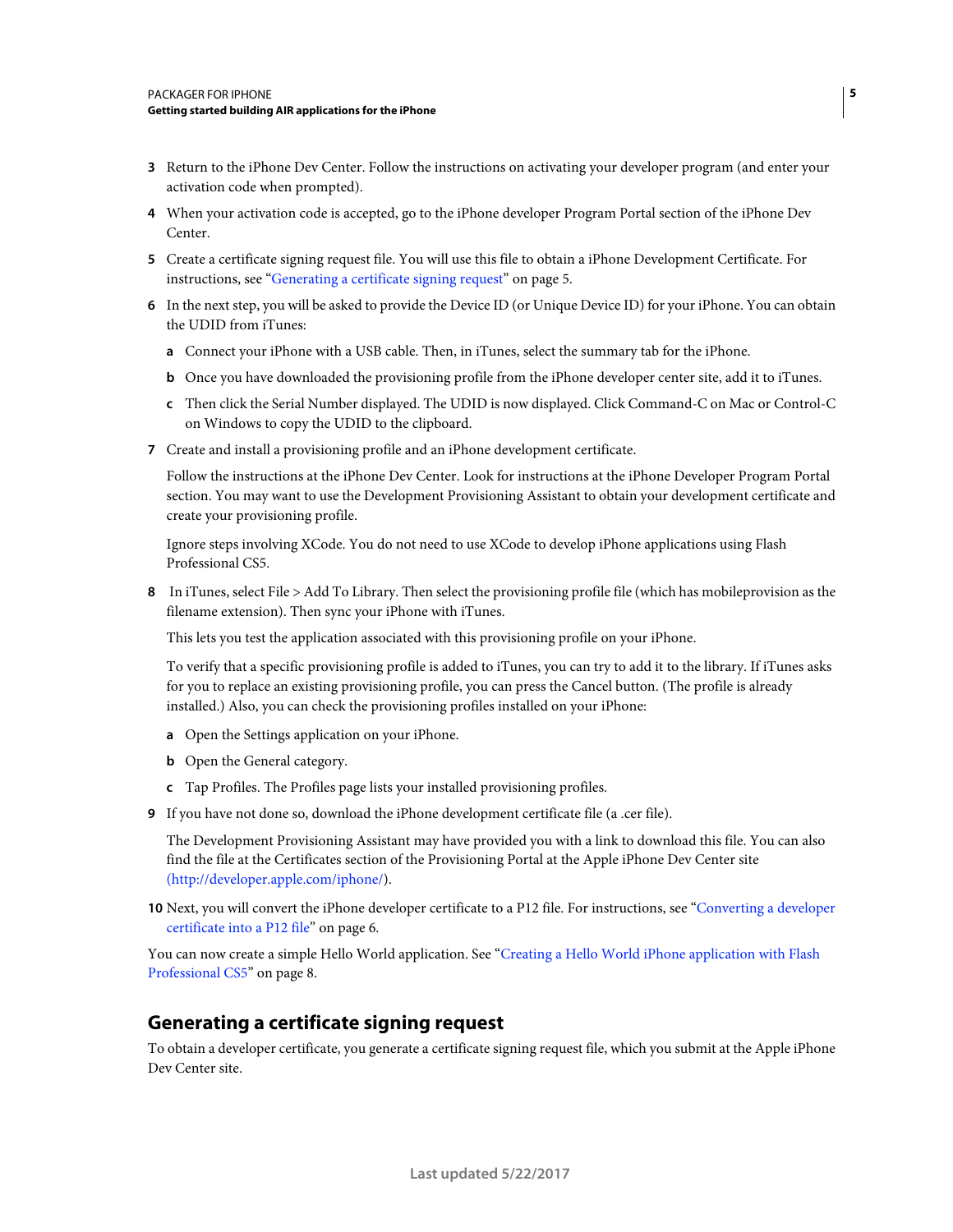#### **Generate a certificate signing request on Mac OS**

On Mac OS, you can use the Keychain Access application to generate a code signing request. The Keychain Access application is in the Utilities subdirectory of the Applications directory. On the Keychain Access menu, select Certificate Assistant > Request a Certificate from a Certificate Authority.

- **1** Open Keychain Access.
- **2** On the Keychain Access menu, select Preferences.
- **3** In the Preferences dialog box, click Certificates. Then set Online Certificate Status Protocol and Certificate Revocation List to Off. Close the dialog box.
- **4** On the Keychain Access menu, select Certificate Assistant > Request a Certificate from a Certificate Authority.
- **5** Enter the e-mail address and name that matches your iPhone developer account ID. Do not enter a CA e-mail address. Select Request is Saved to Disk and then click the Continue button.
- **6** Save the file (CertificateSigningRequest.certSigningRequest).
- **7** Upload the CSR file to Apple at the [iPhone developer site.](http://developer.apple.com/iphone/) (See "Apply for an iPhone developer certificate and create a provisioning profile".)

#### **Generate a certificate signing request on Windows**

For Windows developers, it may be easiest to obtain the iPhone developer certificate on a Mac computer. However, it is possible to obtain a certificate on a Windows computer. First, you create a certificate signing request (a CSR file) using OpenSSL:

**1** Install OpenSSL on your Windows computer. (Go to<http://www.openssl.org/related/binaries.html>.)

You may also need to install the Visual C++ 2008 Redistributable files, listed on the Open SSL download page. (You do *not* need Visual C++ installed on your computer.)

- **2** Open a Windows command session, and CD to the OpenSSL bin directory (such as c:\OpenSSL\bin\).
- **3** Create the private key by entering the following in the command line:

openssl genrsa -out mykey.key 2048

Save this private key file. You will use it later.

When using OpenSSL, do not ignore error messages. If OpenSSL generates an error message, it may still output files. However, those files may not be usable. If you see errors, check your syntax and run the command again.

**4** Create the CSR file by entering the following in the command line:

openssl req -new -key mykey.key -out CertificateSigningRequest.certSigningRequest -subj "/emailAddress=yourAddress@example.com, CN=John Doe, C=US"

Replace the e-mail address, CN (certificate name), and C (country) values with your own.

**5** Upload the CSR file to Apple at the [iPhone developer site.](http://developer.apple.com/iphone/) (See "Apply for an iPhone developer certificate and create a provisioning profile".)

### <span id="page-8-1"></span><span id="page-8-0"></span>**Converting a developer certificate into a P12 file**

To develop iPhone applications using Flash Professional CS5, you must use a P12 certificate file. You generate this certificate based on the Apple iPhone developer certificate file you receive from Apple.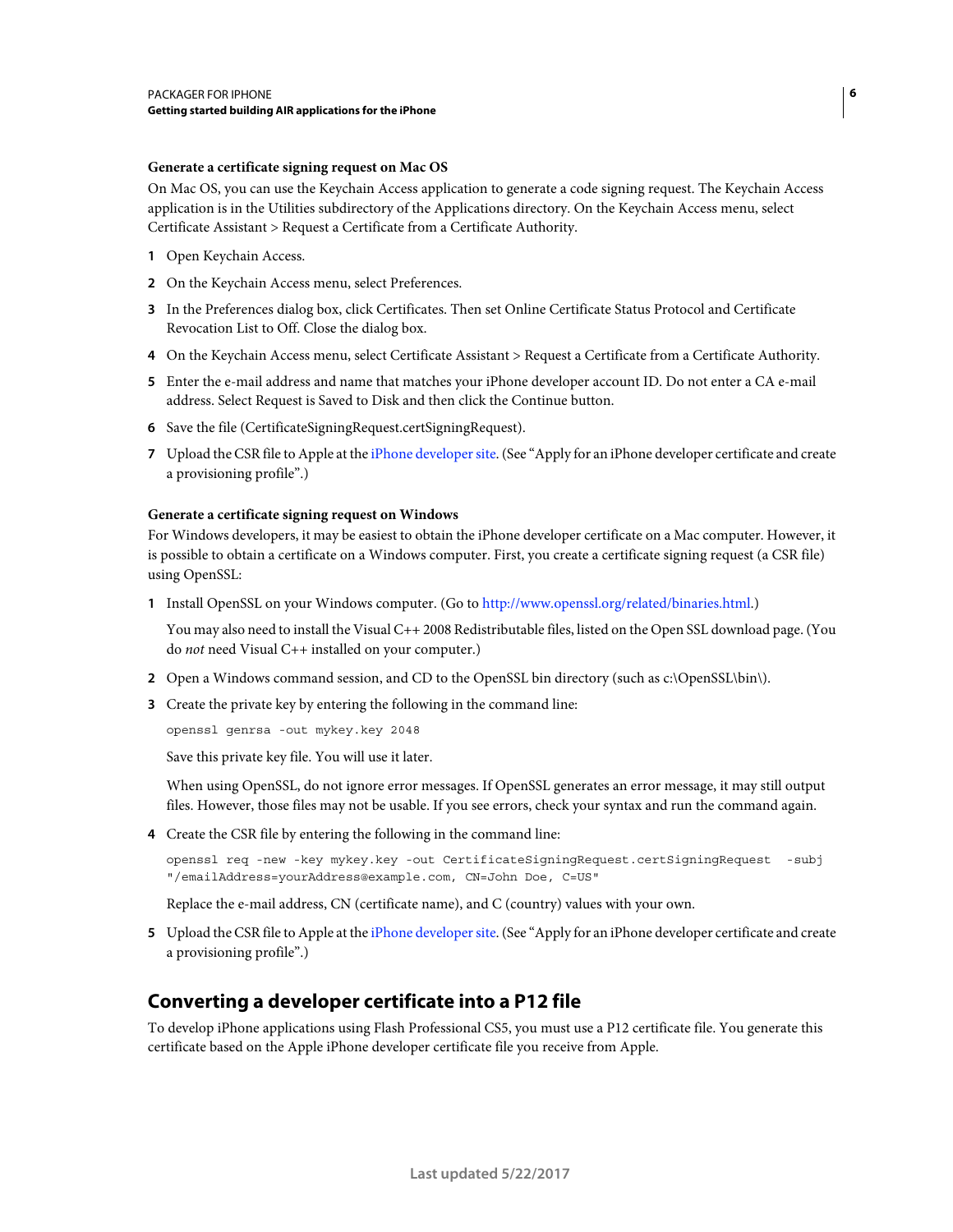#### **Convert the iPhone developer certificate to a P12 file on Mac OS**

Once you have downloaded the Apple iPhone certificate from Apple, export it to the P12 certificate format. To do this on Mac® OS:

- **1** Open the Keychain Access application (in the Applications/Utilities folder).
- **2** If you have not already added the certificate to Keychain, select File > Import. Then navigate to the certificate file (the .cer file) you obtained from Apple.
- **3** Select the Keys category in Keychain Access.
- **4** Select the private key associated with your iPhone Development Certificate.

The private key is identified by the iPhone Developer: <First Name> <Last Name> public certificate that is paired with it.

- **5** Select File > Export Items.
- **6** Save your key in the Personal Information Exchange (.p12) file format.
- **7** You will be prompted to create a password that is used when you attempt to import this key on another computer.

#### **Convert an Apple developer certificate to a P12 file on Windows**

To develop iPhone applications using Flash CS5, you must use a P12 certificate file. You generate this certificate based on the Apple iPhone developer certificate file you receive from Apple.

**1** Convert the developer certificate file you receive from Apple into a PEM certificate file. Run the following command-line statement from the OpenSSL bin directory:

openssl x509 -in developer\_identity.cer -inform DER -out developer\_identity.pem -outform PEM

**2** If you are using the private key from the keychain on a Mac computer, convert it into a PEM key:

openssl pkcs12 -nocerts -in mykey.p12 -out mykey.pem

**3** You can now generate a valid P12 file, based on the key and the PEM version of the iPhone developer certificate:

openssl pkcs12 -export -inkey mykey.key -in developer\_identity.pem -out iphone\_dev.p12

If you are using a key from the Mac OS keychain, use the PEM version you generated in the previous step. Otherwise, use the OpenSSL key you generated earlier (on Windows).

### **Managing certificates, device IDs, application IDs, and provisioning profiles**

You can manage certificates, device IDs, app IDs, and provisioning profiles at the Apple iPhone Dev Center site [\(http://developer.apple.com/iphone/](http://developer.apple.com/iphone/)). Go to the iPhone Developer Program Portal section of the site.

- Click the Certificates link to manage your development certificates. You can create a certificate, download a certificate, or revoke a certificate. To create a certificate, you must first create a certificate signing request. See ["Generating a certificate signing request" on page](#page-7-0) 5.
- Click the Devices link to manage the list of devices your development application can be installed on.
- Click the App IDs link to manage your app IDs. When you create a provisioning profile, it is bound to an app ID.
- Click the Provisioning link to manage your provisioning profiles. You can also use the Development Provisioning Assistant to create development provisioning profiles.
- Click the Distribution link when you want to submit your application to the App Store or create an Ad Hoc version of your application. This section has a link to the iTunes Connect site, which you use to submit an application to the App Store.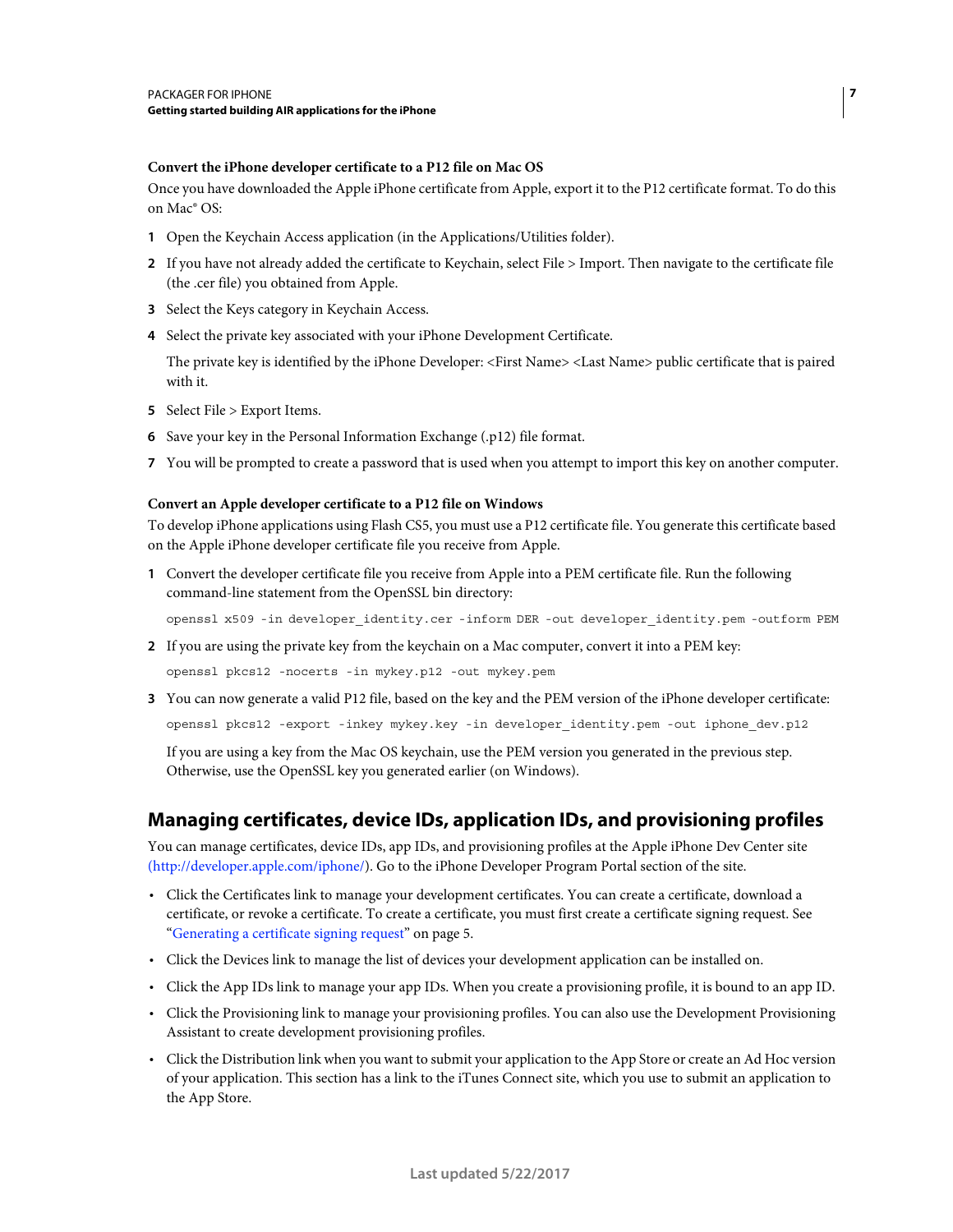### <span id="page-10-2"></span><span id="page-10-0"></span>**Creating a Hello World iPhone application with Flash Professional CS5**

**Important:** Before you create the application, download the required developer applications and files. See ["Obtaining](#page-6-0)  [developer tools from Adobe" on page](#page-6-0) 4 and ["Obtaining developer files from Apple" on page](#page-6-1) 4.

### **Create a Flash Professional CS5 project**

You can generate an iPhone application directly in Flash Professional CS5:

- **1** Open Flash CS5.
- **2** Select File > New.
- **3** Select iPhone OS.
- **4** Click the OK button.

### **Add content to the application**

Next, add the text "Hello world!" to the application:

- **1** Select the Text Tool and click the stage.
- **2** In the Properties settings for the text field, select Classic Text (not TLF Text).

This is a basic application, and Classic Text is adequate. To use TLF Text, you need to apply some other settings. See ["Fonts and text input" on page](#page-38-2) 36.

- **3** In the new text field, type "Hello World!"
- **4** Select the text field with the Selection Tool.
- **5** Then open the Properties inspector, make the following settings:
	- Character > Family: sans
	- Character > Size: 50
	- Position  $> X: 20$
	- Position >  $Y: 20$
- **6** Save the file.
- **7** Select Control > Test Movie > In AIR Debug Launcher (Mobile).

Flash Professional CS5 compiles the SWF content and displays a version of the application in the AIR Debug Launcher (ADL). This gives you a quick preview of your application.

### <span id="page-10-1"></span>**Create icon art and initial screen art for the application**

All iPhone applications have icons that appear in the user interface of the iTunes application and on the iPhone screen.

- **1** Create a directory within your project directory, and name it icons.
- **2** Create three PNG files in the icons directory. Name them Icon29.png, Icon57.png, and Icon512.png.
- **3** Edit the PNG files to create appropriate art for your application. The files must be 29-by-29 pixels, 57-by-57 pixels, and 512-by-512 pixels. For this test, you can simply use solid color squares as the art.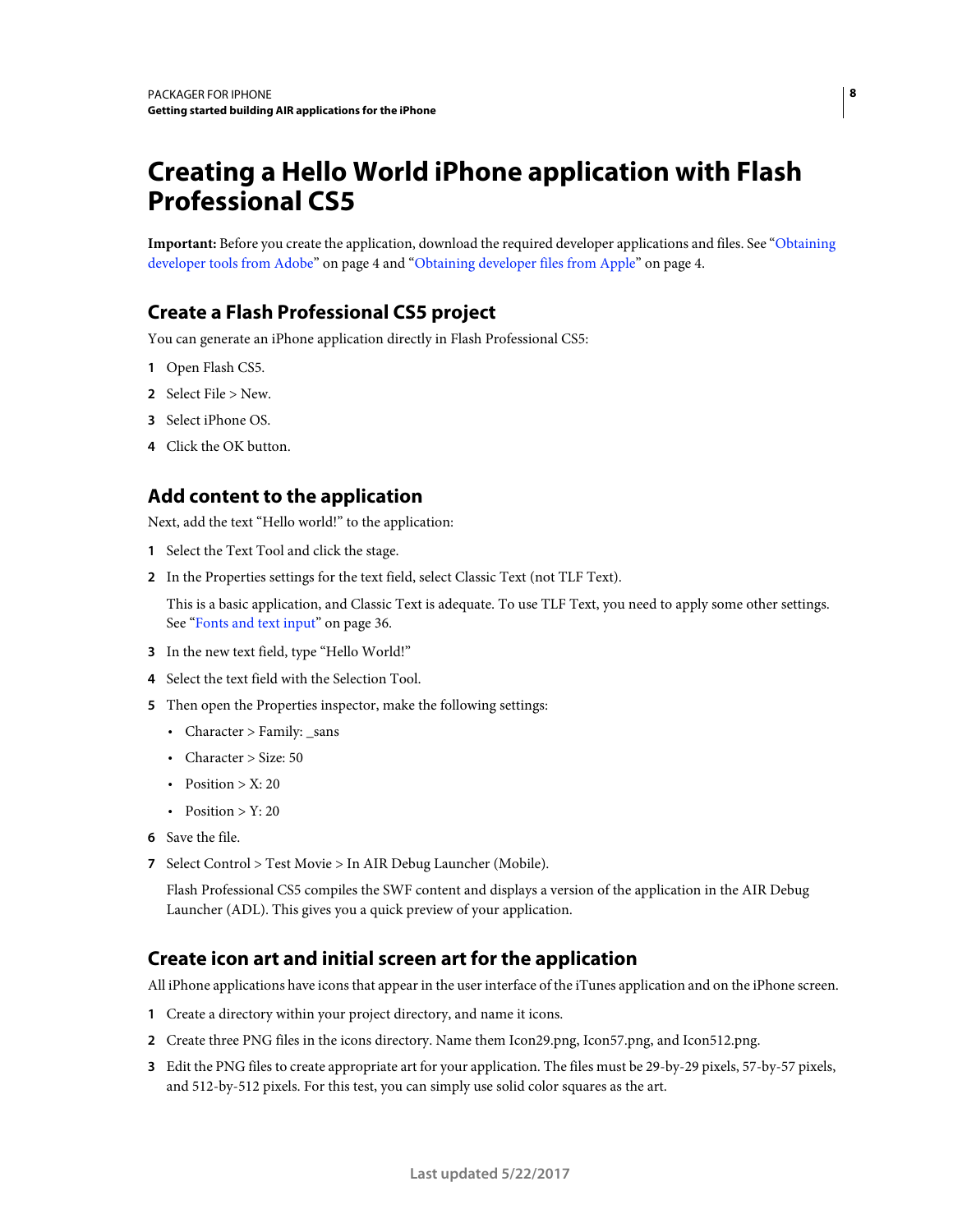All iPhone applications display an initial image while the application loads on the iPhone. You define the initial image in a PNG file:

- **1** In the main development directory, create a PNG file named Default.png. (Do *not* put this file in the icons subdirectory. Be sure to name the file Default.png, with an uppercase D.)
- **2** Edit the file so that it is 320 pixels wide and 480 pixels high. For now, the content can be a plain white rectangle. (You will change this later.)

*Note: When you submit an application to the Apple App Store, you use a JPG version (not a PNG version) of the 512 pixel file. You use the PNG version while testing development versions of an application.*

For detailed information on these graphics, see ["iPhone icon and initial screen images" on page](#page-14-2) 12.

### **Edit application settings**

**Important:** If you have not already done so, download the required developer applications and files for iPhone development. See ["Obtaining developer files from Apple" on page](#page-6-1) 4.

In the Flash Professional CS5 iPhone Settings dialog box, define many basic properties of the iPhone application.

- **1** Choose File > iPhone OS Settings.
- **2** In the General tab, make the following settings:
	- Output file: HelloWorld.ipa

This is the filename of the iPhone installer file to be generated.

• App name: Hello World

This is the name of the application displayed under the application icon in the iPhone.

• Version: 1.0

The version of the application.

- Aspect ratio: portrait
- Full screen: selected.
- Auto orientation: deselected.
- Rendering: CPU

The other options, GPU and Auto, use hardware acceleration for rendering. This feature can help improve performance for graphics-intensive applications (such as games) that have been designed to take advantage of hardware acceleration. For more information, see ["Hardware acceleration" on page](#page-35-3) 33.

• Included files: Add the initial screen art file (Default.png) to the Included Files list.

*Note: For this Hello World example, do not modify the settings from those provided in these instructions. Some settings, such as the Version setting, have specific restrictions. These restrictions are described in ["iPhone application](#page-16-2)  [settings" on page](#page-16-2) 14.*

- **3** In the Deployment tab, make the following settings:
	- Certificate: Browse and select the .p12 certificate based on the developer certificate you obtained from Apple.

This certificate is used to sign the file. You must convert the Apple iPhone certificate to the .p12 format. For more information, see ["Obtaining developer tools from Adobe" on page](#page-6-0) 4.

• Password: enter the password for the certificate.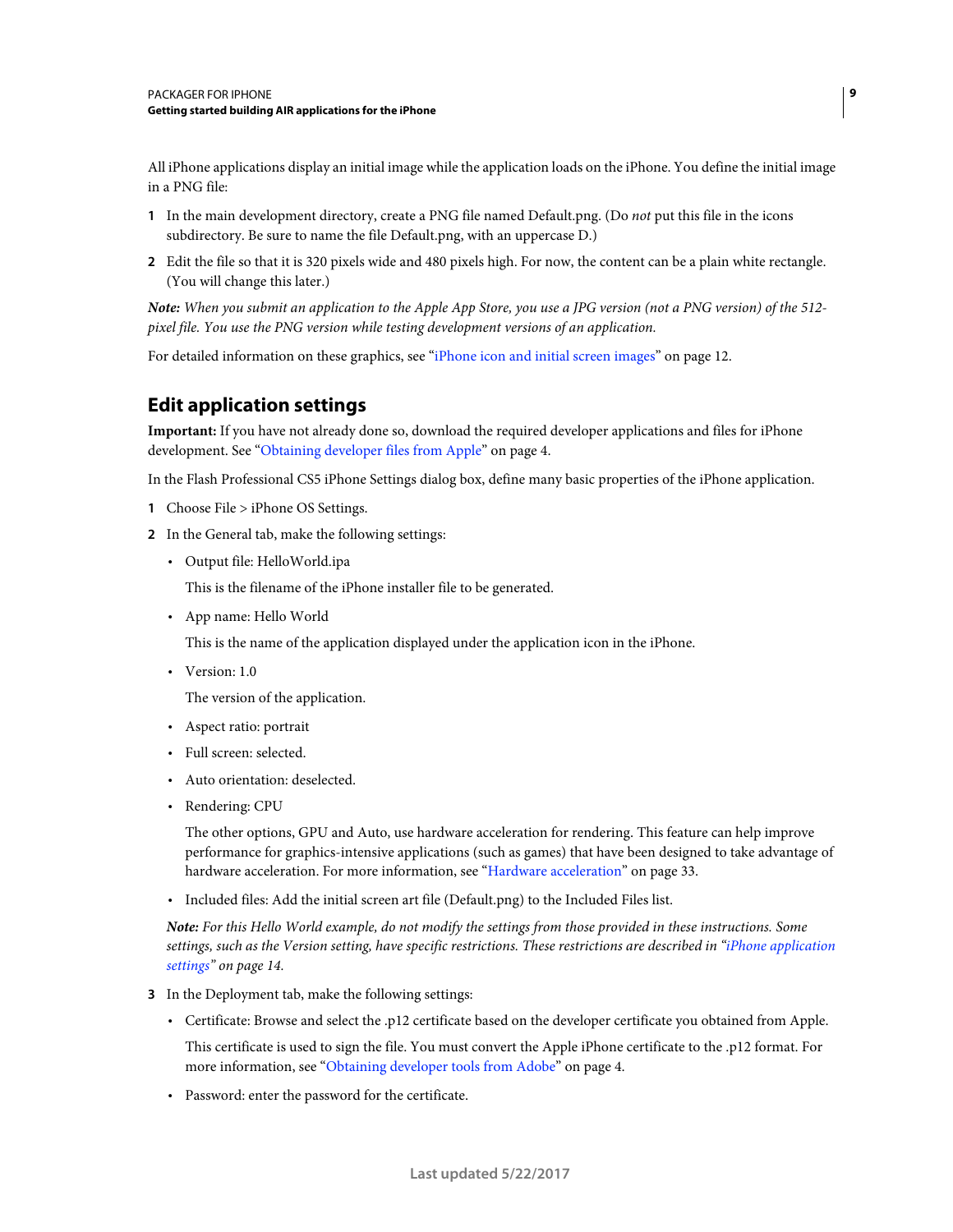- Provisioning file: Browse and select the developer provisioning file that you obtained from Apple. See ["Obtaining developer files from Apple" on page](#page-6-1) 4.
- App ID: If this field is selectable, you can enter an application ID that matches the application ID you provided to Apple (such as com.example.as3.HelloWorld).

The application ID uniquely identifies your application.

If the field is not selectable, then the provisioning profile is bound a specific application ID. The application ID is displayed in the field.

For details on specifying an app ID, see the "Deployment tab" section of ["Setting iPhone application properties](#page-16-1)  [in Flash Professional CS5" on page](#page-16-1) 14.

- **4** In the Icons tab, click the Icon 29 x 29 in the Icons list. Then specify the location of the 29 x 29-pixel PNG file you created earlier (see ["Create icon art and initial screen art for the application" on page](#page-10-1) 8). Then specify PNG files for the 57 x 57-pixel icon and the 512 x 512-pixel icon.
- **5** Click the OK button.
- **6** Save the file.

For details on the application settings, see ["iPhone application settings" on page](#page-16-2) 14.

### <span id="page-12-0"></span>**Compiling the IPA file**

You can now compile the IPA installer file:

- **1** Select File > Publish.
- **2** In the iPhone Settings dialog box, click the OK button.

The Packager for iPhone generates the iPhone application installer file, HelloWorld.ipa file, in the project directory. Compiling the IPA file can take a few minutes.

### **Install the application on the iPhone**

To install the iPhone application for testing on an iPhone:

- **1** Open the iTunes application.
- **2** If you have not already done so, add the provisioning profile for this application to iTunes. In iTunes, select File > Add File To Library. The select the provisioning profile file (which has mobileprovision as the file type).

For now, to test the application on your developer iPhone, use the development provisioning profile.

Later, when distributing an application to the iTunes Store, use the distribution profile. To distribute the application ad-hoc (to multiple devices without going through the iTunes Store), use the ad-hoc provisioning profile.

For more information on provisioning profiles, see ["Obtaining developer files from Apple" on page](#page-6-1) 4.

- **3** Some versions of iTunes do not replace the application if the same version of the application is already installed. In this case, delete the application from your device and from the list of applications in iTunes.
- **4** Double-click the IPA file for your application. It should appear in the list of applications.
- **5** Connect your iPhone to the USB port on your computer.
- **6** In iTunes, check the Application tab for the device, and ensure that the application is selected in the list of applications to be installed.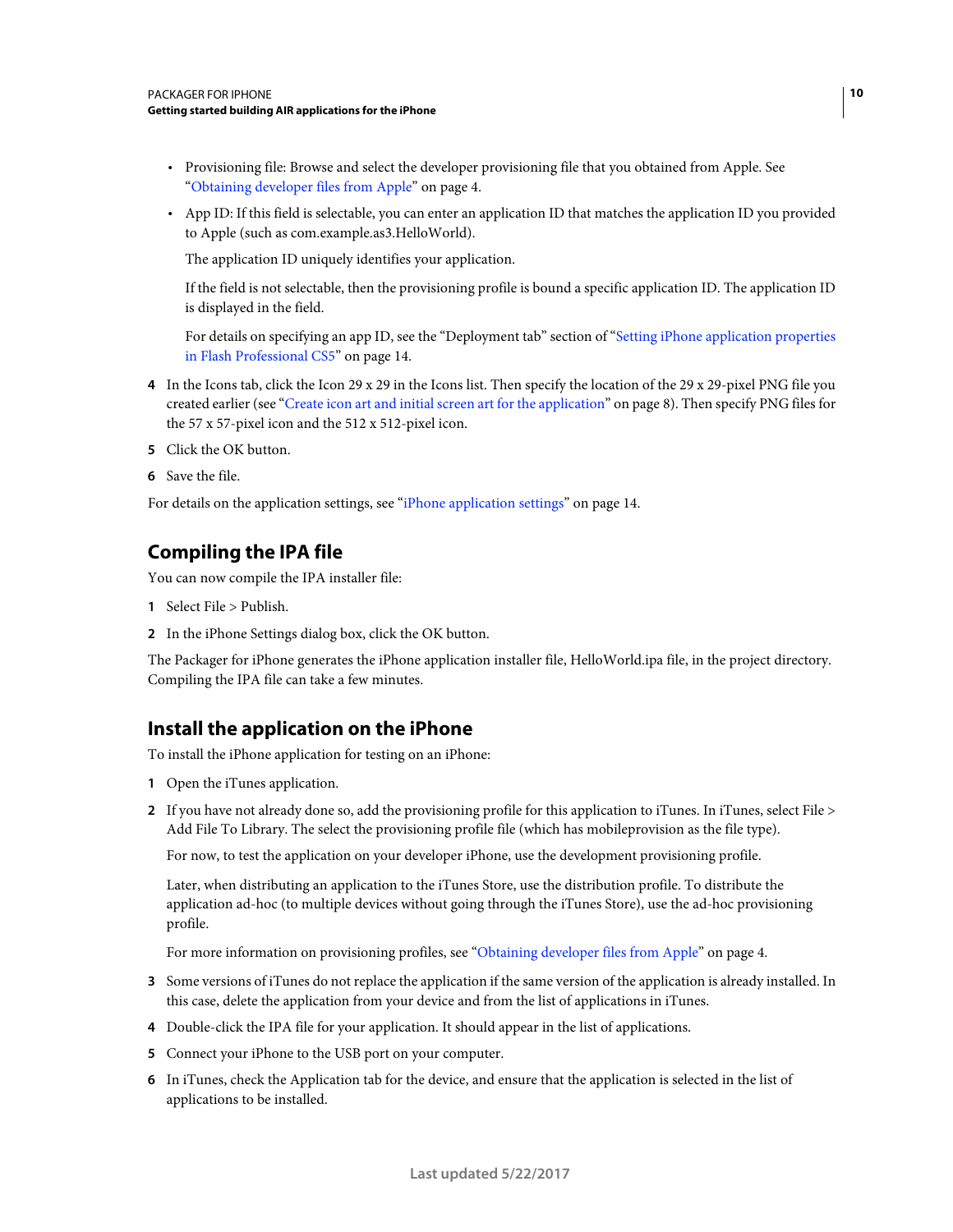**7** Select the device in the left-hand list of the iTunes application. Then click the Sync button. When the sync completes, the Hello World application appears on your iPhone.

If the new version is not installed, delete it from your iPhone and from the list of applications in iTunes, and then redo this procedure. This may be the case if the currently installed version uses the same application ID and version.

If iTunes displays an error when you try to install your application, see "Troubleshooting application installation problems" in ["Installing an iPhone application" on page](#page-23-1) 21.

### **Edit the initial screen graphic**

Before you compiled your application, you created a Default.png file (see "Create icon art and initial screen art for the [application" on page](#page-10-1) 8). This PNG file serves as the startup image while the application loads. When you tested the application on your iPhone, you may have noticed this blank screen at startup.

You should change this image to match the startup screen of your application ("Hello World!"):

- **1** Open your application on your device. When the first "Hello World" text appears, press and hold the Home button (below the screen). While holding the Home button, press the Power/Sleep button (at the top of the iPhone). This takes a screenshot and sends it to the Camera Roll.
- **2** Transfer the image to your development computer by transferring photos from iPhoto or another photo transfer application. (On Mac OS, you can also use the Image Capture application.)

You can also e-mail the photo to your development computer:

- Open the Photos application.
- Open the Camera Roll.
- Open the screenshot image you captured.
- Tap the image and then tap the "forward" (arrow) button in the bottom-left-hand corner. Then click the Email Photo button and send the image to yourself.
- **3** Replace the Default.png file (in your development directory) with a PNG version of the screen capture image.
- **4** Recompile the application (see ["Compiling the IPA file" on page](#page-12-0) 10) and reinstall it on your iPhone.

The application now uses the new startup screen as it loads.

*Note: You can create any art you'd like for the Default.png file, as long as it is the correct dimensions (320 by 480 pixels). However, it is often best to have the Default.png image match the initial state of your application.*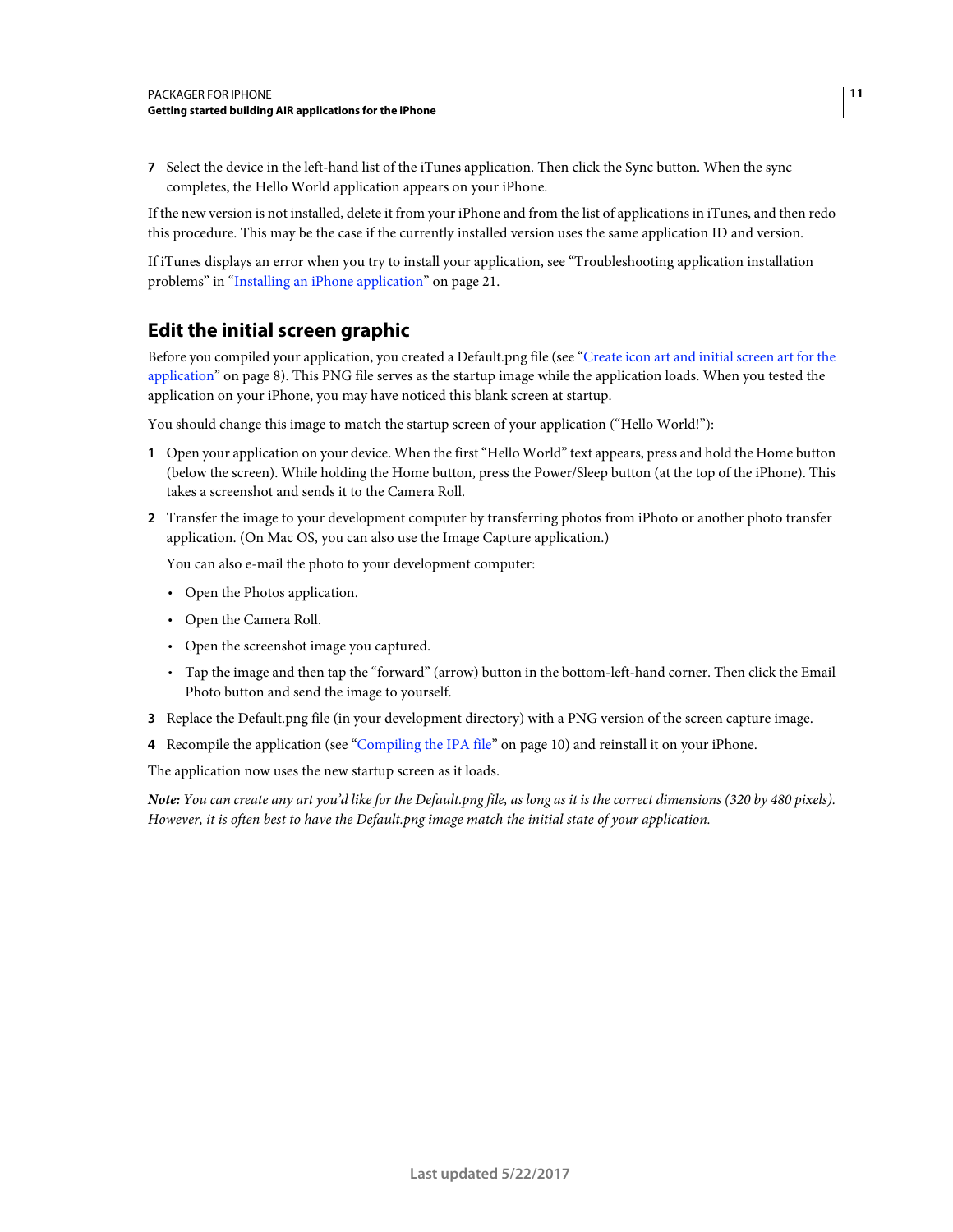# <span id="page-14-0"></span>**Chapter 2: Compiling and debugging iPhone applications**

You can compile an iPhone application using the Packager for iPhone. The Packager for iPhone is included with Flash Professional CS5.

You can debug the application on the development computer. You can also install a debug version on the iPhone and receive trace() output in Flash Professional CS5.

For a tutorial on how to build an iPhone application from start to finish, see ["Creating a Hello World iPhone](#page-10-2)  [application with Flash Professional CS5" on page](#page-10-2) 8.

### <span id="page-14-2"></span><span id="page-14-1"></span>**iPhone icon and initial screen images**

All iPhone applications have icons which appear in the user interface of the iTunes application and on the iPhone.

#### **iPhone application icons**

You define the following icons for an iPhone application:

- A 29-by-29–pixel icon—Spotlight search results on the iPhone and iPod touch use this icon.
- A 48-by-48–pixel icon—Spotlight search results on the iPad use this icon.
- A 57-by-57–pixel icon—The iPhone and iPod touch home screens display this icon.
- A 72-by-72–pixel icon (optional)—The iPad home screen displays this icon.
- A 512-by-512–pixel icon—iTunes displays this icon. The 512-pixel PNG file is used only for testing development versions of your application When you submit the final application to the Apple App Store, you submit the 512 image separately, as a JPG file. It is not included in the IPA.

In Flash Professional CS5, add these icons in Icons tab of the the iPhone Settings dialog box. See ["Setting iPhone](#page-16-3)  [application properties in Flash Professional CS5" on page](#page-16-3) 14.

You can also add the locations of the icons to the application descriptor file:

```
<icon> 
        <image29x29>icons/icon29.png</image29x29> 
        <image57x57>icons/icon57.png</image57x57> 
        <image72x72>icons/icon72.png</image72x72> 
        <image512x512>icons/icon512.png</image512x512>
```
</icon>

The iPhone adds a glare effect to the icon. You do not need to include it in your source image. To remove this default glare effect, add the following to the InfoAdditions element in the application descriptor file:

```
<InfoAdditions> 
    <![CDATA[ 
        <key>UIPrerenderedIcon</key> 
        <true/> 
    11></InfoAdditions>
```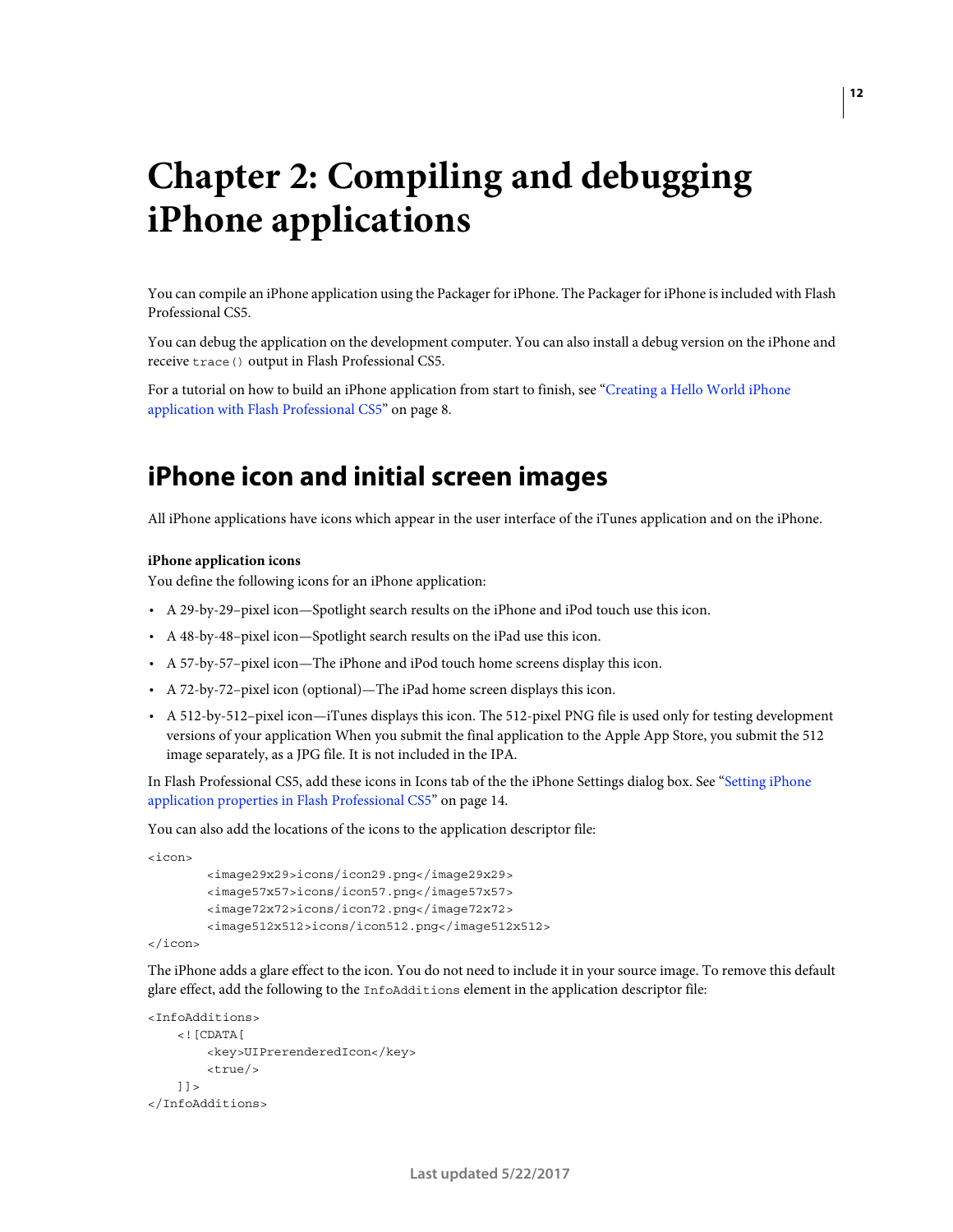See ["Setting iPhone application properties in the application descriptor file" on page](#page-18-1) 16.

#### **The initial screen art (Default.png)**

All iPhone applications display an initial image while the application loads on the iPhone. You define the initial image in a PNG file named Default.png. In the main development directory, create a PNG file named Default.png. (Do *not* put this file in a subdirectory. Be sure to name the file Default.png, with an uppercase D.)

The Default.png file is 320 pixels wide by 480 pixels tall, regardless of the initial orientation of the application or whether it is full-screen or not.

If the initial orientation of your application is landscape, use the same dimensions that a portrait application uses: 320 pixels wide by 480 pixels high. However, rotate the artwork 90° counter-clockwise in the PNG file. The left side of the PNG art corresponds to the top of the iPhone screen in landscape mode. (For information on setting the initial application orientation, see ["iPhone application settings" on page](#page-16-0) 14.)

For an application that is not full-screen, the top 20 pixels of the default image art are ignored. The iPhone displays its status bar over the 20 pixel-wide rectangle at the top of the default image. In a landscape-orientation application, this region corresponds to the left 20 pixel-wide rectangle of the Default.png file (which displays on the top in landscape mode). In a portait-orientation application, this region is the top 20 pixel-wide rectangle of the Default.png file.

For most applications, the Default.png image should match the startup screen of the application. To take a screenshot of the startup screen of your application:

- **1** Open your application on the iPhone. When the first screen of the user interface appears, press and hold the Home button (below the screen). While holding the Home button, press the Power/Sleep button (at the top of the device). This takes a screenshot and sends it to the Camera Roll.
- **2** Transfer the image to your development computer by transferring photos from iPhoto or another photo transfer application. (On Mac OS, you can also use the Image Capture application.)

You can also e-mail the photo to your development computer:

- Open the Photos application.
- Open the Camera Roll.
- Open the screenshot image you captured.
- Tap the image and then tap the "forward" (arrow) button in the bottom-left-hand corner. Then click the Email Photo button and send the image to yourself.

*Note: You can create any art you'd like for the Default.png file, as long as it is the correct dimensions. However, it is often best to have the Default.png image match the initial state of your application.*

Do not include text in the Default.png image if your application is localized into multiple languages. The Default.png is static, and the text would not match other languages.

In Flash Professional CS5, be sure to add the Default.png file to the Included Files list in the iPhone settings dialog box. See ["Setting iPhone application properties in Flash Professional CS5" on page](#page-16-3) 14.

When compiling using the PFI application on the command line, be sure to reference this file in the list of included assets. See ["Creating an iPhone application installer file from the command line" on page](#page-22-0) 20.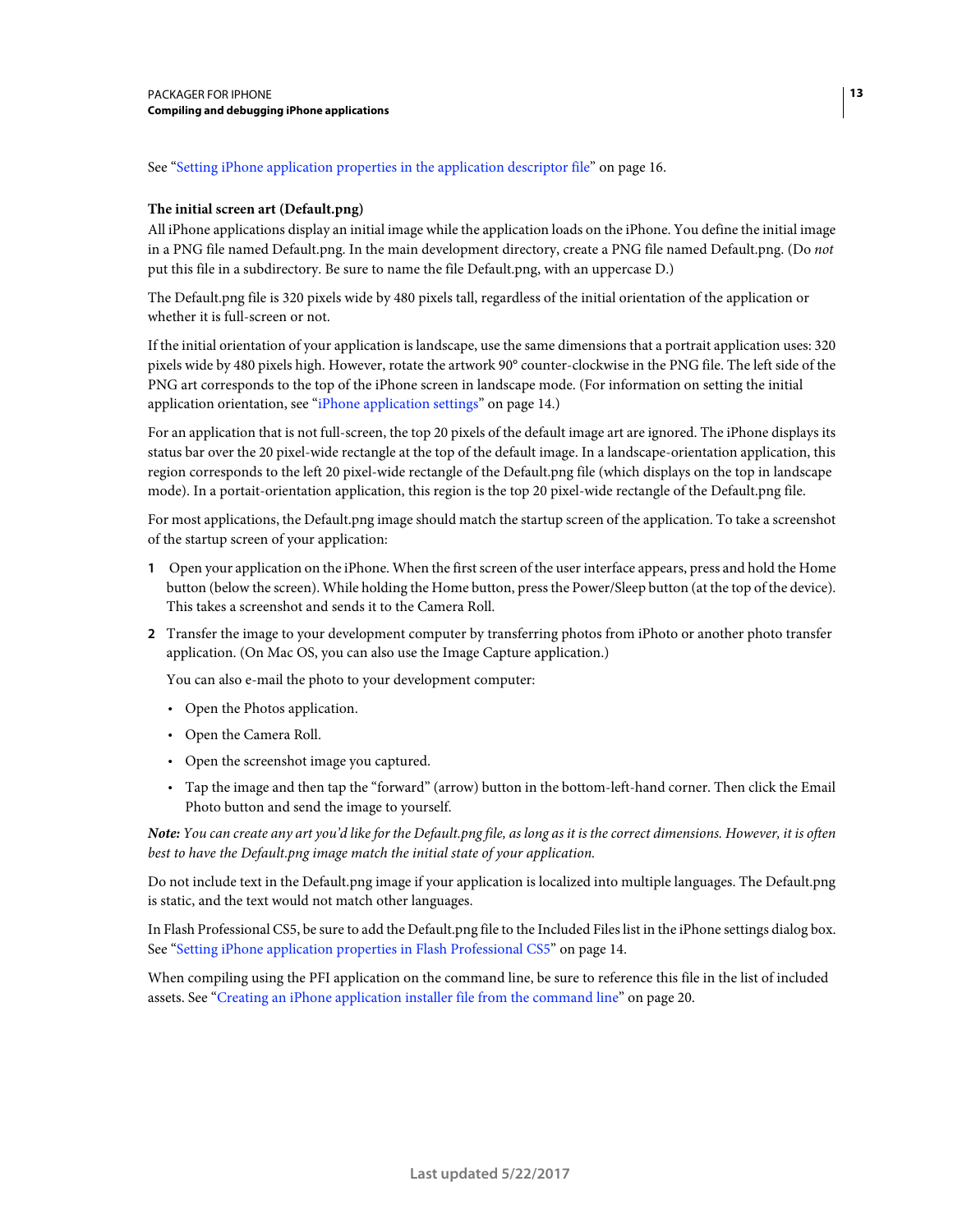# <span id="page-16-2"></span><span id="page-16-0"></span>**iPhone application settings**

Application settings include:

- The application name
- The IPA filename
- The application version
- The initial screen orientation of the application, and whether the screen orientation rotates automatically when the iPhone is rotated
- Whether the initial view is full-screen or not
- Information about the application's icons
- Information about hardware acceleration

You can edit application settings in Flash Professional CS5.

You can also edit them in the application descriptor file. The application descriptor file is an XML file that contains settings for the application.

### <span id="page-16-3"></span><span id="page-16-1"></span>**Setting iPhone application properties in Flash Professional CS5**

The Flash Professional CS5 iPhone Settings dialog box lets you define many basic properties of the iPhone application.

To open the iPhone Settings dialog box:

 $\triangleleft$  Choose File > iPhone Settings.

#### **General tab**

The General tab includes the following iPhone-related settings:

- Output file—The name of the application displayed under the application icon in the iPhone. Do not include a plus sign (+) character in the output filename.
- App name—The name of the application displayed under the application icon in the iPhone. Do not include a plus sign (+) character in the app name.
- Version—Helps users determine which version of your application they are installing. The version is used as the CFBundleVersion of the iPhone application. It must be in a format similar to nnnnn[.nn[.nn]] where n is a digit 0- 9 and brackets indicate optional components, such as 1, 1.0, or 1.0.1. iPhone versions must contain only digits and decimal points. iPhone versions can contain up to two decimal points.
- Aspect ratio—The initial aspect ratio of the application (portrait or landscape).
- Full screen—Whether the application uses the full screen, or if it displays the iPhone status bar.
- Auto orientation—Select this application to have the application's display contents reorient when the iPhone is reoriented.

When using auto-orientation, for best results add ActionScript code to set the align property of the Stage to the following:

stage.align = StageAlign.TOP LEFT; stage.scaleMode = StageScaleMode.NO\_SCALE;

- Rendering—How display objects are rendered on the iPhone:
	- CPU—The application uses the CPU to render all display objects. No hardware acceleration is used.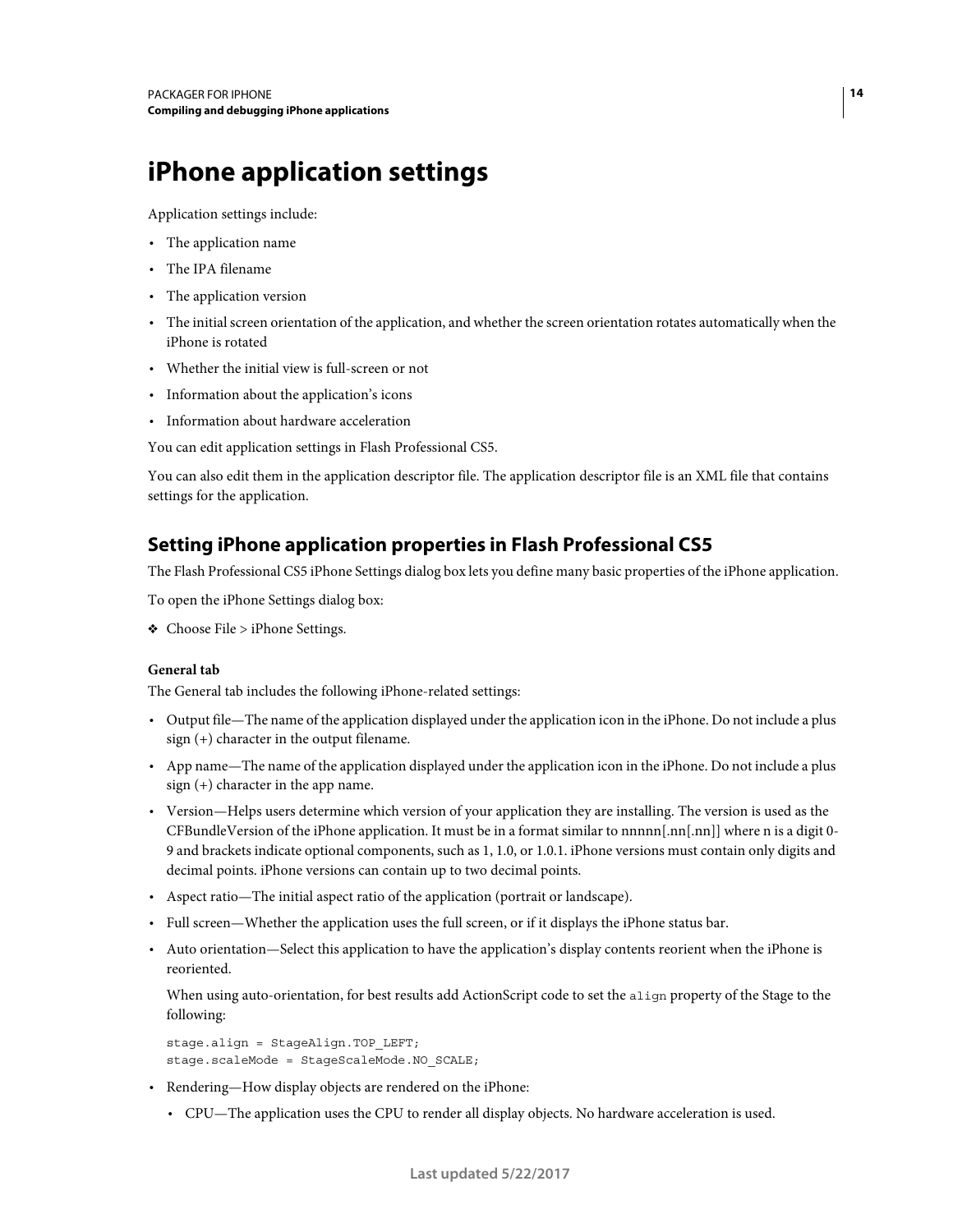- GPU—The application uses the iPhone GPU to composite bitmaps.
- Auto—This feature has not been implemented.

For more information, see ["Hardware acceleration" on page](#page-35-3) 33.

• Included files—Add all files and directories to package in the iPhone application. The main SWF file and the application descriptor file are included by default. Add any other required assets to the Included Files list. Be sure to add the initial screen art file (Default.png) to the Included Files list.

#### **Deployment tab**

The Deployment tab includes signing and compilation settings for the application:

- iPhone digital signature—Specify a P12 certificate file and the password for the certificate. You must convert the Apple iPhone certificate to the .p12 format. For more information, see ["Obtaining developer files from Apple" on](#page-6-2)  [page](#page-6-2) 4.
- Provisioning file—Point to the provisioning file for this application, which you obtained from Apple. For more information, see ["Obtaining developer files from Apple" on page](#page-6-2) 4.
- App ID—The app ID uniquely identifies your application. If the provisioning file is tied to a specific application ID, Flash Professional CS5 sets this field, and you cannot edit it. Otherwise, the provisioning profile allows multiple (wildcard) app IDs. Provide an application ID that matches the application ID wildcard pattern you provided to Apple:
	- If your Apple app ID is com.myDomain.\*, the app ID in the iPhone Settings dialog box must start with com.myDomain. (such as com.myDomain.myApp or com.myDomain.app22).
	- If your Apple app ID is \*, the App ID in the iPhone Settings dialog box can be any string of valid characters.

You can find the Apple app ID (or wildcard app ID pattern) associated with your provisioning profile at the iPhone Dev Center [\(http://developer.apple.com/iphone\)](http://developer.apple.com/iphone). Go to the iPhone Developer Program Portal and then go to the Provisioning section.

**Important:** Disregard the characters at the front of the Apple app ID. Apple calls this string the Bundle Seed ID. For example, if Apple lists your app ID as 96LPVWEASL.com.example.bob.myApp, disregard 96LPVWEASL—use com.example.bob.myApp as the app ID. If Apple lists your app ID as 5RM86Z4DJM.\*, disregard 5RM86Z4DJM this is a wildcard app ID.

- iPhone deployment type:
	- Quick publishing for device testing—Choose this option to quickly compile a version of the application for testing on your developer iPhone.
	- Quick publishing for device debugging—Choose this option to quickly compile a debug version of the application for testing on your developer iPhone. With this option, the Flash Professional CS5 debugger can receive trace() output from the iPhone application. (See ["Debugging an iPhone application" on page](#page-25-0) 23.)
	- Deployment Ad Hoc—Choose this option to create an application for ad hoc deployment. See the Apple iPhone developer center
	- Deployment Apple App Store—Choose this option to create a final version of the IPA file for deployment to the Apple App Store.

#### **Icons tab**

On the Icons tab, specify the location of the 29 x 29-pixel icon image, the 48 x 48-pixel icon image, the 57 x 57-pixel icon image, the 72 x 72-pixel icon image, and the 512 x 512-pixel icon image. See ["iPhone icon and initial screen](#page-14-1)  [images" on page](#page-14-1) 12.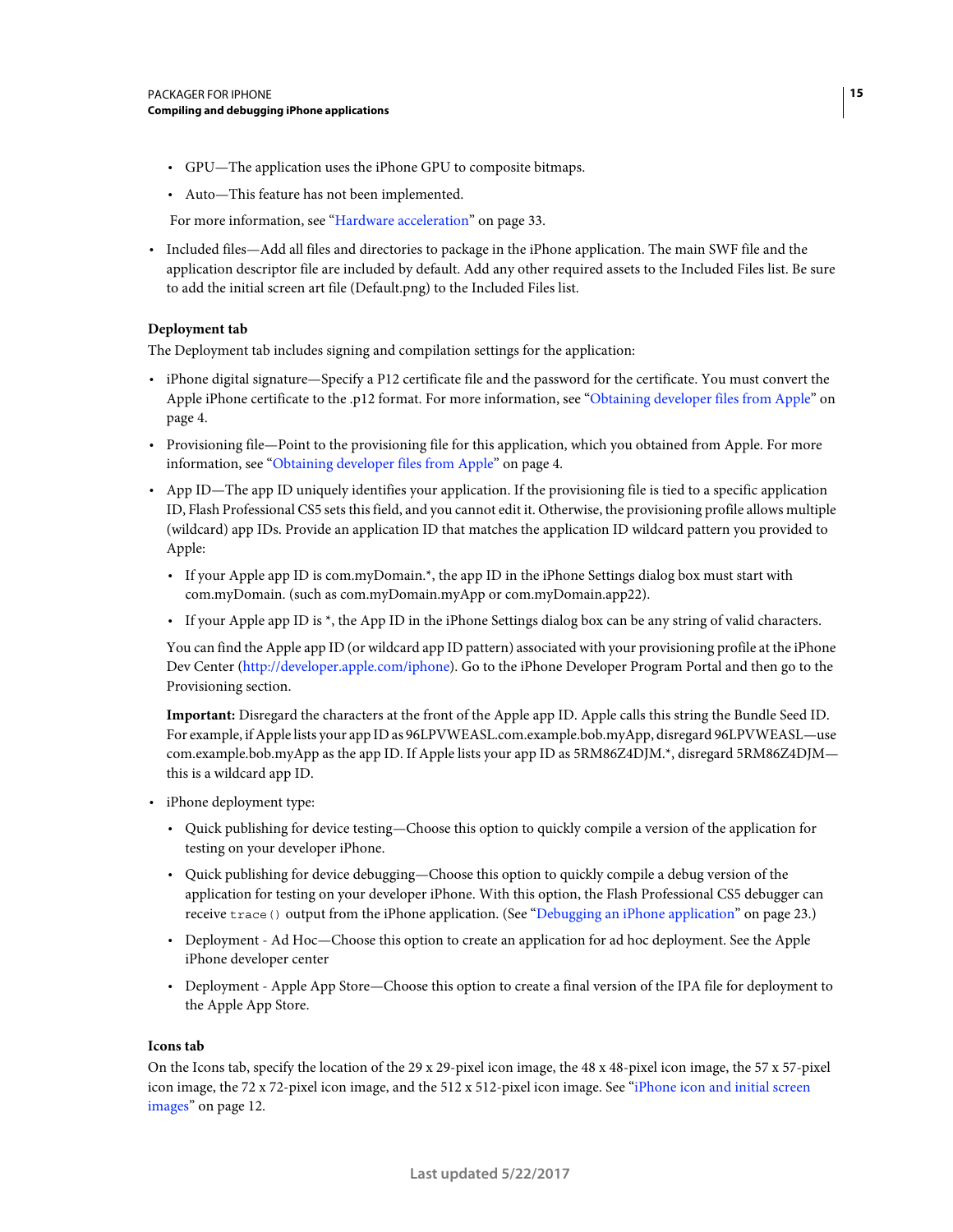*Note: Options for the 48 x 48-pixel and 72 x 72-pixel are not included in the version of the Packager for iPhone Preview included with Flash Professional CS5. In Flash Professional CS5 select Help > Updates to add these options.*

### <span id="page-18-1"></span><span id="page-18-0"></span>**Setting iPhone application properties in the application descriptor file**

The application descriptor file is an XML file containing properties for the entire application, such as its name, version, copyright, and other settings.

Flash Professional CS5 generates an application descriptor file based on the settings in the iPhone Settings dialog box. However, you can also edit the application descriptor file in a text editor. Flash Professional names the application descriptor file by adding "-app.xml" to your project name. For example, the application descriptor file for a HelloWorld project is named HelloWorld-app.xml. Edit the application descriptor file if you want to define settings not supported in the Flash Professional CS5 iPhone Settings dialog box. For example, you can define the InfoAdditions element to define info.Plist settings for the application.

**Important:** Do not edit the application descriptor file while the Flash Professional CS5 dialog box is open. Save changes to the application descriptor file before you open the iPhone Settings dialog box.

Here's an example application descriptor file:

```
<?xml version="1.0" encoding="UTF-8"?> 
<application xmlns="http://ns.adobe.com/air/application/2.0"> 
   <id>com.example.HelloWorld</id> 
   <filename>HelloWorld</filename> 
   <name>Hello World</name> 
   <version>v1</version> 
   <initialWindow> 
        <renderMode>gpu</renderMode>
        <content>HelloWorld.swf</content> 
        <fullScreen>true</fullScreen> 
        <aspectRatio>portrait</aspectRatio> 
        <autoOrients>true</autoOrients> 
    </initialWindow> 
   <supportedProfiles>mobileDevice desktop</supportedProfiles> 
   <icon> 
        <image29x29>icons/icon29.png</image29x29> 
        <image57x57>icons/icon57.png</image57x57> 
        <image512x512>icons/icon512.png</image512x512> 
   </icon> 
    <iPhone> 
        <InfoAdditions> 
            <![CDATA[ 
                <key>UIStatusBarStyle</key> 
                <string>UIStatusBarStyleBlackOpaque</string> 
                <key>UIRequiresPersistentWiFi</key> 
                <string>NO</string> 
            ]] >
        </InfoAdditions> 
    </iPhone> 
</application>
```
Here are details on the settings in this application descriptor file:

• In the <application> element, the AIR 2.0 namespace is required for building iPhone applications:

**<application xmlns="http://ns.adobe.com/air/application/2.0">** 

• The <id> element: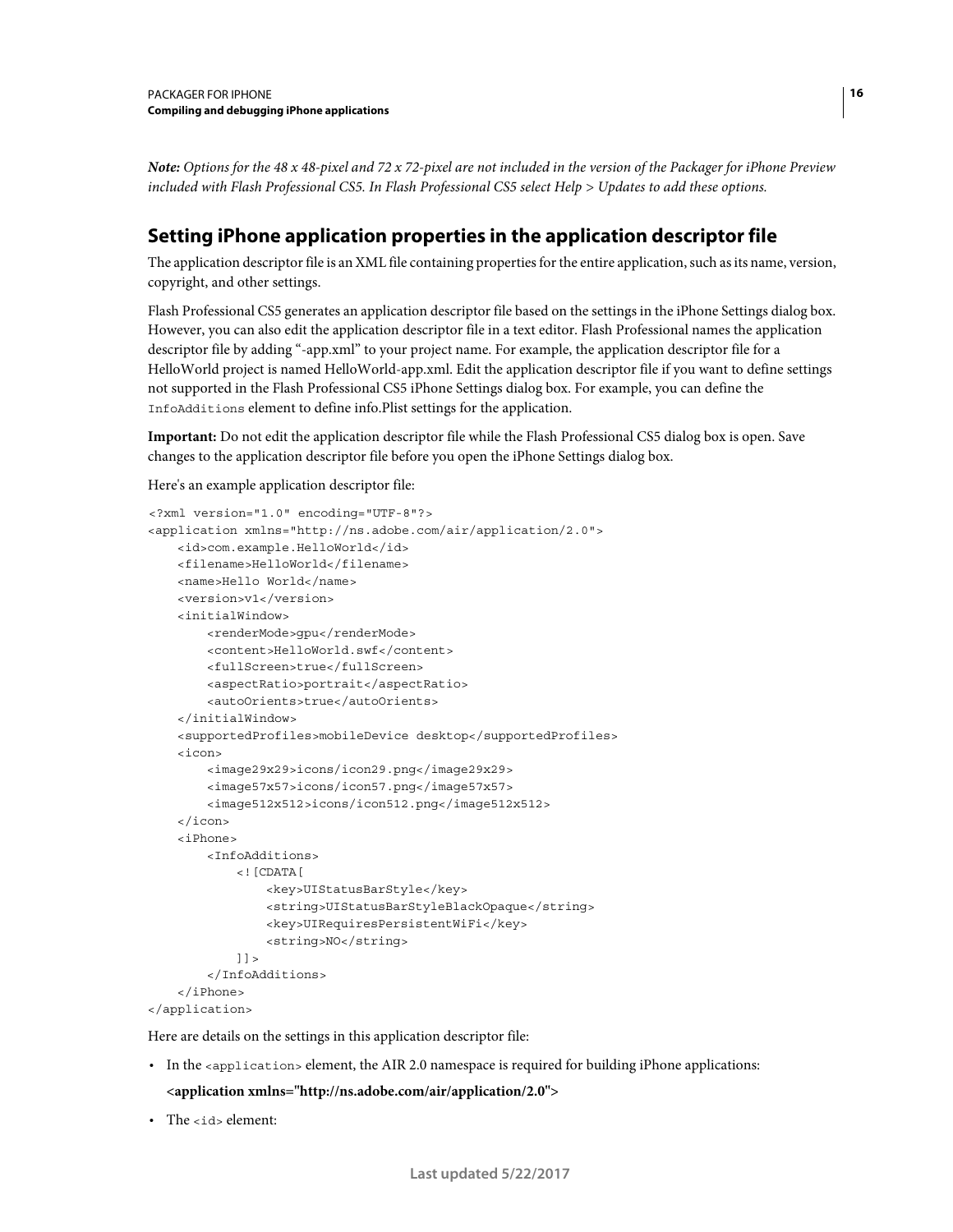**<id>com.example.as3.HelloWorld</id>** The application ID uniquely identifies your application. The recommended form is a dot-delimited, reverse-DNS-style string, such as "com.company.AppName". The compiler uses this value as the bundle ID for the iPhone application.

If the provisioning file is tied to a specific app ID, use that app ID in this element. Disregard the characters Apple assigns at the start of the Apple app ID (known as the bundle seed ID). For example, if the app ID for the provisioning profile is 96LPVWEASL.com.example.bob.myApp, use com.example.bob.myApp as the app ID in the application descriptor file.

If the provisioning profile allows multiple (wildcard) app IDs, its app ID ends in an asterisk (such as 5RM86Z4DJM.\*). Provide an application ID that matches the app ID wildcard pattern you provided to Apple:

- If your Apple app ID is com.myDomain.\*, the app ID in the application descriptor file must start with com.myDomain. You can specify an app ID such as com.myDomain.myApp or com.myDomain.app22.
- If your Apple app ID is \*, the App ID in the app descriptor file can be any string of valid characters.

You can find the Apple app ID (or wildcard app ID pattern) associated with your provisioning profile at the iPhone Dev Center [\(http://developer.apple.com/iphone\)](http://developer.apple.com/iphone). Go to the iPhone Developer Program Portal and then go to the Provisioning section.

**Important:** Disregard the characters at the front of the Apple app ID. Apple calls this string the Bundle Seed ID. For example, if Apple lists your app ID as 5RM86Z4DJM.\*, disregard 5RM86Z4DJM—this is a wildcard app ID. If Apple lists your app ID as 96LPVWEASL.com.example.bob.myApp, disregard 96LPVWEASL—use com.example.bob.myApp as the app ID.

• The <filename> element:

**<filename>HelloWorld</filename>** The name used for the iPhone installer file. Do not include a plus sign (+) character in the filename.

• The <name> element:

**<name>Hello World</name>** The name of the application displayed in the iTunes application and in the iPhone. Do not include a plus sign (+) character in the name.

• The <version> element:

**<version>1.0</version>** Helps users to determine which version of your application they are installing. The version is used as the CFBundleVersion of the iPhone application. It must be in a format similar to nnnnn[.nn[.nn]] where n is a digit 0-9 and brackets indicate optional components, such as 1, 1.0, or 1.0.1. iPhone versions must contain only digits and decimal points. iPhone versions can contain up to two decimal points.

 $\bullet$  The  $\le$ initialWindow> element contains the following child elements to specify the properties for of the initial appearance of the application:

**<content>HelloWorld.swf</content>** Identifies the root SWF file to compile into the iPhone application.

**<visible>true</visible>** This is a required setting.

**<fullScreen>true</fullScreen>** Specifies that the application uses the entire screen of the iPhone.

**<aspectRatio>portrait</aspectRatio>** Specifies that the initial aspect ratio of the application is in portrait mode (rather than landscape). Note the Default.png file used to define the initial window of the application should be 320 pixels wide and 480 pixels high, regardless of this setting. (See ["iPhone icon and initial screen images" on page](#page-14-1) 12.)

**<autoOrients>true</autoOrients>** (Optional) Specifies whether the orientation of content in the application automatically reorients as the device itself changes physical orientation. The default value is true. You can cancel automatic orientation by calling the preventDefault () method of an orientationChanging event. dispatched by the Stage object. For more information, see [Setting and detecting screen orientation.](http://help.adobe.com/en_US/as3/dev/WS5b3ccc516d4fbf351e63e3d118676a47e0-8000.html#WS789ea67d3e73a8b220f0e28f123c3c58a85-8000)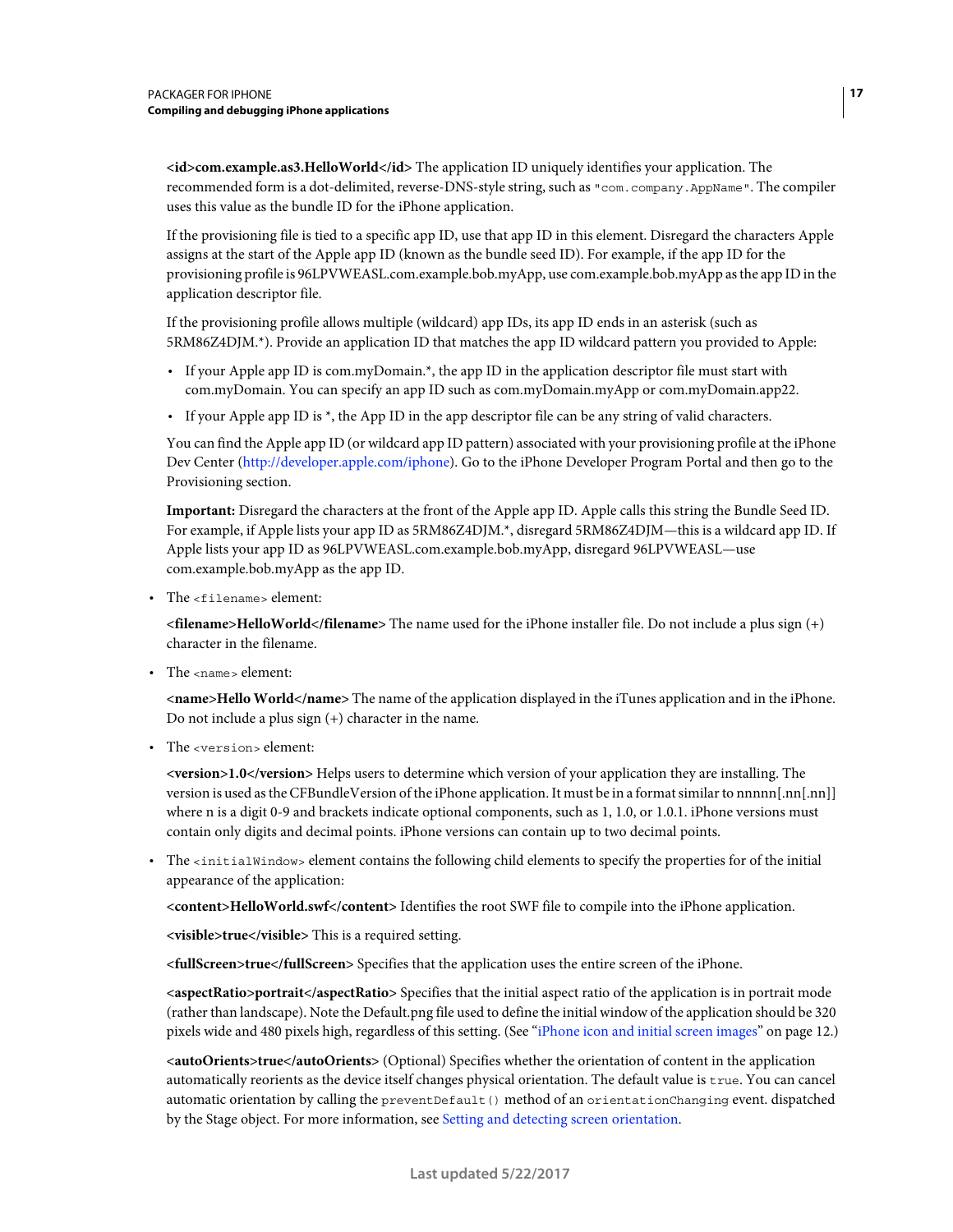When using auto-orientation, for best results set the align property of the Stage to the following:

stage.align = StageAlign.TOP LEFT; stage.scaleMode = StageScaleMode.NO SCALE;

**<renderMode>gpu</renderMode>** (Optional) The rendering mode used by the application. There are three possible settings:

- cpu—The application uses the CPU to render all display objects. No hardware acceleration is used.
- gpu—The application uses the iPhone GPU to composite bitmaps.
- auto—This feature has not been implemented.

For more information, see ["Hardware acceleration" on page](#page-35-3) 33.

• The <profiles> element:

**<profiles>mobileDevice</profiles>** Limits the application to be compiled into the mobile device profile. This profile currently only supports iPhone applications. There are three supported profiles:

- desktop—A desktop AIR application.
- extendedDesktop—A desktop AIR application with support for the native process API.
- mobileDevice—An AIR application for a mobile device. Currently, iPhone is the only supported mobile device.

Limiting the application to a specific profile prevents it from being compiled into other profiles. If you specify no profile, then you can compile an application for any of these profiles. You can specify multiple profiles by listing them each, separated by spaces, in the <profiles> element.

Be sure to include mobileDevice as a supported profile (or leave the  $\le$ profiles> element empty).

• The <icon> element contains the following child elements to specify the icons used by the application:

**<image29x29>icons/icon29.png</image29x29>** This is the image used in Spotlight search results.

**<image48x48>icons/icon48.png</image48x48>** This is the image used in Spotlight search results on the iPad.

**<image57x57>icons/icon57.png</image57x57>** This is the image used on the iPhone and iPod Touch home screen.

**<image72x72>icons/icon72.png</image72x72>** This is the image used on the iPad home screen.

**<image512x512>icons/icon512.png</image512x512>** This is the image used in the iTunes application.

The Packager for iPhone tool uses the 29, 57, and 512 icons referenced in the application descriptor file. The tool copies them to files called Icon-Small.png, Icon.png, and iTunesArtwork respectively. To avoid having this copy made, you can package those files directly. Package them directly by placing them in the directory that contains the application descriptor file and list the correct names and paths.

The 512 image is for internal testing only. When submitting an application to Apple you submit the 512 image separately. It is not included in the IPA. Specify it so you can make sure that your 512 image looks good in iTunes before submitting it.

• The <iPhone> element contains the following child elements to specify iPhone-specific settings:

**<InfoAdditions></InfoAdditions>** contains the child elements specifying key-value pairs to use as Info.plist settings for the application: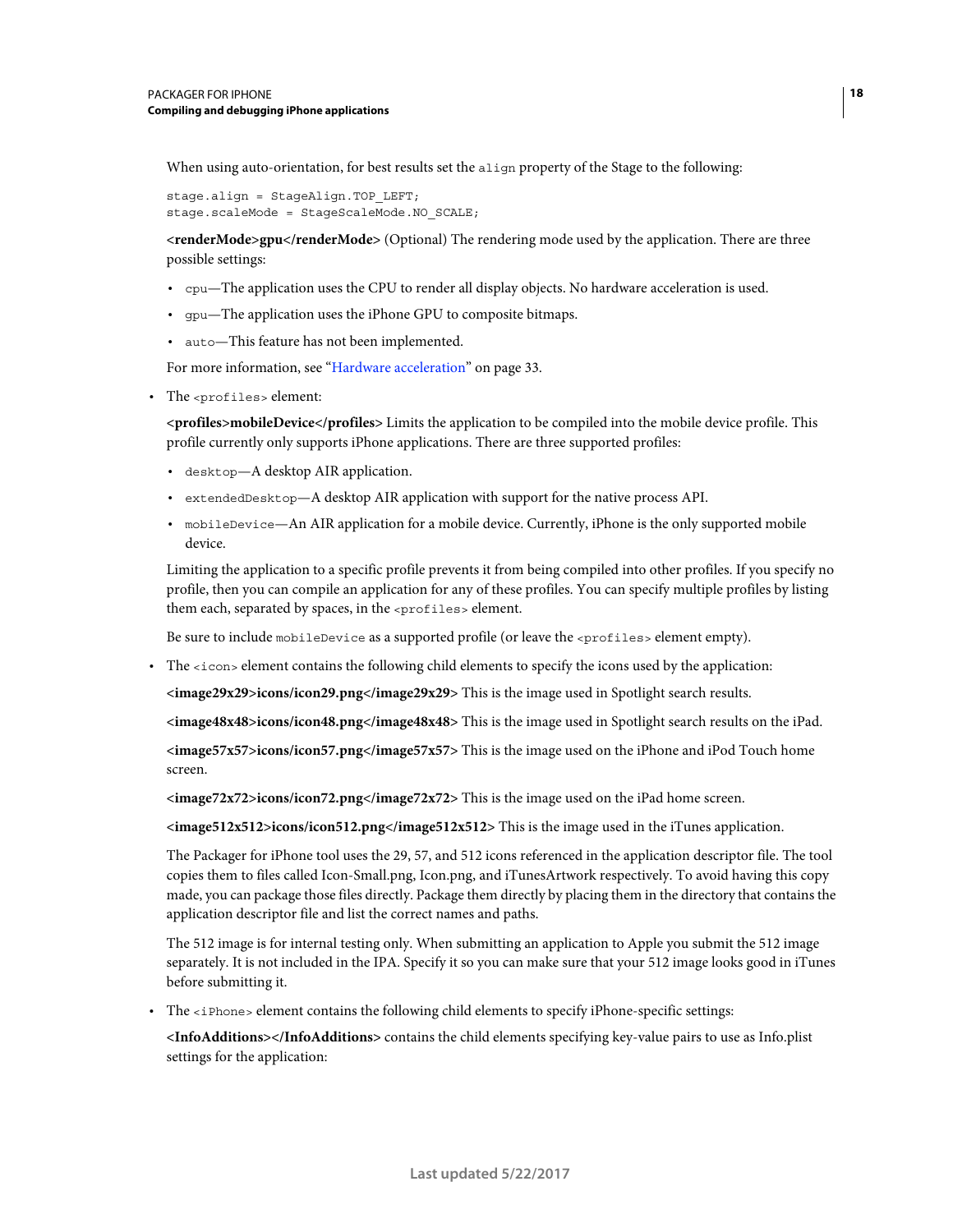```
<! [CDATA [
   <key>UIStatusBarStyle</key> 
    <string>UIStatusBarStyleBlackOpaque</string> 
    <key>UIRequiresPersistentWiFi</key> 
    <string>NO</string> 
]] >
```
In this example, the values set the status bar style of the application and state that the application does not require persistent Wi-Fi access.

The InfoAdditions settings are enclosed in a CDATA tag.

For iPad support, include key-value settings for UIDeviceFamily. The UIDeviceFamily setting is an array of strings. Each string defines supported devices. The <string>1</string>setting defines support for the iPhone and iPod Touch. The  $\langle$ string>2 $\langle$ /string> setting defines support for the iPad. The  $\langle$ string>3 $\langle$ /string> setting defines support for the tvOS. If you specify only one of these strings, only that device family is supported. For example, the following setting limits support to the iPad:

```
<key>UIDeviceFamily</key> 
    <array> 
        <string>2</string> 
    </array>>
```
The following sets support for both device families (iPhone/iPod Touch and iPad):

```
<key>UIDeviceFamily</key> 
<array> 
    <string>1</string> 
    <string>2</string> 
</array>
```
For information on other Info.plist settings, see the Apple developer documentation.

## <span id="page-21-1"></span><span id="page-21-0"></span>**Compiling an iPhone application installer (IPA) file**

Use the Packager for iPhone to compile an ActionScript-3.0 application into an IPA installer file.

### <span id="page-21-2"></span>**Creating an iPhone application installer file using the Packager for iPhone included with in Flash Professional CS5**

To use the Packager for iPhone included with Flash Professional CS5:

- **1** Select File > Publish.
- **2** In the iPhone Settings dialog box, make sure that you have provided values for all settings. Be sure that you have selected the correct options in the Deployment tab. See ["Setting iPhone application properties in Flash Professional](#page-16-3)  [CS5" on page](#page-16-3) 14.
- **3** Click the Publish button.

The Packager for iPhone generates the iPhone application installer (IPA) file. Compiling the IPA file can take a few minutes.

You can also run the Packager for iPhone from the command line. See ["Creating an iPhone application installer file](#page-22-0)  [from the command line" on page](#page-22-0) 20.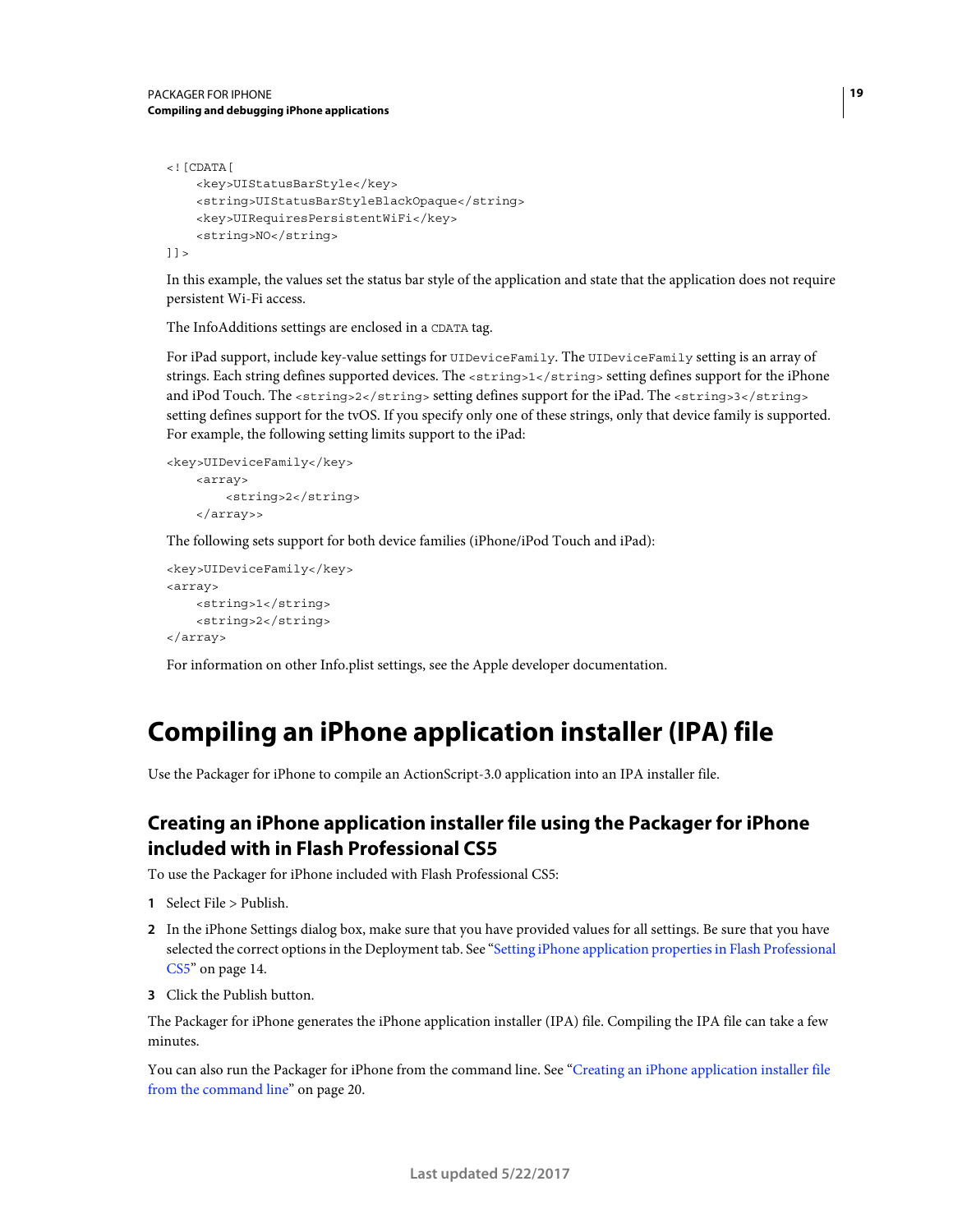### <span id="page-22-0"></span>**Creating an iPhone application installer file from the command line**

You can run the Packager for iPhone from the command line. The Packager for iPhone converts the SWF file byte code and other source files into a native iPhone application.

- **1** Open a command shell or a terminal and navigate to the project folder of your iPhone application.
- **2** Next, use the pfi tool to create the IPA file, using the following syntax:

pfi -package -target [ipa-test ipa-debug ipa-app-store ipa-ad-hoc] -provisioning-profile *PROFILE\_PATH SIGNING\_OPTIONS TARGET\_IPA\_FILE APP\_DESCRIPTOR SOURCE\_FILES*

Change the reference  $pfi$  to include the full path to the pfi application. The pfi application is installed in the pfi/bin subdirectory of the Flash Professional CS5 installation directory

Select the -target option that corresponds to the type of iPhone application you want to create:

- -target ipa-test—Choose this option to quickly compile a version of the application for testing on your developer iPhone.
- -target ipa-debug—Choose this option to compile a debug version of the application for testing on your developer iPhone. With this option, you can use a debug session to receive trace () output from the iPhone application.

You can include one of the following -connect options (CONNECT\_OPTIONS) to specify the IP address of the development computer running the debugger:

- -connect—The application will attempt to connect to a debug session on the development computer used to compile the application.
- -connect IP\_ADDRESS—The application will attempt to connect to a debug session on the computer with the specified IP address. For example:

-target ipa-debug -connect 192.0.32.10

• -connect HOST\_NAME—The application will attempt to connect to a debug session on the computer with the specified host name. For example:

-target ipa-debug -connect bobroberts-mac.example.com

*Note: The -connect option is not included in the Packager for iPhone Preview included Flash Professional CS5. Update the Packager for iPhone by selecting Help > Updates in Flash Professional CS5.*

The -connect option is optional. If not specified, the resulting debug application will not attempt to connect to a hosted debugger.

If a debug connection attempts fail, the application presents a dialog asking the user to enter the IP address of the debugging host machine. A connection attempt can fail if the device is not connected to wifi. It can also occur if the device is connected but not behind the firewall of the debugging host machine.

For more information, see ["Debugging an iPhone application" on page](#page-25-0) 23.

You can also include the -renderingdiagnostics option to enable the GPU rendering diagnostics feature. For more information, see "Debugging with GPU rendering diagnostics" in ["Debugging an iPhone application" on](#page-25-0)  [page](#page-25-0) 23.

- -target ipa-ad-hoc—Choose this option to create an application for ad hoc deployment. See the Apple iPhone developer center
- -target ipa-app-store—Choose this option to create a final version of the IPA file for deployment to the Apple App Store.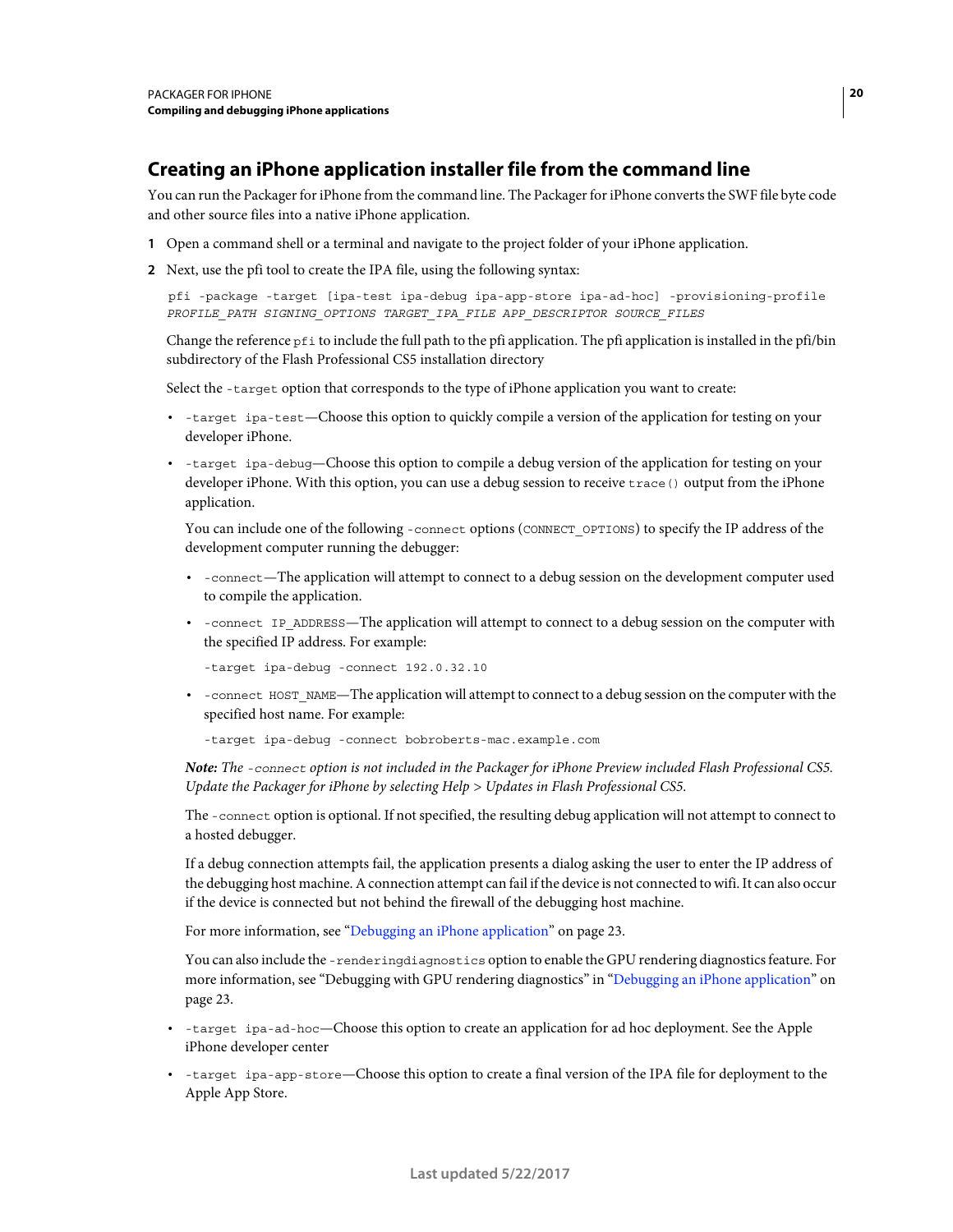Replace the *PROFILE\_PATH* with the path to the provisioning profile file for your application. For more information on provisioning profiles, see ["Obtaining developer files from Apple" on page](#page-6-2) 4.

Replace the *SIGNING\_OPTIONS* to reference your iPhone developer certificate and password. Use the following syntax:

-storetype pkcs12 -keystore *P12\_FILE\_PATH* -storepass *PASSWORD*

Replace *P12\_FILE\_PATH* with the path to your P12 certificate file. Replace *PASSWORD* with the certificate password. (See the example below.) For more information on the P12 certificate file, see ["Converting a developer](#page-8-1)  [certificate into a P12 file" on page](#page-8-1) 6.

Replace the *APP\_DESCRIPTOR* to reference the application descriptor file.

Replace the *SOURCE\_FILES* to reference the main SWF file of your project followed by any other assets to include. Include the paths to all icon files you defined in the application settings dialog box in Flash CS5 or in a custom application descriptor file. Also, add the initial screen art file, Default.png.

Consider the following example:

```
pfi -package -target ipa-test -storetype pkcs12 -keystore 
"/Users/Jeff/iPhoneCerts/iPhoneDeveloper_Jeff.p12" -storepass dfb7VKL19 "HelloWorld.ipa" 
"HelloWorld-app.xml" "HelloWorld.swf" "Default.png" "icons/icon29.png" "icons/icon57.png" 
"icons/icon512.png"
```
It compiles a HelloWorld.ipa file using the following:

- A specific PKCS#12 certificate using the certificate password dfb7VKL19
- The HelloWorld-app.xml application descriptor file
- A source HelloWorld.swf file
- Specific Default.png and icon files

The pfi application compiles the application, based on the application descriptor file, the SWF file, and the other assets, into an IPA file.

On Mac OS, you can use a certificate stored in the keychain by adding the following options to the pfi command:

-alias *ALIAS\_NAME* -storetype KeychainStore -providerName Apple

Replace *ALIAS* NAME with the alias of the certificate you want to use. When you point to a certificate stored in the Mac keychain, you do specify the alias instead of pointing to a certificate file location.

### <span id="page-23-1"></span><span id="page-23-0"></span>**Installing an iPhone application**

To install your development application on an iPhone, you add the provisioning profile to the iPhone, and then you install the application on the iPhone.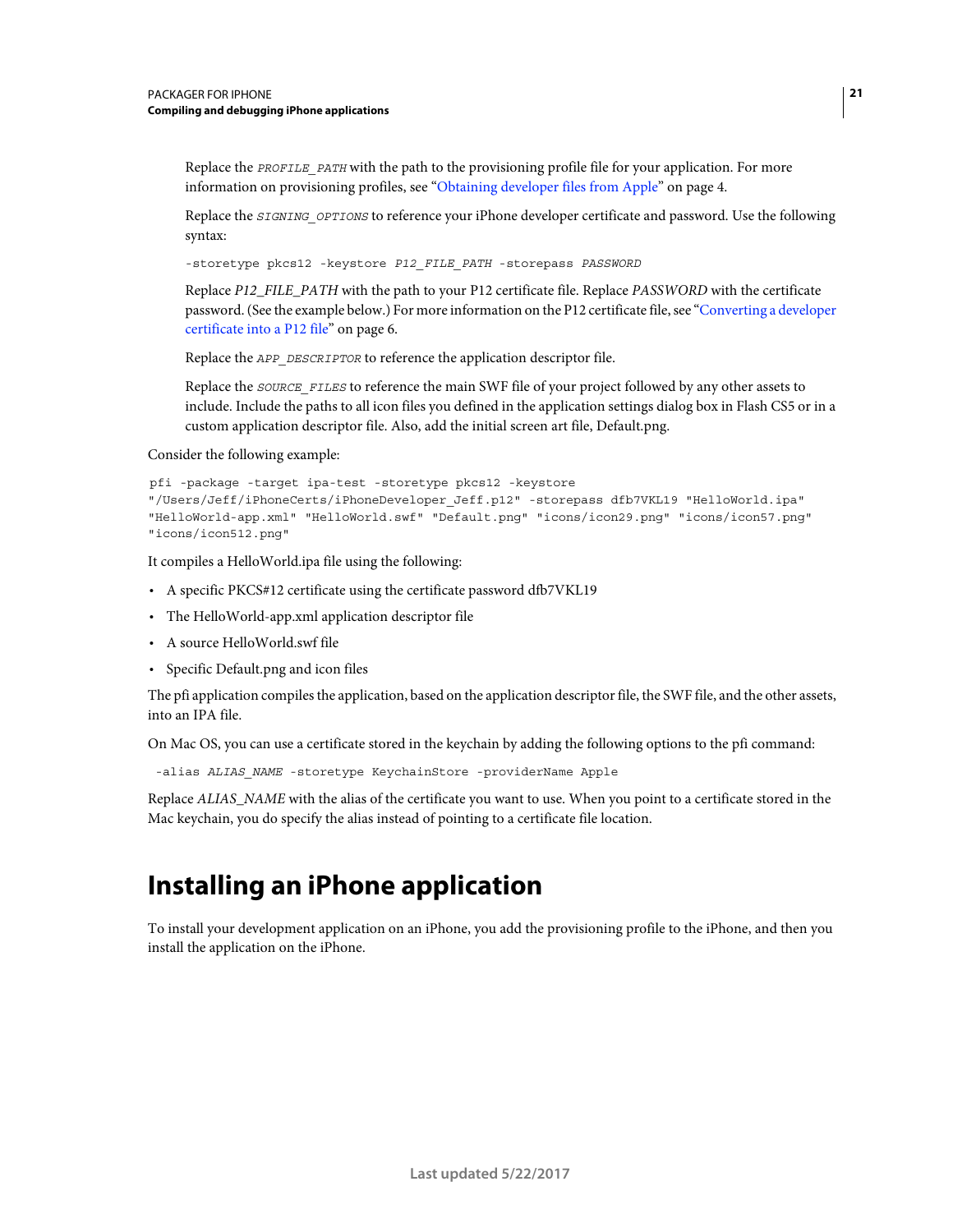#### **Add the provisioning profile to the iPhone**

To add the provisioning profile to the iPhone:

**1** In iTunes, select File > Add To Library. The select the provisioning profile file (which has mobileprovision as the filename extension).

Make sure that your iPhone is added to the provisioning profile. You can manage provisioning profiles at the Apple iPhone Dev Center site [\(http://developer.apple.com/iphone/](http://developer.apple.com/iphone/)). Go to the iPhone Developer Program Portal section of the site. Click the Devices link to manage the list of devices your development application can be installed on. Click the Provisioning link to manage your provisioning profiles.

**2** Connect your iPhone to your computer and sync.

For information on obtaining a provisioning profile, see ["Obtaining developer files from Apple" on page](#page-6-2) 4.

#### **Install the application**

You install your development application in the same way that you install any other IPA file:

- **1** If you have previously installed a version of the application, delete the application from your device and from the list of applications in iTunes.
- **2** Add the application in iTunes, in any of the following ways:
	- On the File menu (in iTunes), choose the Add to Library command. Then select the IPA file and click the Open button.
	- Double-click the IPA file.
	- Drag the IPA file into the iTunes library.
- **3** Connect your iPhone to the USB port on your computer.
- **4** In iTunes, check the Application tab for the device, and ensure that the application is selected in the list of applications to be installed.
- **5** Sync your iPhone.

#### **Troubleshooting application installation problems**

If iTunes displays an error when you try to install the application, check the following:

- Make sure the device ID is added to the provisioning profile.
- To make sure that the provisioning profile is installed, you can drag it to iTunes or use the File > Add to Library command.

Also, check that your application's app ID matches the Apple app ID:

- If your Apple app ID is com.myDomain.\*, the app ID in the app descriptor file or the App ID in the iPhone Settings dialog box must start with com.myDomain (such as com.myDomain.anythinghere).
- If your Apple app ID is com.myDomain.myApp, the app ID in the app descriptor file or the Flash Profession CS5 user interface must be com.myDomain.myApp.
- If your Apple app ID is \*, the App ID in the app descriptor file or the Flash Profession CS5 user interface can be anything.

You set the application's app ID in the iPhone Settings dialog box in Flash Professional CS5 or in the application descriptor file.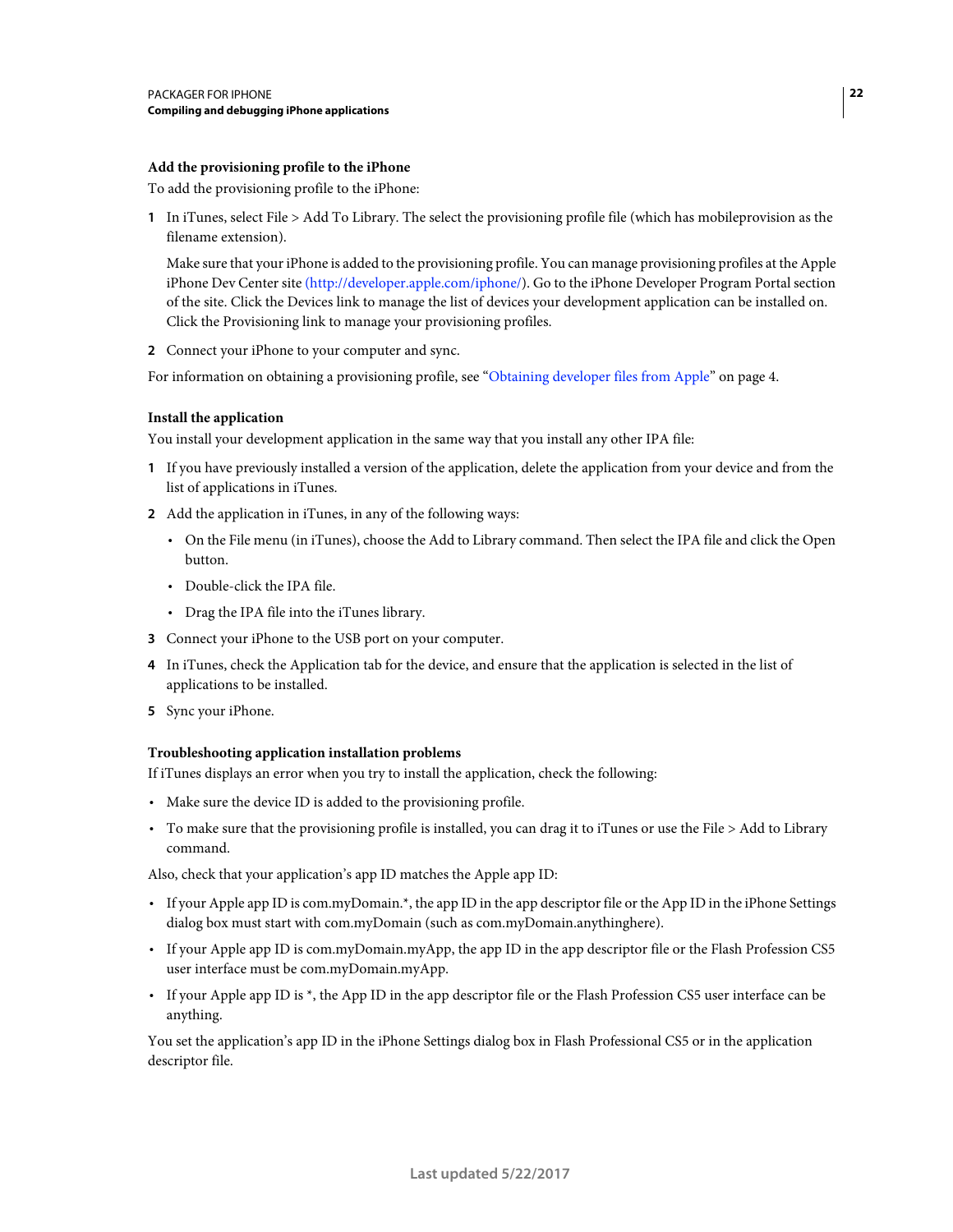# <span id="page-25-1"></span><span id="page-25-0"></span>**Debugging an iPhone application**

You can debug the application on the development computer, with the application running in ADL. You can also debug the application on the iPhone.

Some AIR functionality that is not supported on the iPhone is still available when testing an application using ADL (on the development computer). Be aware of these differences when testing content on the desktop. For more information, see ["ActionScript 3.0 APIs unsupported on mobile devices" on page](#page-28-3) 26.

#### **Debugging the application on the development computer**

To debug the application on the development computer using Flash Professional CS5:

❖ Choose Debug > Debug Movie > In AIR Debug Launcher (Mobile).

You can also debug the application by calling ADL from the command line. This is the syntax:

adl –profile mobileDevice *appDescriptorFile*

Replace *appDescriptorFile* with the path to the application descriptor file.

Be sure to include the -profile mobileDevice option.

#### **Debugging the application on the iPhone**

To debug the application on the iPhone:

- **1** Compile the application with debug support:
	- In Flash Professional CS5, compile using the "Quick publishing for device debugging" setting. (See ["Creating an](#page-21-2)  [iPhone application installer file using the Packager for iPhone included with in Flash Professional CS5" on](#page-21-2)  [page](#page-21-2) 19.)
	- Using the PFI command-line application, compile the application with the target ipa-debug option. (See ["Creating an iPhone application installer file from the command line" on page](#page-22-0) 20.)
- **2** Install the application on the iPhone.
- **3** On the iPhone, turn Wi-Fi on and connect to the same network as that of the development computer.
- **4** Start a debug session on your development computer. In Flash Professional CS5, choose Debug > Begin Remote Debug Session > ActionScript 3.0.
- **5** Run the application on the iPhone.

The debug version of the application will prompt you for the IP address of the developer computer. Enter the IP address and tap the OK button. To obtain the IP address of the development computer.

- On Mac OS, on the Apple menu, choose System Preference. In the System Preferences window, click the Network icon. The Network preferences window lists the IP address.
- On Windows, start a command-line session and run the ipconfig command.

The debug session displays any trace () output from the application.

When debugging an application installed on the iPhone, Flash Professional CS5 supports all debugging features, including breakpoint control, stepping through code, and variable monitoring.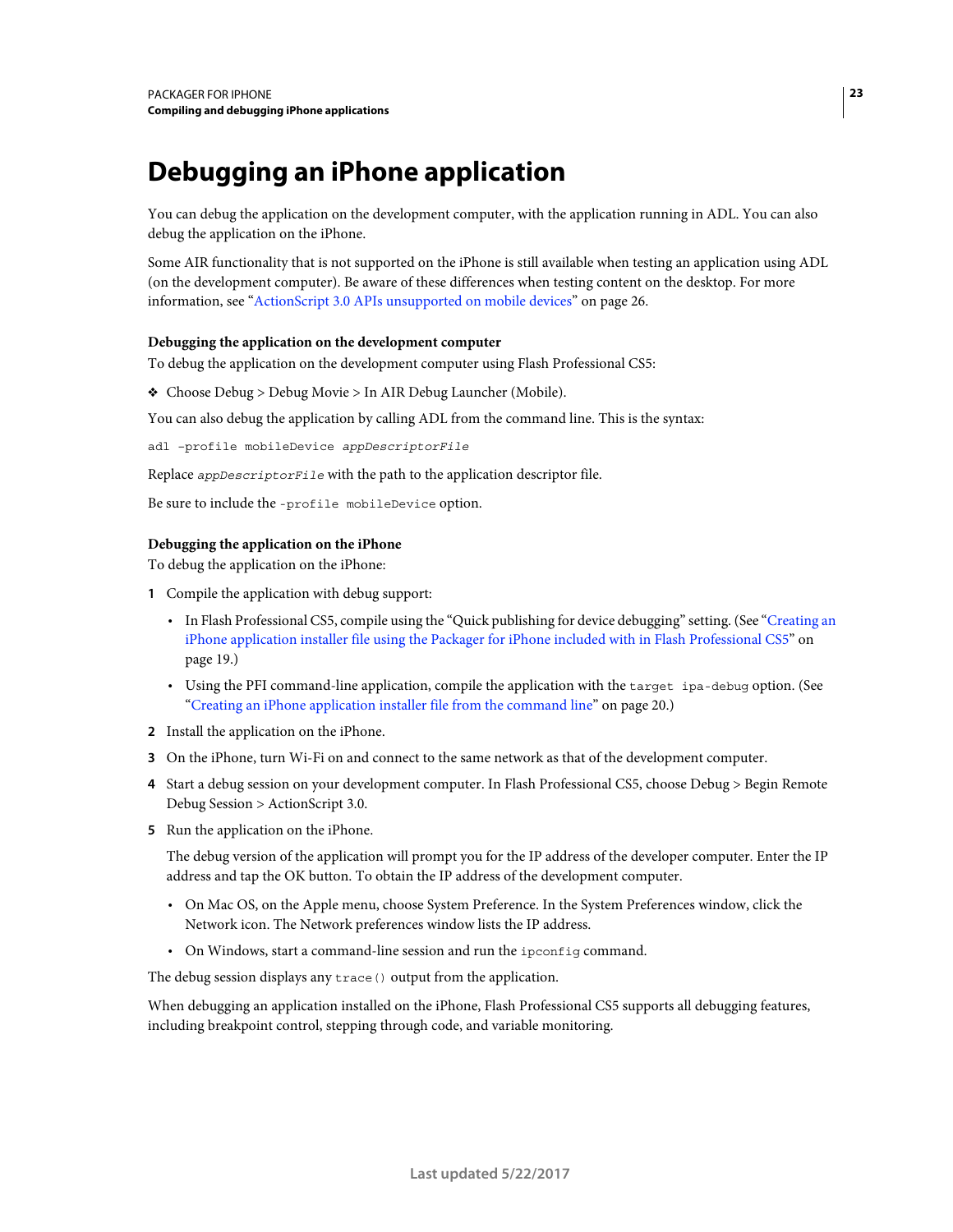#### **Debugging with GPU rendering diagnostics**

The GPU rendering diagnostics feature lets you see how the application uses hardware acceleration (for applications that use GPU rendering mode). To use this feature, compile the application using the PFI tool on the command line, and include the -renderingdiagnostics option:

pfi -package -renderingdiagnostics -target ipa-debug -connect ...

The -renderingdiagnostics flag must directly follow the -package flag.

The GPU rendering diagnostic feature displays colored rectangles for all display objects:

• Blue—The display object is not a bitmap or cached as a bitmap, and it is being rendered.

If blue appears repeatedly for a display object that is not changing, it could be because it intersects with moving display objects. For example, the display object may be a background for moving display objects. Consider caching the display object as a bitmap.

If blue appears for an object that you think should be cached, it may be because the object is using an effect that the GPU cannot apply. These effects include certain blend modes, color transforms, the scrollRect property, and masks.

The application also displays blue if display objects uploaded to the GPU exceed the memory limits.

The application logs messages for each blue rectangle. The application outputs these messages along with other trace() and debug output messages.

• Green—The display object is a bitmap or cached as a bitmap, and it is being uploaded to the GPU for the first time.

If green appears repeatedly for a display object, then the code in the application is recreating the display object. For example, this can occur if the timeline returns to a frame that creates the display object. Consider modifying the content to prevent re-creation of identical objects.

• Red—The display object is a bitmap or cached as a bitmap, and it is being re-uploaded to the GPU.

Red appears every time such a display object changes in a way that requires the application to re-render the bitmap representation. For example, if a 2D object that does not have the cacheAsBitmapMatrix property set, it is rerendered when it is scaled or rotated. Re-rendering also occurs when child display objects move or change.

Each colored rectangle fades after four screen redraw cycles, provided the reason for the coloration does not occur again during those cycles. However, if there are no changes onscreen, the diagnostic coloring does not change.

For example, consider a bitmap display object (a banana) in front of a vector background that is not cached as a bitmap. When the banana first renders, it is colored green. When the background first renders, it is colored blue:



As the banana moves, the CPU must re-render the background, causing the blue shading to appear over the background:

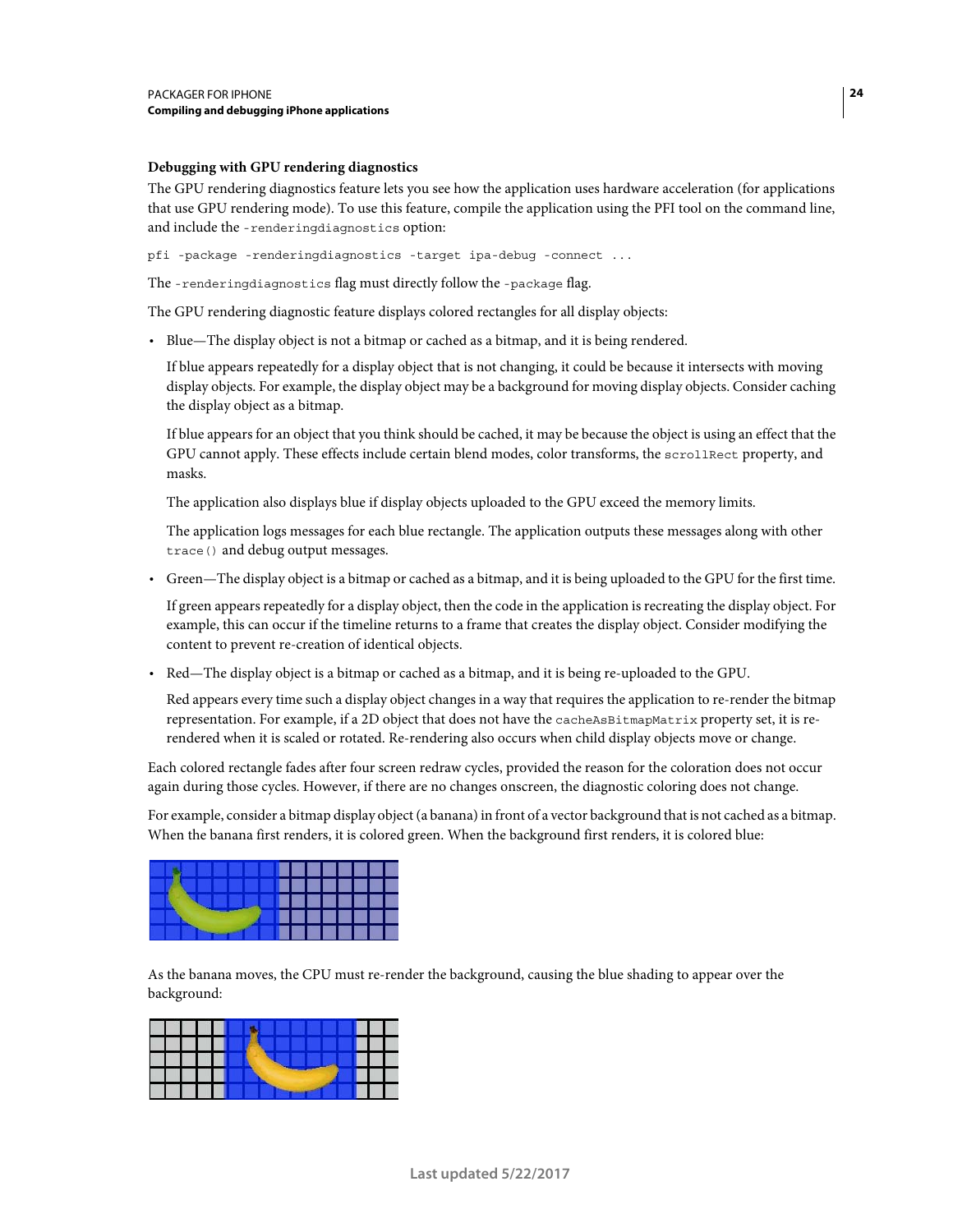The blue shading over the background reflects redrawn regions that need to be sent to the GPU.

However, if the background is cached as a bitmap, when the banana moves, the rendering diagnostic feature displays no colored tints:

The diagnostic feature displays no colored tints since the GPU retains the background bitmap. The GPU can composite the banana with the background without involving the CPU.

Suppose the banana is a 2D display object that does not have its cacheAsBitmapMatrix property set. Whenever the display object rotates (or scales), the rendering diagnostic feature displays red. This indicates that the application has to upload a new version of the display object to the GPU:

## <span id="page-27-1"></span><span id="page-27-0"></span>**Submitting your iPhone application to the App Store**

To submit your application to the App Store:

**1** Obtain a distribution certificate and provisioning profile from the iPhone Dev Center website [\(http://developer.apple.com/iphone/](http://developer.apple.com/iphone/)).

A distribution certificate is named "iPhone Developer: XXX.cer," where XXX is your name.

For more information, see ["Obtaining developer files from Apple" on page](#page-6-2) 4.

**2** Convert the distribution certificate into a P12 file.

For more information, see ["Converting a developer certificate into a P12 file" on page](#page-8-1) 6.

**3** Compile your application using the P12 file and provisioning profile.

 Use the P12 file you made based on the distribution certificate. Use the app ID associated with the distribution provisioning profile.

For more information, see ["Compiling an iPhone application installer \(IPA\) file" on page](#page-21-0) 19.

**4** Submit the application at the iPhone Dev Center website ([http://developer.apple.com/iphone/\)](http://developer.apple.com/iphone/).

*Important: Apple requires that you use the Apple Application Loader program in order to upload applications to the App Store. Apple only publishes Application Loader for Mac OS X. While you can develop an AIR application for the iPhone using a Windows computer, you must have access to a computer running OS X (version 10.5.3, or later) to submit the application to the App Store. You can get the Application Loader program from the Apple iOS Dev Center.*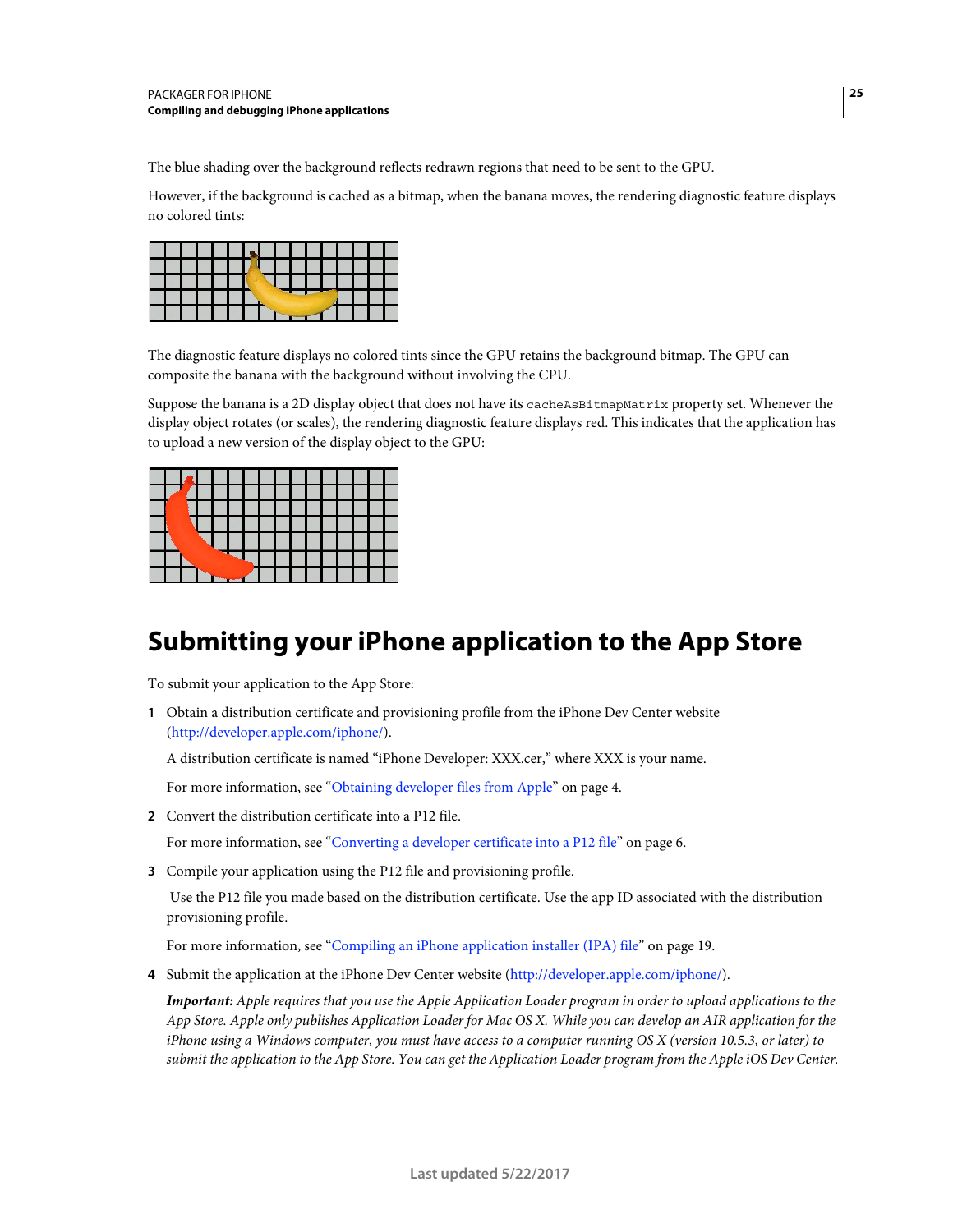# <span id="page-28-2"></span><span id="page-28-0"></span>**Chapter 3: ActionScript 3.0 API support for mobile devices**

In creating mobile AIR applications, you can use the same ActionScript 3.0 APIs available for developing Adobe Flash Player 10.1 and AIR 2 desktop applications. There are, however, exceptions and additions.

### <span id="page-28-3"></span><span id="page-28-1"></span>**ActionScript 3.0 APIs unsupported on mobile devices**

Some ActionScript 3.0 APIs that are not supported for applications running in the mobile device profile (such as applications running on the iPhone).

When using the same ActionScript code to develop for multiple profiles (such as desktop and mobile), use code to test if an API is supported. For example, the NativeWindow class is not supported in iPhone applications. (iPhone applications cannot use or create native windows.) To test if an application is running on a profile that supports native windows (such as the desktop profile), check the NativeWindow.isSupported property.

The following table lists APIs that are not supported in the mobile device profile. It also lists properties you can check to determine when an application is running on a platform that offers support for an API.

| <b>API</b>                                    | <b>Test for support</b>                      |
|-----------------------------------------------|----------------------------------------------|
| Accessibility                                 | Capabilities.hasAccessibility                |
| Camera                                        | Camera.isSupported                           |
| DatagramSocket                                | DatagramSocket.isSupported                   |
| <b>DNSResolver</b>                            | DNSResolver.isSupported                      |
| DockIcon                                      | NativeApplication.supportsDockIcon           |
| <b>DRMManager</b>                             | DRMManager.isSupported                       |
| EncryptedLocalStore                           | EncryptedLocalStore.isSupported              |
| <b>HTMLLoader</b>                             | HTMLLoader.isSupported                       |
| LocalConnection                               | LocalConnection.isSupported                  |
| Microphone                                    | Microphone.isSupported                       |
| NativeApplication.exit()                      |                                              |
| NativeApplication.menu                        | NativeApplication.supportsMenu               |
| NativeApplication.isSetAsDefaultApplication() | NativeApplication.supportsDefaultApplication |
| NativeApplication.startAtLogin                | NativeApplication.supportsStartAtLogin       |
| <b>NativeMenu</b>                             | NativeMenu.isSupported                       |
| <b>NativeProcess</b>                          | NativeProcess.isSupported                    |
| <b>NativeWindow</b>                           | NativeWindow.isSupported                     |
| NativeWindow.notifyUser()                     | NativeWindow.supportsNotification            |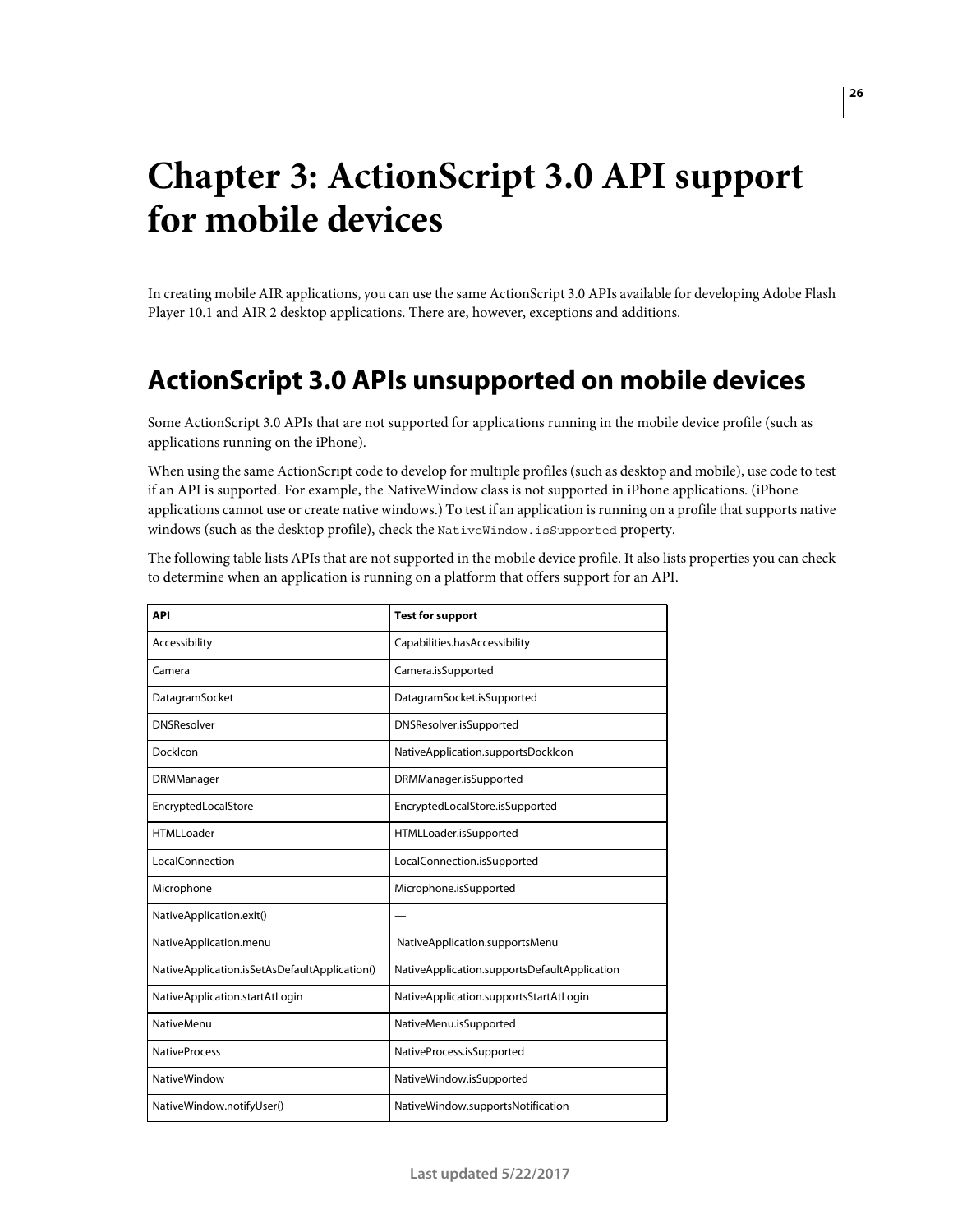| <b>API</b>            | <b>Test for support</b>           |
|-----------------------|-----------------------------------|
| NetworkInfo           | NetworkInfo.isSupported           |
| PDF support           | HTMLLoader.pdfCapability          |
| PrintJob              | PrintJob.isSupported              |
| SecureSocket          | SecureSocket.isSupported          |
| ServerSocket          | ServerSocket.isSupported          |
| Shader                |                                   |
| ShaderFilter          |                                   |
| StorageVolumeInfo     | StorageVolumeInfo.isSupported     |
| XMLSignatureValidator | XMLSignatureValidator.isSupported |

You cannot write HTML- and JavaScript-based AIR applications for the mobile device profile.

Some ActionScript 3.0 classes are only partially supported:

#### **File**

iPhone applications only have access to the application directory and the application storage directory. You can also call File.createTempFile() and File.createTempDirectory(). Calling an operation to access another directory (such as a FileStream read or write method) results in an IOError exception.

iPhone applications do not support native file browser dialog boxes, such as the one provided by the File.browseForOpen() method.

#### **Loader**

In an iPhone application, you cannot use the Loader. load() method. However, you cannot run any ActionScript code in SWF content loaded with the Loader.load() method. However, you can use assets in the SWF file (such as movie clips, images, fonts, and sounds in the library). You can also use the Loader. load() method to load image files.

#### **Video**

Only Sorensen video and ON2 VP6 video are supported within an AIR application on the iPhone.

You can use the navigateToURL() method to open an H.264 video outside the application. As the request parameter, pass a URLRequest object with a URL pointing to the video. The video launches in the video player of the iPhone.

#### **Text fields**

There are limitations for fonts and other settings of text fields on the iPhone. See ["Fonts and text input" on page](#page-38-2) 36.

#### **Unsupported APIs and debugging using ADL**

Some AIR functionality that is not supported on the iPhone is still available when testing an application using ADL (on the development computer). Be aware of these differences when testing content using ADL.

This functionality includes the following video and audio codecs: Speex (audio), H.264/AVC (video), and AAC (audio). These codecs are unavailable to AIR applications running on the iPhone. However, they continue to function normally on the desktop.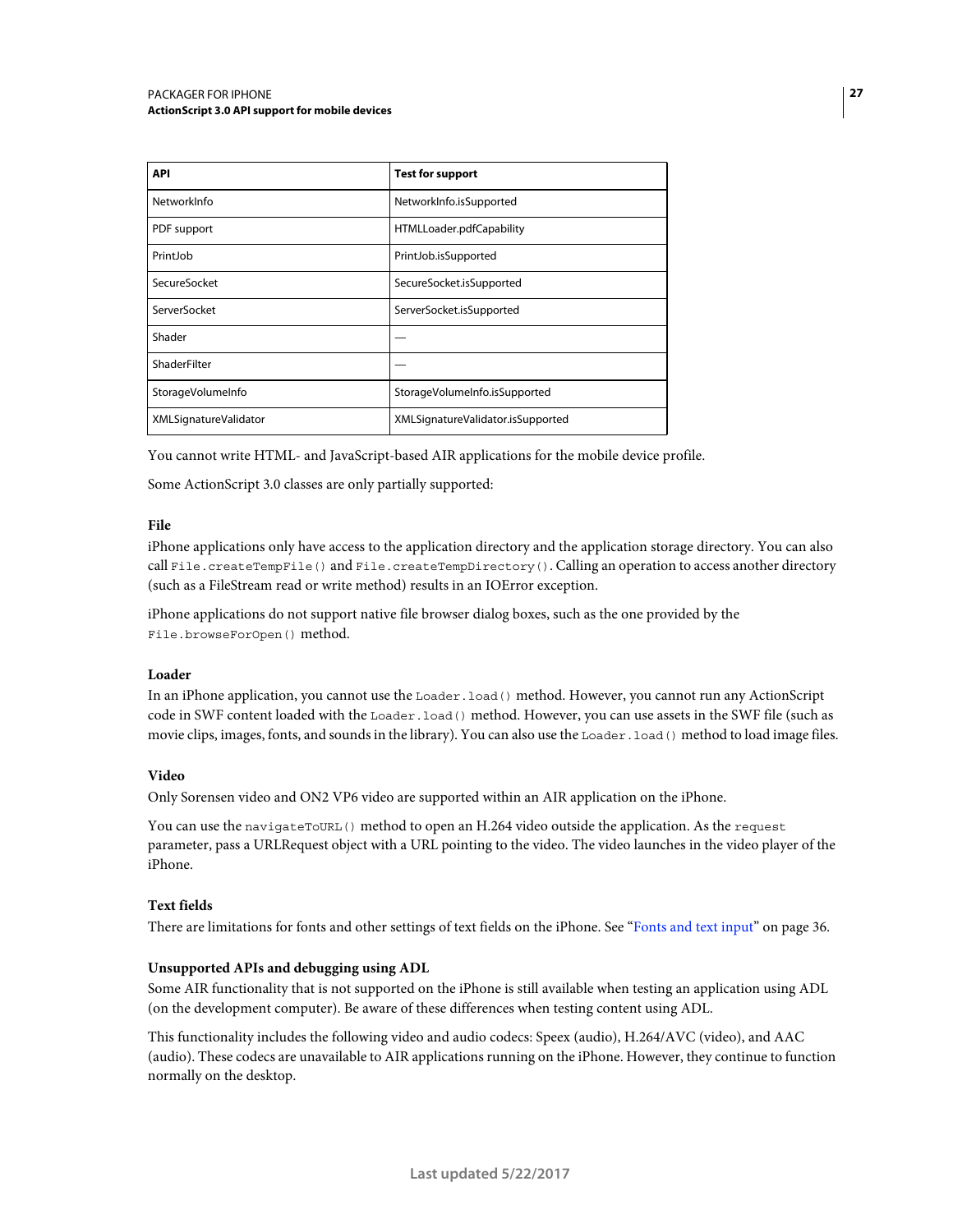Accessibility and screen reader support works in ADL on Windows. However, these APIs are not supported on the iPhone.

The RTMPE protocol works normally when used from ADL on the desktop. However a NetConnection that attempts to connect using the RTMPE protocol do not succeed on the iPhone.

The Loader class works without additional restrictions when content is executed with ADL. However, when executing on the iPhone, attempts to load SWF content that contains ActionScript byte code results in an error message.

Shader instances execute in ADL. However, on the iPhone pixel bender bytecode is not interpreted and shaders have no graphical effect.

For more information, see ["Debugging an iPhone application" on page](#page-25-1) 23.

# <span id="page-30-1"></span><span id="page-30-0"></span>**ActionScript APIs specific to mobile AIR applications**

The following APIs are available only in AIR applications on mobile devices. They are not currently functional in Flash Player or desktop versions of AIR.

#### **Screen orientation API**

The screen orientation API lets you work with the orientation of the stage and the iPhone:

• Stage.autoOrients— Whether the application is set to have the stage automatically reorient when the device is rotated. This property is set to true when the Auto Orientation option is selected in the Flash Professional CS5 iPhone Settings dialog box. (You can also set the autoOrients element to true in the application descriptor file.) See ["iPhone application settings" on page](#page-16-2) 14. You can cancel the automatic reorientation by adding an orientationChanging event listener for the Stage object. Calling the preventDefault() method of this event object cancels the automatic reorientation.

When using auto-orientation, for best results set the align property of the Stage to the following:

```
stage.align = StageAlign.TOP LEFT;
stage.scaleMode = StageScaleMode.NO_SCALE;
```
- Stage.deviceOrientation—The physical orientation of the device. The StageOrientation class defines values for this property.
- Stage.orientation—The current orientation of the stage. The StageOrientation class defines values for this property.
- Stage.supportsOrientationChange—Set to true on the iPhone, and false in an AIR application.
- Stage.setOrientation()—Sets the orientation of the stage. This method has one parameter, which is a string defining the new stage orientation. The constants in the StageOrientation class define possible values for the parameter.
- StageOrientation—Defines stage orientation values. For example, StageOrientation.ROTATED\_RIGHT indicates a stage that is rotated right relative to the default orientation of the device.
- StageOrientationEvent—Defines events that the Stage dispatches when the orientation of the screen changes. This event occurs when the user rotates the iPhone. There are two types of events. The Stage dispatches the orientationChanging event as the device is being rotated. To prevent the stage from reorienting, call the preventDefault() method of the orientationChanging event object. The Stage dispatches the orientationChange event once the stage reorientation is complete.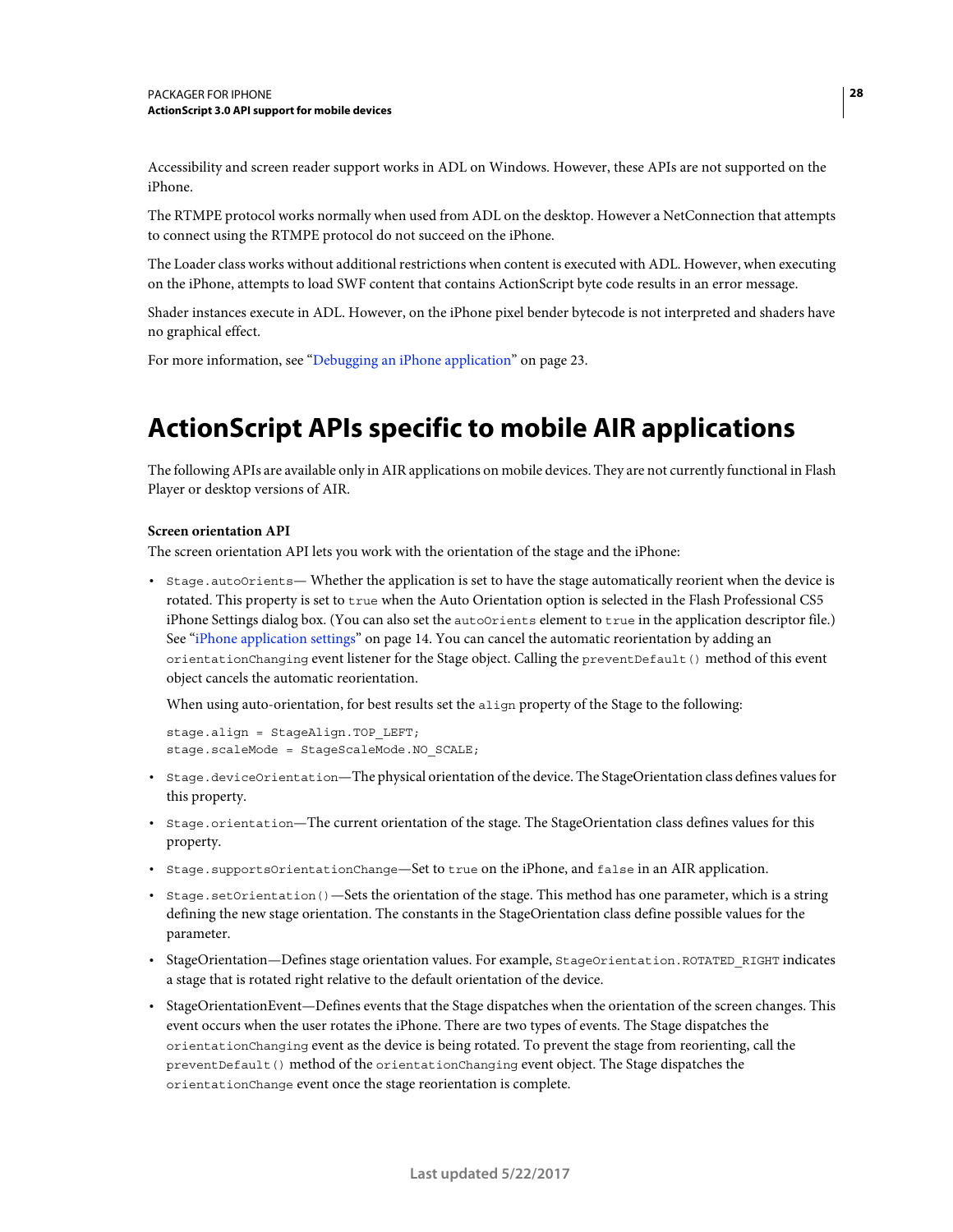Currently, the screen orientation API is only useful in AIR applications on mobile devices. If a mobile AIR application and a desktop AIR application share source code, use the Stage.supportsOrientationChange property to check if the API is supported.

The following example shows how to respond to the user rotating the device:

```
stage.addEventListener(StageOrientationEvent.ORIENTATION_CHANGE, 
            onOrientationChange); 
function onOrientationChange(event:StageOrientationEvent):void 
{ 
   switch (event.afterOrientation) { 
        case StageOrientation.DEFAULT: 
           // re-orient display objects based on 
           // the default (right-side up) orientation. 
           break; 
        case StageOrientation.ROTATED_RIGHT: 
            // Re-orient display objects based on 
            // right-hand orientation. 
           break; 
        case StageOrientation.ROTATED_LEFT: 
           // Re-orient display objects based on 
           // left-hand orientation. 
           break; 
        case StageOrientation.UPSIDE_DOWN: 
           // Re-orient display objects based on 
            // upside-down orientation. 
           break; 
}
```
In this example, in the case of different stage orientations, there are comments instead of functional code.

You can change the orientation of the stage by calling the setOrientation() method of the Stage object. Setting the orientation is an asynchronous operation. You can check when the orientation is complete by listening for the orientationChange event. The following code shows how to set the stage to the right-hand orientation:

```
stage.addEventListener(StageOrientationEvent.ORIENTATION_CHANGE, 
            onOrientationChange); 
stage.setOrientation(StageOrientation.ROTATED_RIGHT); 
function onOrientationChange(event:StageOrientationEvent):void 
{ 
    // Code to handle the new Stage orientation 
}
```
As the Stage rotates it resizes, and the Stage object dispatches a resize event. You can resize and reposition display objects on the Stage in response to the resize event.

#### **NativeApplication.systemIdleMode and SystemIdleMode**

The NativeApplication.systemIdleMode property lets you prevent the iPhone from going into idle mode. By default, an iPhone goes into idle mode if there is no touch screen interaction for some period. Idle mode can cause the screen to dim. It can also cause the iPhone to go into lock mode. This property can be set to one of two values:

- SystemIdleMode.NORMAL—The iPhone follows the normal idle mode behavior.
- SystemIdleMode.KEEP\_AWAKE—The application attempts to prevent the iPhone from going into idle mode.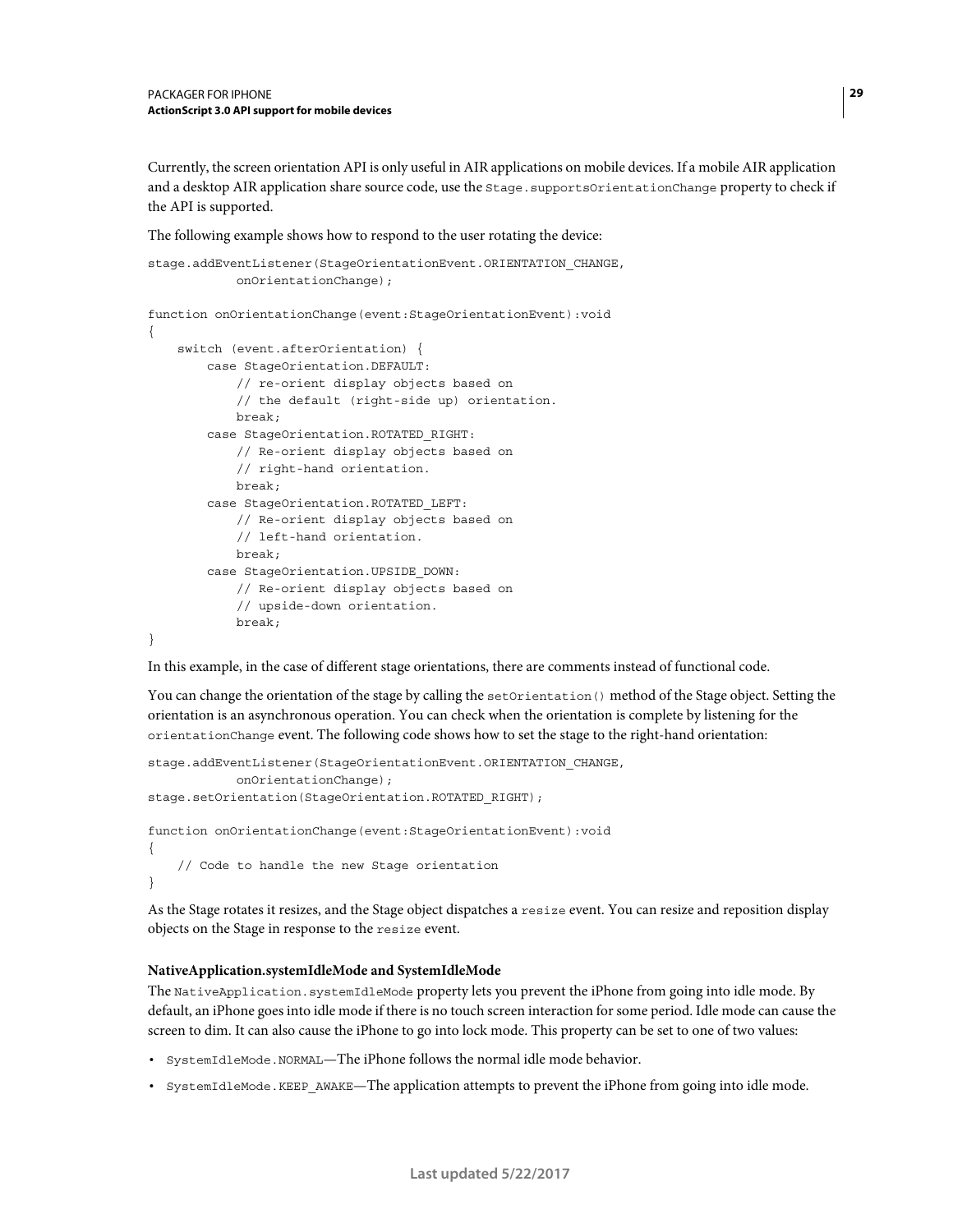This functionality is only supported on mobile devices. It is not supported in AIR applications running on desktop operating systems. In an application running on the desktop, setting the NativeApplication.systemIdleMode property has no effect.

The following code shows how to disable the iPhone idle mode:

```
NativeApplication.nativeApplication.systemIdleMode = SystemIdleMode.KEEP_AWAKE;
```
#### **CameraRoll**

The CameraRoll class lets you add an image to the iPhone camera roll. The addBitmapData() method adds an image to the iPhone camera roll. The method has one parameter, bitmapData. This parameter is the BitmapData object containing the image to add to the camera roll.

CameraRoll functionality is only supported on mobile devices. It is not supported in AIR applications running on desktop operating systems. To check at runtime whether your application supports the CamerRoll functionality, check the static CameraRoll.supportsAddBitmapData property.

After you call the addBitmapData() method, the CameraRoll object dispatches one of two events:

- complete—The operation completed successfully.
- error—There was an error. For example, perhaps there is not enough free space on the iPhone to store the image.

The following code adds an image of the stage (a screen capture) to the camera roll:

```
if (CameraRoll.supportsAddBitmapData) 
{ 
    var cameraRoll:CameraRoll = new CameraRoll(); 
    cameraRoll.addEventListener(ErrorEvent.ERROR, onCrError); 
    cameraRoll.addEventListener(Event.COMPLETE, onCrComplete); 
    var bitmapData:BitmapData = new BitmapData(stage.stageWidth, stage.stageHeight);
   bitmapData.draw(stage); 
    cameraRoll.addBitmapData(bitmapData); 
} 
else 
{ 
    trace("not supported."); 
} 
function onCrError(event:ErrorEvent):void 
{ 
    // Notify user. 
} 
function onCrComplete(event:Event):void 
{ 
    // Notify user. 
}
```
#### **DisplayObject.cacheAsBitmapMatrix**

The cacheAsBitmapMatrix property is a Matrix object that defines how a display object is rendered when cacheAsBitmap is set to true. The application uses this matrix as a transformation matrix when rendering the bitmap version of the display object.

With cacheAsBitmapMatrix set, the application retains a cached bitmap image rendered using that matrix, instead of the display matrix. (The display matrix is the value of the transform.concatenatedMatrix of the display object.) If this matrix does not match the display matrix, the bitmap is scaled and rotated as necessary.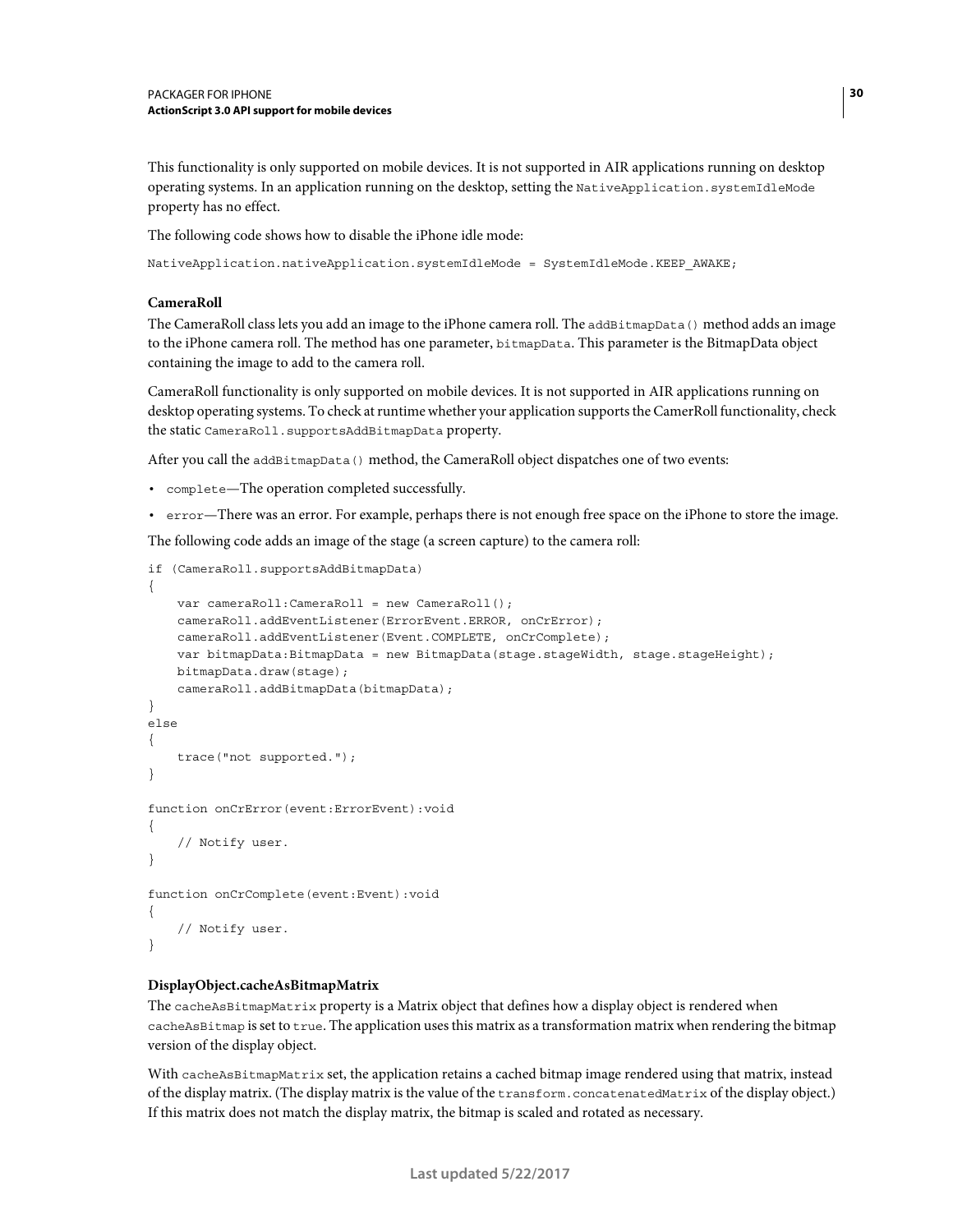A display object with cacheAsBitmapMatrix set is only rerendered when the value of cacheAsBitmapMatrix changes. The bitmap is scaled or rotated as appropriate to conform to the display matrix.

Both CPU- and GPU-based rendering benefit from the use of the cacheAsBitmapMatrix property, although GPU rendering typically benefits more.

*Note: To use the hardware acceleration, set the Rendering to GPU in the General tab of the iPhone Settings dialog box in Flash Professional CS5. (Or set the renderMode property to gpu in the application descriptor file.)*

For example, the following code uses an untransformed bitmap representation of the display object:

```
matrix:Matrix = new Matrix(); // creates an identity matrix
mySprite.cacheAsBitmapMatrix = matrix; 
mySprite.cacheAsBitmap = true;
```
The following code uses a bitmap representation that matches the current rendering:

```
mySprite.cacheAsBitmapMatrix = mySprite.transform.concatenatedMatrix; 
mySprite.cacheAsBitmap = true;
```
Usually, the identity matrix (new Matrix()) or transform.concatenatedMatrix suffices. However, you can use another matrix, such as a scaled-down matrix, to upload a different bitmap to the GPU. For example, the following example applies a cacheAsBitmapMatrix matrix that is scaled by 0.5 on the x- and y-axes. The bitmap object that the GPU uses is smaller, however the GPU adjusts its size to match the transform.matrix property of the display object.:

```
matrix:Matrix = new Matrix(); // creates an identity matrix
matrix.scale(0.5, 0.5); // scales the matrix 
mySprite.cacheAsBitmapMatrix = matrix; 
mySprite.cacheAsBitmap = true;
```
Generally, choose a matrix that transforms the display object to the size that it will appear in the application. For example, if your application displays the bitmap version of the sprite scaled down by a half, use a matrix that scales down by a half. If your application will display the sprite larger than its current dimensions, use a matrix that scales up by that factor.

There is a practical limit to the size of display objects for which the cacheAsBitmapMatrix property is set. The limit is 1020 by 1020 pixels. There is a practical limit for the total number of pixels for all display objects for which the cacheAsBitmapMatrix property is set. That limit is about four million pixels.

There are many considerations when using cacheAsBitmapMatrix and hardware acceleration. It is important to know which display objects should have that property set, and which ones should not. For important information on using this property, see ["Hardware acceleration" on page](#page-35-3) 33.

You can use the GPU rendering diagnostics feature to diagnose GPU usage in debug builds of your application. For more information, see ["Debugging an iPhone application" on page](#page-25-1) 23.

#### **Networking notes**

Using the following URL schemes with the nativigateToURL() function causes a document to open in an external application: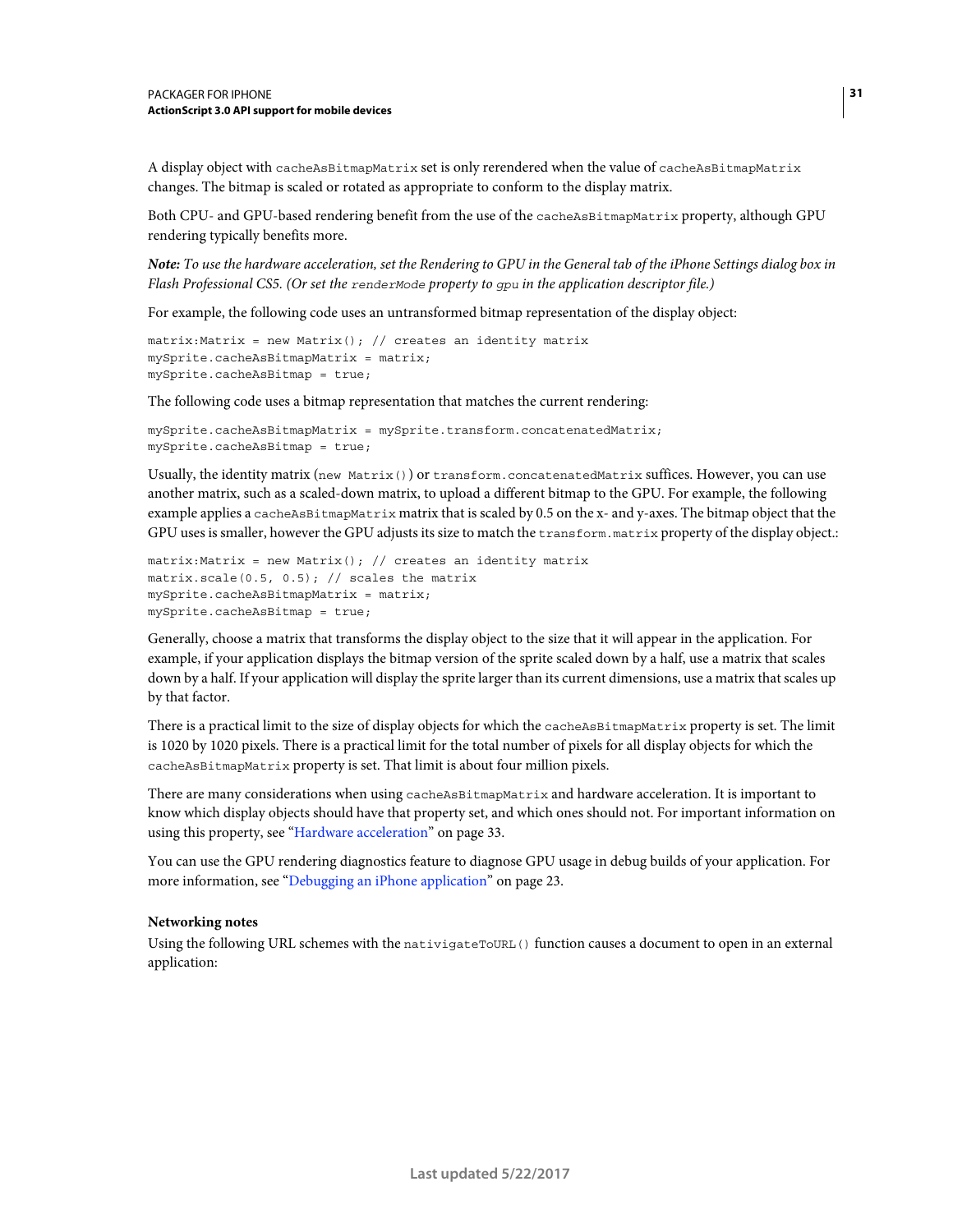| <b>URL</b> scheme | <b>Result of call to native ToURL()</b>                    | <b>Example</b>                                                                                               |  |  |  |  |  |
|-------------------|------------------------------------------------------------|--------------------------------------------------------------------------------------------------------------|--|--|--|--|--|
| mailto:           | Opens a new message in the mail<br>application.            | $str = "mailto: test@example.com";$<br>var urlReq: URLReq = new URLRequest (str) ;<br>navigateToURL(urlReq); |  |  |  |  |  |
| sms:              | Opens a message in the text message<br>application.        | $str = "sms:1-415-555-1212";$<br>var urlReq: URLReq = new URLRequest (str) ;<br>navigateToURL(urlReq);       |  |  |  |  |  |
| tel:              | Dials a phone number on the phone (with<br>user approval). | $str = "tel:1-415-555-1212";$<br>var urlReq: URLReq = new URLRequest (str) ;<br>navigateToURL(urlReq);       |  |  |  |  |  |

An iPhone application may rely on installed self-signed root certificates for server authentication during a secure transaction, such as an https request. A server should send not just the leaf certificate but also all intermediate certificates chaining to the root certificate.

## <span id="page-34-0"></span>**ActionScript 3.0 APIs of special interest to mobile application developers**

The following ActionScript 3.0 APIs define functionality that is useful on mobile devices.

#### **Accelerometer API**

The following classes allow the application get events from the device's accelerometer:

- Accelerometer
- AccelerometerEvent

For more information, see [Accelerometer input.](http://help.adobe.com/en_US/as3/dev/WSb2ba3b1aad8a27b036ae443e1221e57e23b-8000.html)

#### **Geolocation API**

The following classes allow the application get events from the device's location sensor:

- Geolocation
- GeolocationEvent

For more information, see [Geolocation.](http://help.adobe.com/en_US/as3/dev/WSd75bf4610ec9e22f54e869521221494cee2-8000.html)

#### **Touch, multi-touch, and gesture API**

The following classes allow the application to receive touch and gesture events:

- GestureEvent
- GesturePhase
- MultiTouch
- MultitouchInputMode
- TouchEvent
- TransformGestureEvent

For more information, see [Touch, multi-touch and gesture input](http://help.adobe.com/en_US/as3/dev/WSb2ba3b1aad8a27b0-6ffb37601221e58cc29-8000.html).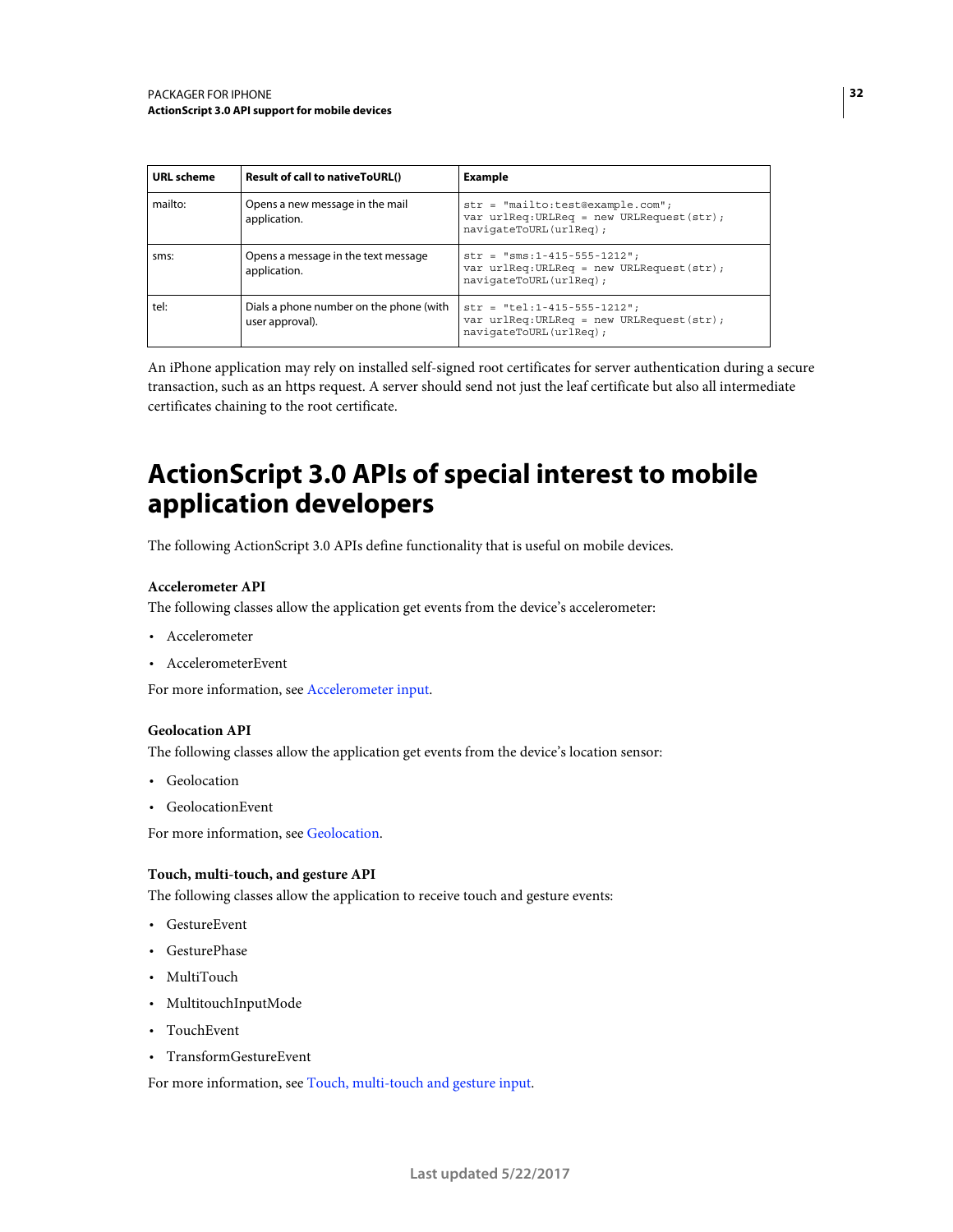# <span id="page-35-2"></span><span id="page-35-0"></span>**Chapter 4: iPhone application design considerations**

The processing speed and screen size of the iPhone lend to special design and coding considerations. However, many of the design considerations are common to development for all applications or for mobile applications.

For more information on optimizing applications, see [Optimizing Content for the Flash Platform](http://help.adobe.com/en_US/as3/mobile/index.html). This document includes many suggestions for optimizing performance of mobile content, Flash Player content, AIR content, and ActionScript-based content in general. Most of these suggestions also apply to AIR applications for the iPhone.

**Important:** Many of these design considerations and optimization techniques are essential in developing applications that run well on the iPhone.

### <span id="page-35-3"></span><span id="page-35-1"></span>**Hardware acceleration**

You can use OpenGL ES 1.1 hardware acceleration to enhance graphics performance in some applications. Games and other applications in which display objects are animated can benefit from hardware acceleration. Applications that use hardware acceleration can off-load some graphics processes to from the CPU to the iPhone GPU, which can greatly improve performance.

When designing an application to use the GPU it is important to follow rules that ensure the content is GPUaccelerated effectively.

To use the hardware acceleration, set the Rendering to GPU in the General tab of the iPhone Settings dialog box in Flash Professional CS5. You can also set the renderMode property to gpu in the application descriptor file:

```
<initialWindow> 
    <renderMode>qpu</renderMode>
    ...
```
See ["Setting iPhone application properties in Flash Professional CS5" on page](#page-16-1) 14 and ["Setting iPhone application](#page-18-0)  [properties in the application descriptor file" on page](#page-18-0) 16.

There are four classes of display objects that can render quickly in hardware acceleration if their content changes infrequently:

- Bitmap objects
- 2D Display objects for which the cacheAsBitmap property is set to true, and optionally have their cacheAsBitmapMatrix property set (see below)
- 3D Display objects (i.e. have their z property set)
- Display objects that have a single solid-color rectangular fill and that have edges that align with the pixels on the screen.

Vector-based objects rerender whenever another sprite animates over or under them. So, any object serving as a backdrop or foreground to an animation should also belong to one of these categories.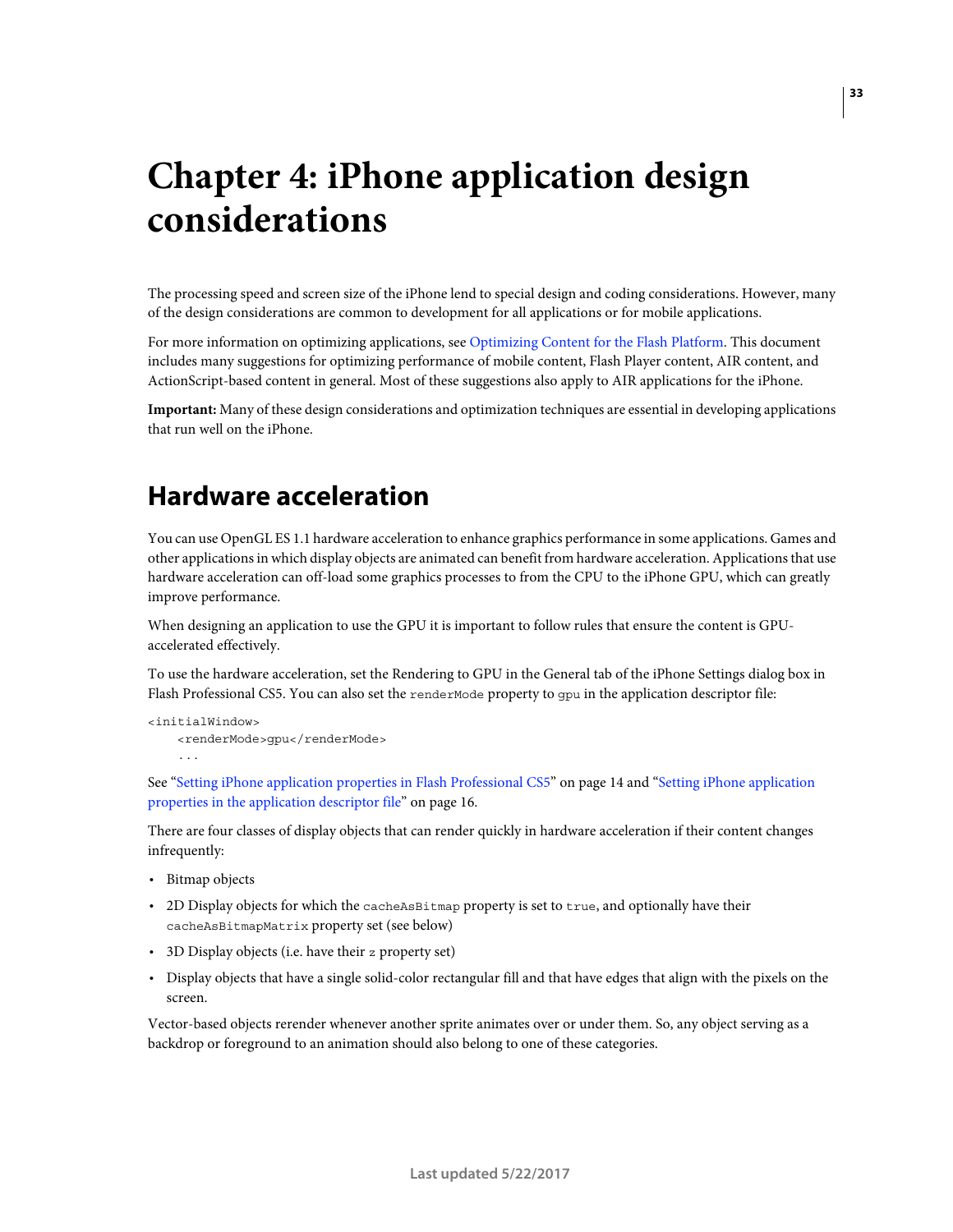For display objects that have cacheAsBitmap set to true, setting cacheAsBitmapMatrix causes the GPU to use the bitmap that results from the matrix transformation. The GPU uses the bitmap representation even if the object is rotated or scaled. The GPU can composite and animate this bitmap much more quickly than the CPU can redraw a vector-rendered object.

Setting cacheAsBitmap to true alone causes a display object (and any children) to be cached. The display object is not redrawn when new regions are exposed, or the whole combined graphic is translated.

When a display object's cacheAsBitmapMatrix property is set, the application can build a representation of the display object even when it is not visible. The application builds a cached representation of the display object at the start of the next frame. Then when you add the display object to the stage, the application renders it quickly. Also, the application can quickly animate rotate or scale the object. For objects that rotate or scale, do not set the cacheAsBitmap property without also setting the cacheAsBitmapMatrix property.

The application can also quickly perform alpha transformations an object that is cached as a bitmap. However only alpha values between 0 and 1.0 are supported for hardware-accelerated alpha transformations. That corresponds to a colorTransform.alphaMultiplier setting between 0 to 256.

Do not set the cacheAsBitmap property to true for frequently updated objects, such as text fields.

Display objects that have frequently changing graphical content are generally poor candidates for GPU rendering. This is especially true on earlier devices with less powerful GPUs. The overhead of uploading the graphics to the GPU can make CPU rendering a better choice.

Restructure display objects that contain child display objects that move relative to the parent. Change them so that the child display objects become siblings of the parent. This ensures they will each have their own bitmap representation. Also, each display object will be able to move relative to the others without any need for new graphics to be uploaded to the GPU.

Set the cacheAsBitmap property to true at the highest level of the display list where child display objects do not animate. In other words, set it for display object containers that contain no moving parts. Do not set it on the child display objects. Do *not* set it for sprites containing other display objects that animate.

When you set the z property of a display object, the application always uses a cached bitmap representation. Also, after you set the z property of a display object, the application uses the cached bitmap representation, even if you rotate or scale the object. The application does not use the cacheAsBitmapMatrix property for display objects that have a set z property. The same rules apply when you set any three-dimensional display object properties, including the rotationX, rotationY, rotationZ, and transform.matrix3D properties.

Do not set the scrollRect or mask property of a display object container containing content for which you want to use hardware acceleration. Setting these properties disables hardware acceleration for the display object container and its child objects. As an alternative to setting the mask property, layer a mask display object over the display object being masked.

There are limits to the size of display objects available for hardware acceleration. On older devices, the limit is 1024 pixels or less in both width and height. On newer devices, the limit is 2048 pixels or less. You can use the GPU rendering diagnostic tool to test performance on a device.

The GPU also uses iPhone RAM to store bitmap images. It uses as least as much memory as is needed for the bitmap images.

The GPU uses memory allocations that are powers of 2 for each dimension of the bitmap image. For example, the GPU can reserve memory in 512 x 1024 or 8 x 32 sizes. So a 9 x 15-pixel image takes up the same amount of memory as a 16 x 16-pixel image. For cached display objects, you may want to use dimensions that are close to powers of 2 (but not more) in each direction. For example, it is more efficient to use a 32 x 16-pixel display object than a 33 x 17-pixel display object.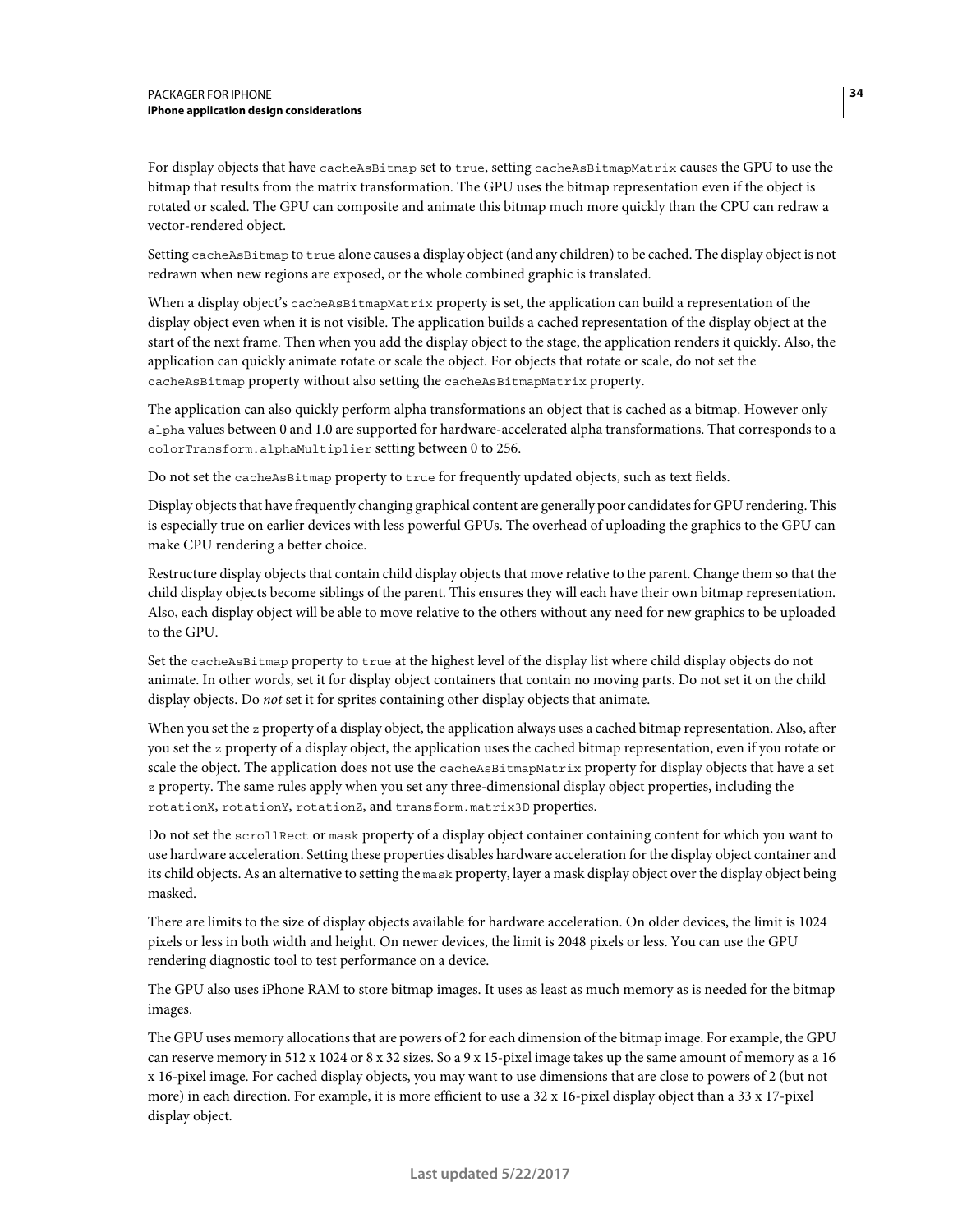Do not rely on a resized Stage to scale down assets that were sized for other platforms (such as the desktop). Rather, use the cacheAsBitmapMatrix property, or resize the assets before publishing for the iPhone. 3D objects ignore the cacheAsBitmapMatrix property when caching a surface image. For this reason, it is better to resize display objects before publishing if they will be rendered on a 3D surface.

There is a trade-off between the benefits of hardware acceleration and RAM usage. As memory fills up, iPhone OS notifies other running, native iPhone applications to free up memory. As these applications process this notification and work to free memory, they may compete with your application for CPU cycles. This can momentarily degrade the performance of your application. Be sure to test your application on older devices, as they may have substantially less memory available for your running process.

When debugging the application on the iPhone, you can enable the GPU rendering diagnostics feature. This feature aids you in seeing how your application uses GPU rendering. For more information, see "Debugging with GPU rendering diagnostics" in ["Debugging an iPhone application" on page](#page-25-1) 23.

For information on using the cacheAsBitmapMatrix property, see the "DisplayObject.cacheAsBitmapMatrix" section in ["ActionScript APIs specific to mobile AIR applications" on page](#page-30-1) 28.

## <span id="page-37-0"></span>**Other ways to improve display object performance**

Hardware acceleration can speed up graphics performance in some classes of display objects Here are a few tips on how to maximize graphics performance:

• Try to limit the numbers of items visible on stage. Each item takes some time to render and composite with the other items around it.

When you no longer need to display a display object, set its visible property to false or remove it from the stage (removeChild()). Do not simply set its alpha property to 0.

- Avoid blend modes in general, and the layer blend mode in particular. Use the normal blend mode whenever possible.
- Display object filters are expensive computationally. Use them sparingly. For example, using a few filters on an introduction screen may be acceptable. However, avoid using filters on many objects or on objects that are being animated or when you must use a high frame rate.
- Avoid morph shapes.
- Avoid using clipping.
- If possible, set the repeat parameter to false when calling the Graphic.beginBitmapFill() method.
- Don't overdraw. Use the background color as a background. Don't layer large shapes on top of each other. There is a cost for every pixel that must be drawn. This is particularly true for display objects that are not hardware accelerated.
- Avoid shapes with long thin spikes, self intersecting edges, or lots of fine detail along the edges. These shapes take longer to render than display objects with smooth edges. This is particularly true for display objects that are not hardware accelerated.
- Make bitmaps in sizes that are close to, but less than,  $2^n$  by  $2^m$  bits. The dimensions do not have to be power of 2, but they should be close to a power of 2, without being larger. For example, a 31-by-15–pixel image renders faster than a 33-by-17–pixel image. (31 and 15 are just less than powers of 2: 32 and 16.) Such images also use memory more efficiently.
- Limit the size of display objects to 1024 x 1024 pixels (or 2048 x 2048 on newer devices).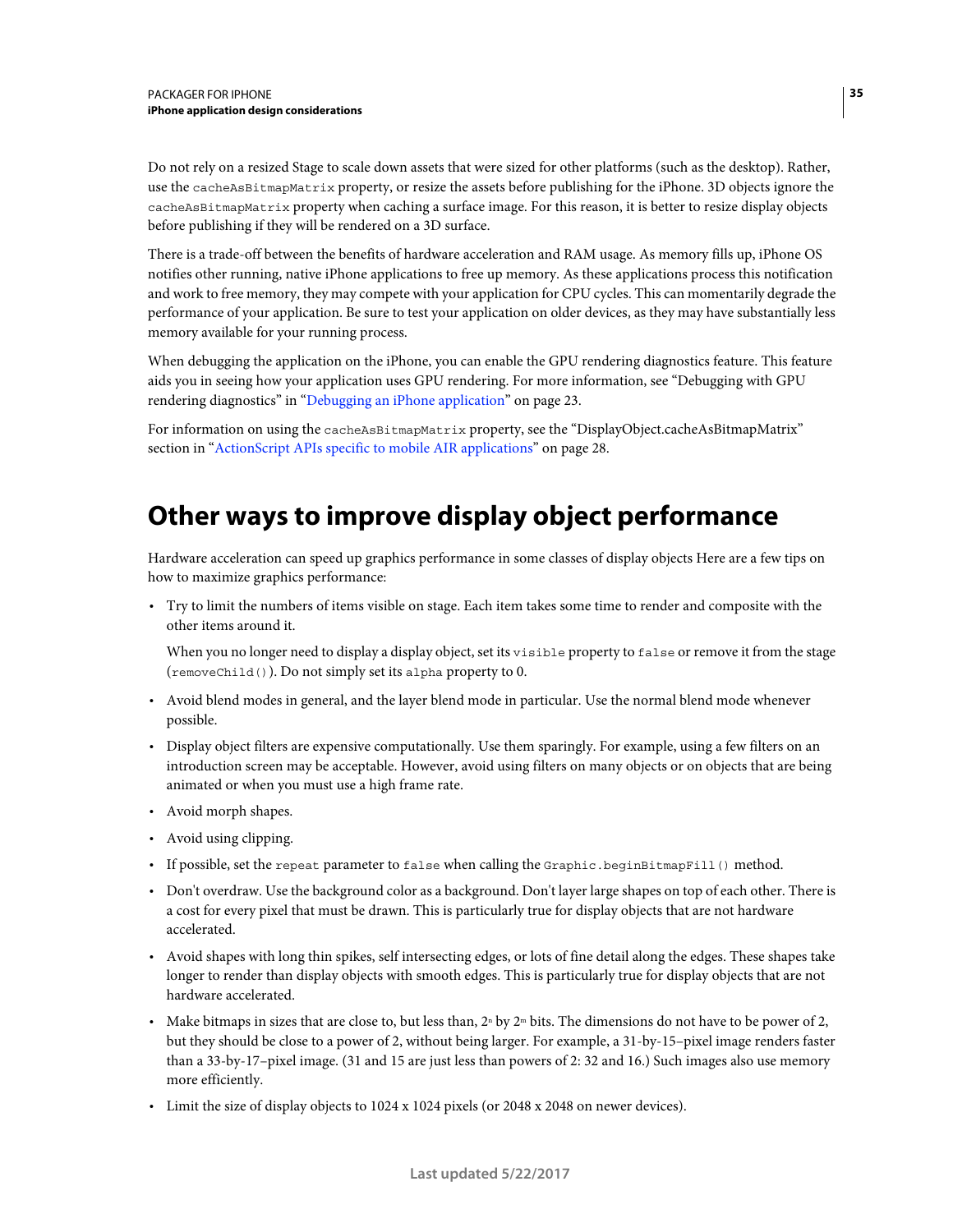# <span id="page-38-0"></span>**Information density**

The physical size of the screen of mobile devices is smaller than on the desktop, although their pixel density is higher. Sharper text is nice to look at, but the glyphs have to have a minimal physical size to be legible.

Mobile devices are often used on the move and under poor lighting conditions. Consider how much information you can realistically display onscreen legibly. It might be less than you would display on a screen of the same pixel dimensions on a desktop.

Use typographic hierarchy to highlight important information. Use font size, weight, placement, and spacing to express the relative importance of the elements of the user interface. You can use one or more cues at each level of the hierarchy. Apply these cues consistently across your application. A cue can be spatial (indent, line spacing, placement) or graphic (size, style, color of typeface). Applying redundant cues can be an effective way to make sure that the hierarchy is expressed clearly. However, try using no more than three cues for each level of grouping.

Try to simplify the labels and explanatory text required. For example, use sample input in text field to suggest the content and avoid a separate label.

# <span id="page-38-2"></span><span id="page-38-1"></span>**Fonts and text input**

For best appearance, use device fonts. For example, the following fonts are device fonts on the iPhone:

- Serif: Times New Roman, Georgia, and serif
- Sans-serif: Helvetica, Arial, Verdana, Trebuchet, Tahoma, and \_sans
- Fixed-width: Courier New, Courier, and \_typewriter

Use fonts that are 14 pixels or larger.

Use device fonts for editable text fields. Device fonts in text fields also render more quickly than embedded fonts.

Do not use underlined text for input text fields. Also, do not set the alignment of the text field. Input text fields on the iPhone only support left alignment (the default).

If you use TLF Text setting for a text field in Flash Professional CS5, turn off runtime shared library in the default linkage in ActionScript 3.0 Settings. Otherwise the application will not work on the iPhone because it would try to use the runtime shared library SWF file:

- **1** Select File > Publish Settings.
- **2** In the Publish Settings dialog box, click the Flash tab.
- **3** Click the Script button the right of the Script (ActionScript 3.0) drop-down list.
- **4** Click the Library Path tab.
- **5** In the Default Linkage drop-down list, select Merged Into Code.

Consider implementing alternatives to using input text fields. For example, to have the user enter a numerical value, you do not need a text field. You can provide two buttons to increase or decrease the value.

Be aware of the space used by the virtual keyboard. When the virtual keyboard is activated (for example when a user taps within a text field), the application adjusts the position of the stage. The automatic repositioning ensures that the selected input text field is visible:

• A text field at the top of the stage moves to the top of the visible stage area. (The visible stage area is smaller to accommodate the virtual keyboard.)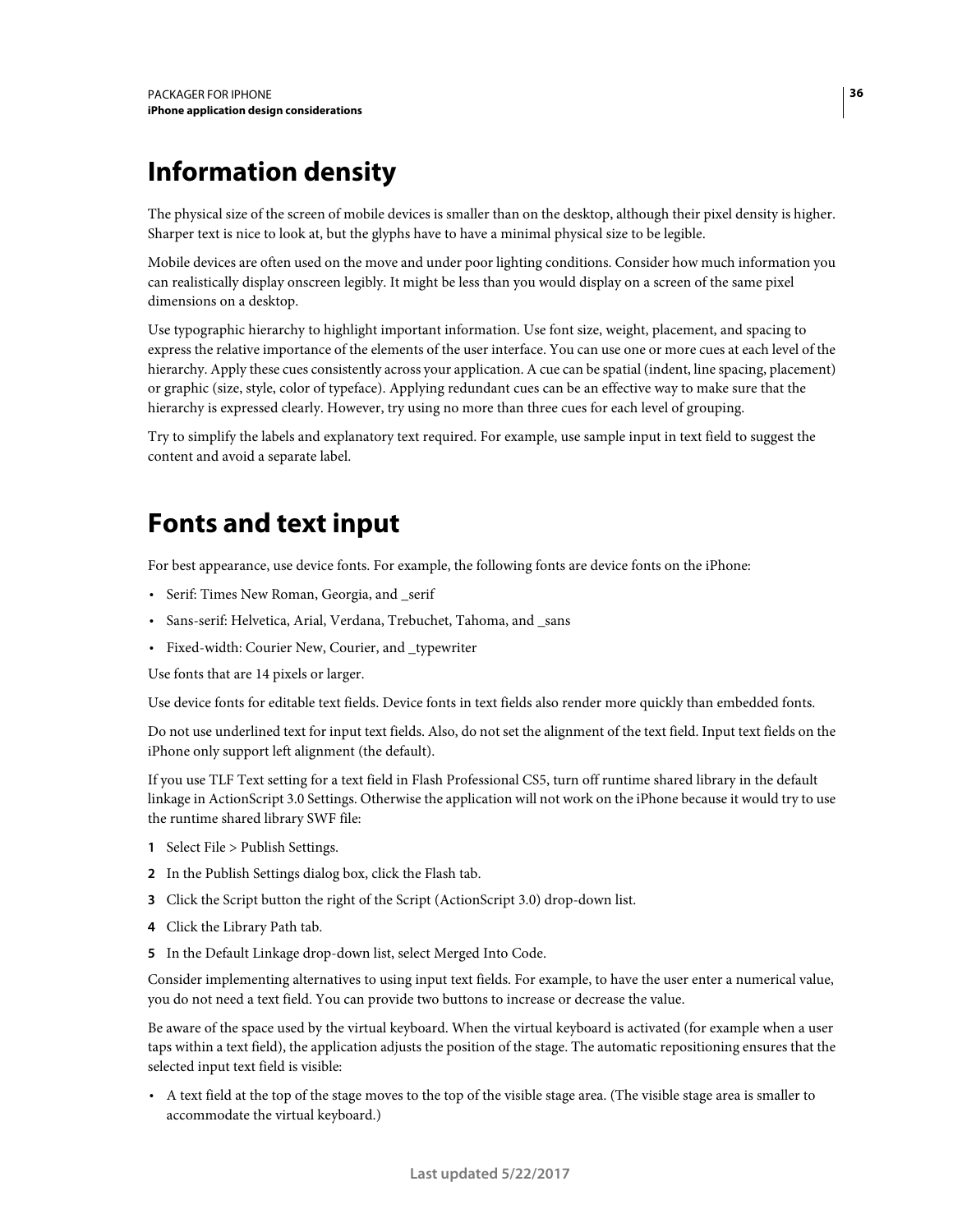- A text field at the bottom of the stage stays at the bottom of the new stage area.
- A text field in another part of the stage is moved to the vertical center of the stage.

When the user clicks a text field to edit it (and the virtual keyboard is displayed), the TextField object dispatches a focusIn event. You can add an event listener for this event to reposition the text field.

A single-line text field includes a clear button (to the right of the text) when the user edits the text. However, this clear button is not displayed if the text field is too narrow.

After editing text in a single-line text field, the user dismisses the virtual keyboard by tapping the Done key on the keyboard.

After editing text in a multi-line text field, the user dismisses the virtual keyboard by tapping outside the text field. This removes focus from the text field. Make sure that your design includes area outside the text field when the virtual keyboard is displayed. If the text field is too large, no other area may be visible.

Using some Flash Professional CS5 components can prevent you from removing focus from a text field. These components are designed for use on desktop machines, where this focus behavior is desirable. One such component is the TextArea component. When it is in focus (and being edited), you cannot remove focus by clicking another display object. Placing some other Flash Professional CS5 components onstage can also prevent the focus from changing from the text field being edited.

Do not rely on keyboard events. For example, some SWF content designed for the web uses the keyboard to let the user control the application. However, on the iPhone, the virtual keyboard is only present when the user edits a text field. An iPhone application only dispatches keyboard events when the virtual keyboard is present.

## <span id="page-39-0"></span>**Saving application state**

Your application may quit at any time (for example when the phone rings). Consider saving the state of your application anytime it changes. For example, you can save settings to a file or a database in the application storage directory. Or you can save data to a local shared object. You can then restore the state of your application when it relaunches. If a phone call interrupts an application, it will restart when the call ends.

Do not rely on the NativeApplication object dispatching an exiting event when the application quits; it may not.

## <span id="page-39-1"></span>**Screen orientation changes**

iPhone content can be viewed in portrait or landscape orientation. Consider how your application will deal with screen orientation changes. For more information, see [Detecting device orientation](http://help.adobe.com/en_US/as3/dev/WS5b3ccc516d4fbf351e63e3d118676a47e0-8000.html#WS789ea67d3e73a8b23323219d123c9666630-7ffe).

## <span id="page-39-2"></span>**Hit targets**

Consider the size of hit targets when designing buttons and other user interface elements that the user taps. Make these elements large enough that they can be comfortably activated with a finger on a touch screen. Also, make sure that you have enough space between targets. Hit targets should be about 44 pixels to 57 pixels.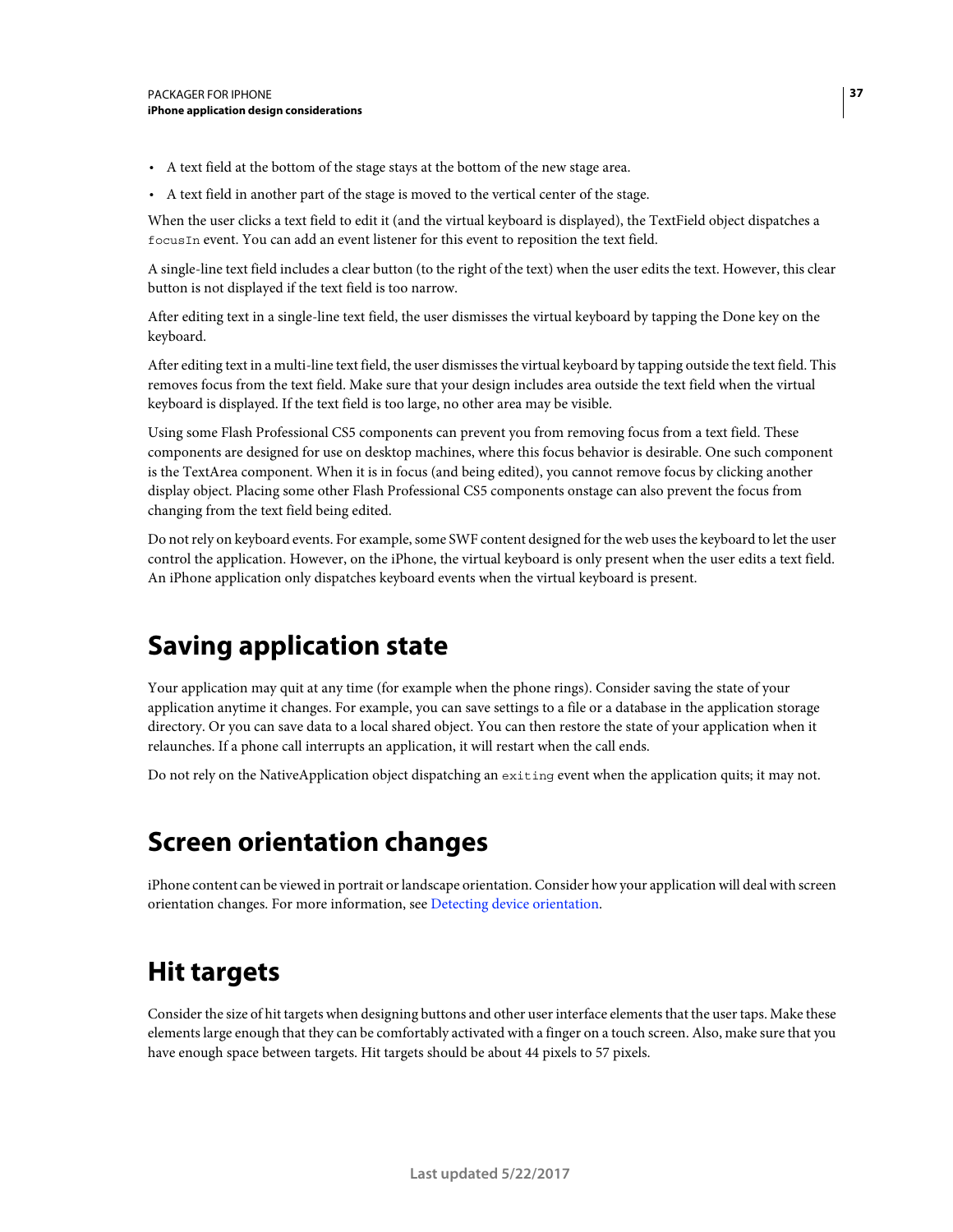# <span id="page-40-0"></span>**Memory allocation**

Allocating fresh blocks of memory is costly. It can slow down your application or cause performance to lag during animation or interaction as the garbage collection gets triggered.

Try to recycle objects whenever you can, rather than getting rid of one and creating a new one.

Keep in mind that vector objects can consume less memory than arrays. See [Vector class versus Array class.](http://help.adobe.com/en_US/as3/mobile/WS4bebcd66a74275c3a0f5f19124318fc87b-7fff.html)

For more information on memory usage, see [Conserving memory.](http://help.adobe.com/en_US/as3/mobile/WS4bebcd66a74275c333637c44124318c9bf9-8000.html)

# <span id="page-40-1"></span>**Drawing API**

Try to avoid using the ActionScript drawing API (the Graphics class) to create graphics. Using the drawing API creates objects dynamically on the stage, then renders them to the rasterizer. If possible, create those objects statically in authoring time on the stage instead.

Objects created using drawing APIs, when repeatedly called, are destroyed and recreated every time ActionScript is executed. However, static objects reside in memory through different timelines.

# <span id="page-40-2"></span>**Event bubbling**

For a deeply nested display object container, bubbling of events can be expensive. Reduce this expense by handling the event completely in the target object, then calling the stopPropagation() method of the event object. Calling this method prevents the event from bubbling up. Calling this method also means that parent objects do not receive the event.

Related gains can be realized by flattening the display object nesting, to avoid long event chains.

Register for MouseEvent events instead of TouchEvent events when possible. MouseEvent events use less processor overhead than TouchEvent events.

Set the mouseEnabled and mouseChildren properties to false, when possible.

## <span id="page-40-3"></span>**Optimizing video performance**

To optimize mobile video playback, ensure that there is little else going on in your application while video is playing. This allows the video decoding and rendering processes to use as much CPU as possible.

Have little or no ActionScript code running while the video plays. Try to avoid running code that runs on a frequent interval timer or on the timeline.

Minimize the redrawing of non-video display objects. Especially avoid redrawing display objects that intersect with the video area. This is true even if they are hidden underneath the video. They will still be redrawn and use up processing resources. For example, use simple shapes for the position indicator and update the position indicator just a couple of times a second rather than on every frame. Don't have the video controls overlapping the video area; put them directly below. If you have a video buffering animation, don't hide it behind the video when it is not in use; set it to invisible.